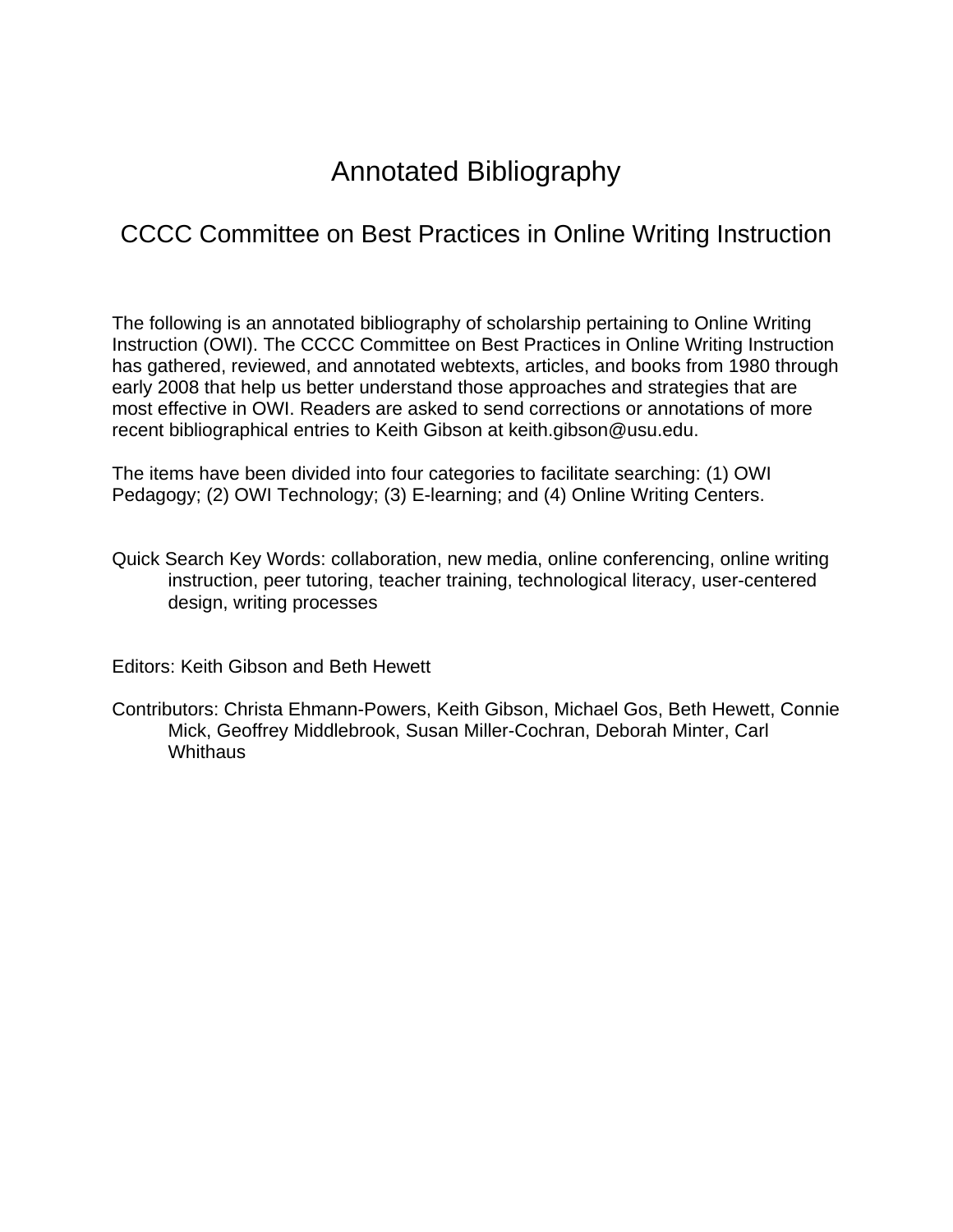# **OWI Pedagogy**

Alexander, Jonathan. "Digital Spins: The Pedagogy and Politics of Student-Centered E-Zines." Computers and Composition 19 (2002): 387-410.

Alexander recounts and analyzes how e-zines were used in first-year writing courses to enhance students' rhetorical sensitivity to considerations of audience. More specifically, by analyzing existing e-zines, submitting articles to those e-zines, and collaboratively assisting the writing instructor in creating a course e-zine, students gained much ground in becoming aware of how discourse communities function and in considering the impact of an audience's interests and expectations on their writing. Moreover, in working with ezines, students tapped into a writing process that moved their work away from simple imitation and parody of discourse cues and toward a self-directed development of invention, discovery, and rhetorical sophistication, often facilitated by a continuing focus on document design, interactivity, and content. Finally, on their own initiative, students began exploring ways to use writing to provoke an audience to consider alternative views, a project that encouraged some students to re-conceive their work with e-zines as a political endeavor.

Alexander, Jonathan, and Marcia Dickson. Role Play: Distance Learning and the Teaching of Writing. Cresskill, NJ: Hampton Press, Inc., 2006.

Alexander and Dickson's edited collection examines the impact of distance learning on writing courses in higher education. Seeking not merely to train faculty to work in online environments, the emphasis of the chapters is instead on "serious discussion of the development of effective means of conveying information, developing knowledge, [and] perfecting skills." The book draws on philosophical, theoretical, and practical concerns, and is developed on the belief that the roles and performances of faculty and students are very significant, as both parties renegotiate approaches to teaching, learning, and education in a distance setting. Its chapters are organized into three sections: (1) changes in students' and teachers' roles and performances; (2) changes in writing processes and pedagogy; and (3) the need to build community among remote students and instructors.

#### Allen, Nancy. "Designing an Electronic Writing Classroom." IEEE Transactions on Professional Communication 39 (1996): 232-238.

This article describes Allen's thoughts on setting up an electronic writing classroom. She provides details for each of the four stages: (1) establishing a plan; (2) developing a room design; (3) working within budgets; and (4) maintaining a smoothly running computerized classroom. Allen focuses on administrative work and explains the nuts and bolts of funding and physically building a computer classroom. She does not address the effectiveness of such classrooms, which makes the article of somewhat limited usefulness for OWI.

Barrett, Edward. "Collaboration in the Electronic Classroom." Technology Review 96.2 (1993): 50-55.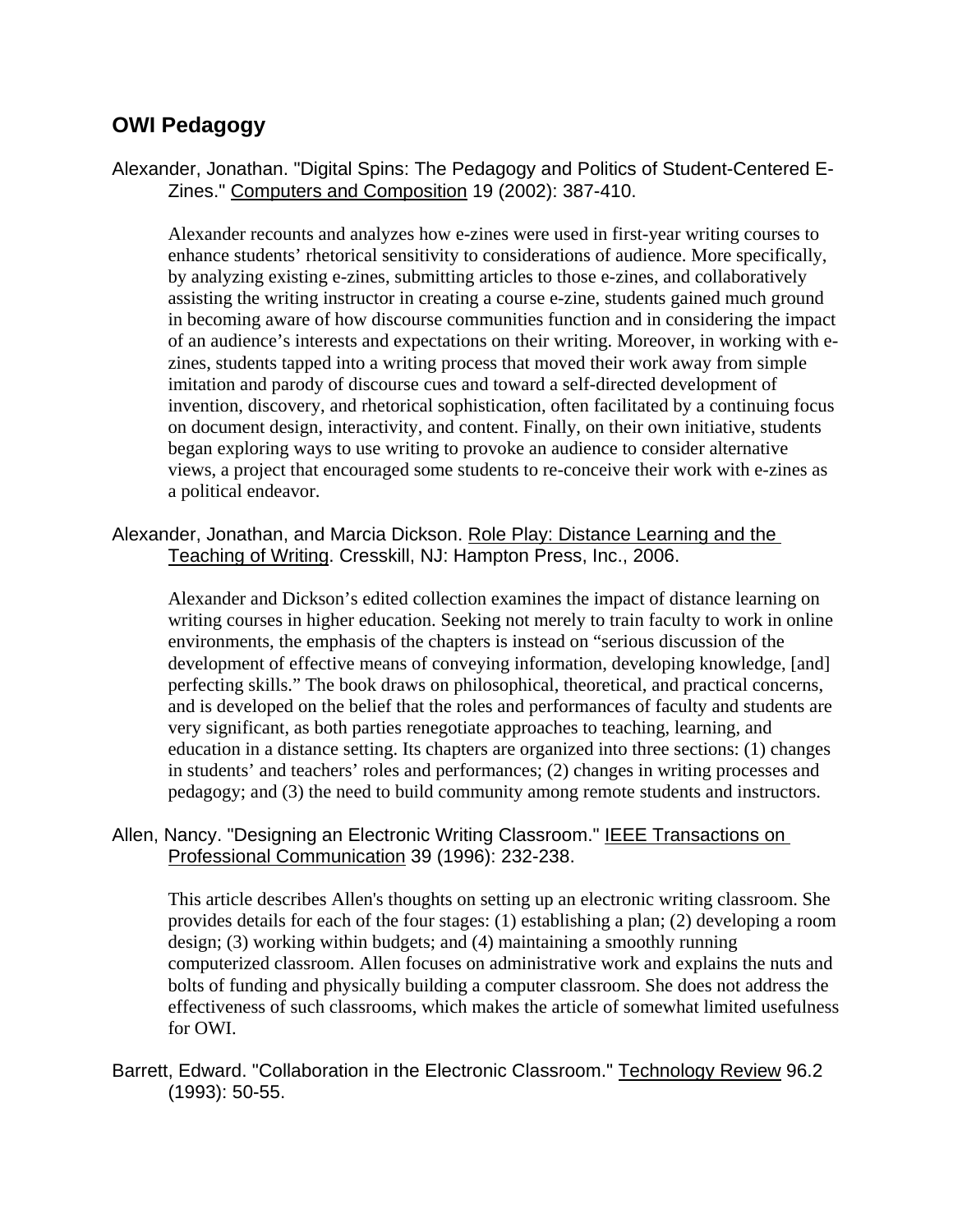Barrett describes MIT's first classroom reliant on a "fully distributed computing environment"—network with files, software, e-mail, and other technologies. The Networked Educational System (NEDS) allows the classroom to be "always in session" due to the communications matrix on which it is built. One key feature for the students is the ability to exchange drafts outside of class; the teachers found the students became better, more helpful reviewers. They commented on the students' "sense of sharing": the system "allows more collaboration on technical reports or proposals. Students see how their input affects another's performance." Barrett comments that "students sometimes seem to prefer the old-fashioned red marks of hard-copy grading to the pop-up windows of the online annotation facility." The teachers were pleased with the system, noticing that despite roughly the same amount of time spent on grading essays, they tended to make longer, more substantive comments. One teacher noted that the "guided collaborative efforts fostered by online teaching result in more mature writing by students"; another stated: "more of my students are writing as adults."

# Batson, Trent. "Computers and Research: ENFI Research." Computers and Composition 10.3 (1993): 93-101.

Batson's seminal research into *Electronic Network for Interaction*, or ENFI, marks the first networked classroom environment in 1985 at Galludet College in Washington, DC (see also computer-mediated communication [CMC] or networked classrooms). ENFI enabled deaf students to discuss their ideas textually, which radically changed how those students communicated in the classroom and eliminated—to some degree—the need for the close proximity and visual contact that hand-signing requires. In this article, Batson describes an empirical study of ENFI-related writing by employing three different analytical methods (situated evaluation, close reading of two student essays, and a standard Educational Testing Service [ETS] writing sample analysis) to learn more about how ENFI affects student writing and its institutional effect. He speculates that evidence of apparent transfer of social talk to writing may signal a different sense of audience on the part of the ENFI-taught writers.

#### Becker, Henry Jay. "Using Computers for Instruction." Byte. February 1987: 149-162.

In examining elementary and secondary school uses of computers for instruction, Becker finds that more than 50% of computer time in elementary schools is spent on computerassisted instruction with only 12% spent on programming. By high school, that time changes to 50% programming and 16% computer-assisted instruction. They find that while boys use computers more than girls, it is mainly in the before- and after-school hours (3:1). During school hours, use is about even. They also find that students with higher abilities overall, especially at the high school level, are much more apt to use computers. They recommend classroom activities that take into account the complexities of teaching a heterogeneous group in large group settings.

Blair, Kristine, and Cheryl Hoy. "Paying Attention to Adult Learners Online: The Pedagogy and Politics of Community." Computers and Composition 23 (2006):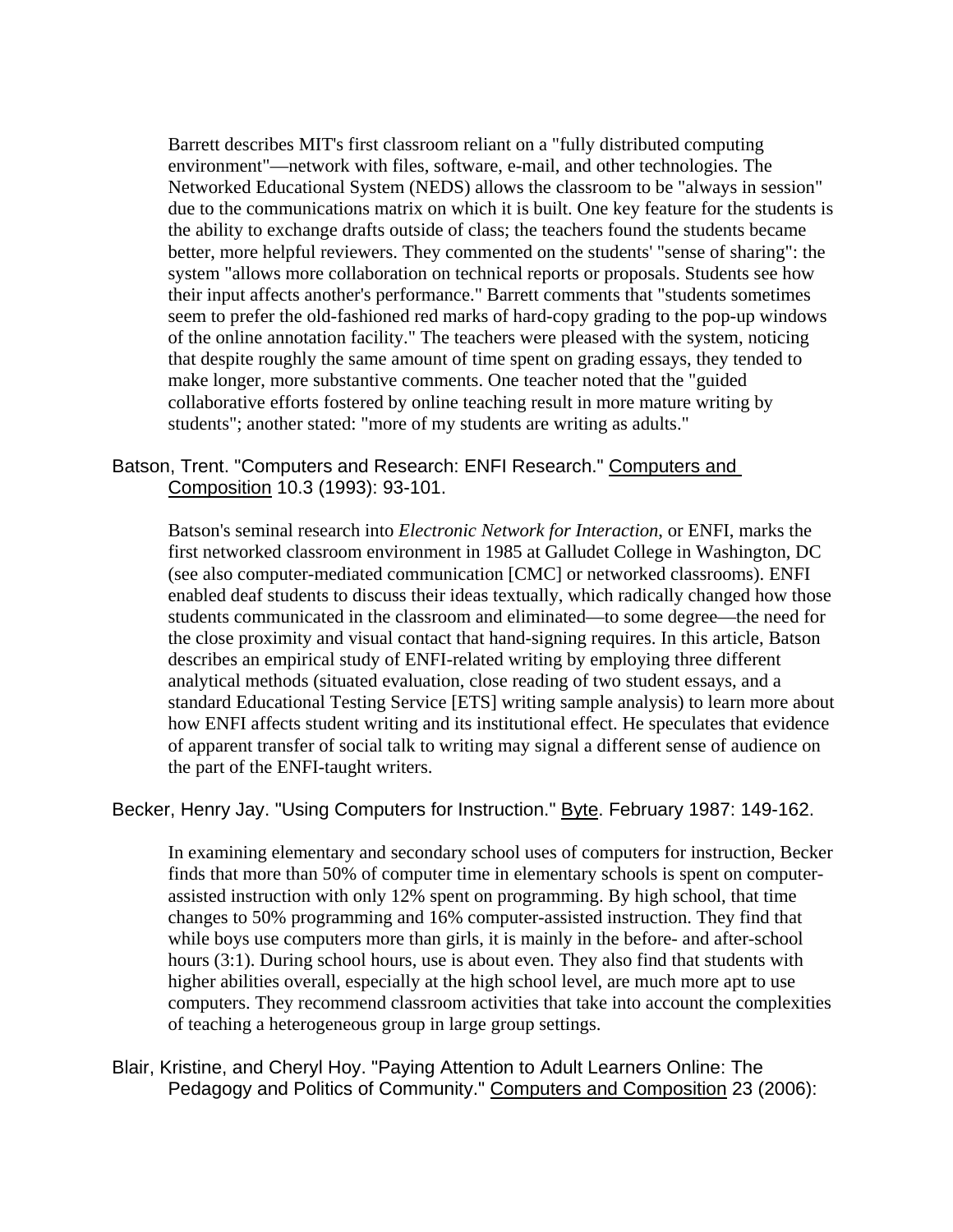#### 32-48.

Blair and Hoy describe the evolution of an online writing course for non-traditional students. They consider whether OWI poses different challenges for adult students than for traditional student learners, and they examine whether adult students can easily become members of the "virtual community." The authors argue that adult students have a more difficult time with these communities, and this difficulty poses extra challenges for the instructors. These challenges translate into what Blair and Foy call "invisible labor" for online teachers of non-traditional students, and they argue that our notion of online writing pedagogy must include explicit recognition of building communities for traditional and non-traditional students. These observations are important for understanding best practices for OWI in a variety of contexts.

Blair, Kristine L., and Elizabeth A. Monske. "Cui Bono?: Revisiting the Promises and Perils of Online Learning." Computers and Composition 20 (2003): 441-453.

Blair and Monske review the history of vacillating attitudes about the role of technology in teaching writing. From the early "egalitarian narratives" of evenly distributed power among teachers and students to the challenges posed to students in networked writing spaces, they argue that it is now instructors who have the least power in networked environments. Blair and Monske claim that the "rhetorics of distance education (stressing access, convenience, and immediacy) empowers [students] and potentially disenfranchises" and even "exploits" teachers. Some universities market distance education in a way that leads students to expect teachers to work with them 24/7. The authors ask readers to consider "Cui bono?" or "who benefits" from online education.

Blythe, Stuart. "Designing Online Courses: User-Centered Practices." Computers and Composition 18 (2001): 329-346.

Blythe argues that online teachers must think like designers, and he points out that designers of web courses must understand the pedagogical, political, and ethical implications of their designs. He compares systems-centered and user-centered models for designing online courses, noting that these two models embody inherently different value systems. He argues that the user-centered model for course design is more appropriate for OWI because it more closely matches the values of teachers, and he presents a number of strategies for implementing such user-centered design in OWI.

Blythe, Stuart. "Meeting the Paradox of Computer-Mediated Communication in Writing Instruction." Teaching Writing with Computers: An Introduction. Ed. Pamela Takayoshi and Brian Huot. Boston, MA: Houghton Mifflin Company, 2003. 118- 127.

Blythe offers both practical guidance and theoretical perspective on the place of CMC in writing pedagogy. With a focus on writing curricula, writers, and instructors of writing, the author challenges unrealistic and overly optimistic assertions of what CMC can accomplish, and argues that, "theory and practice must be in touch with one another if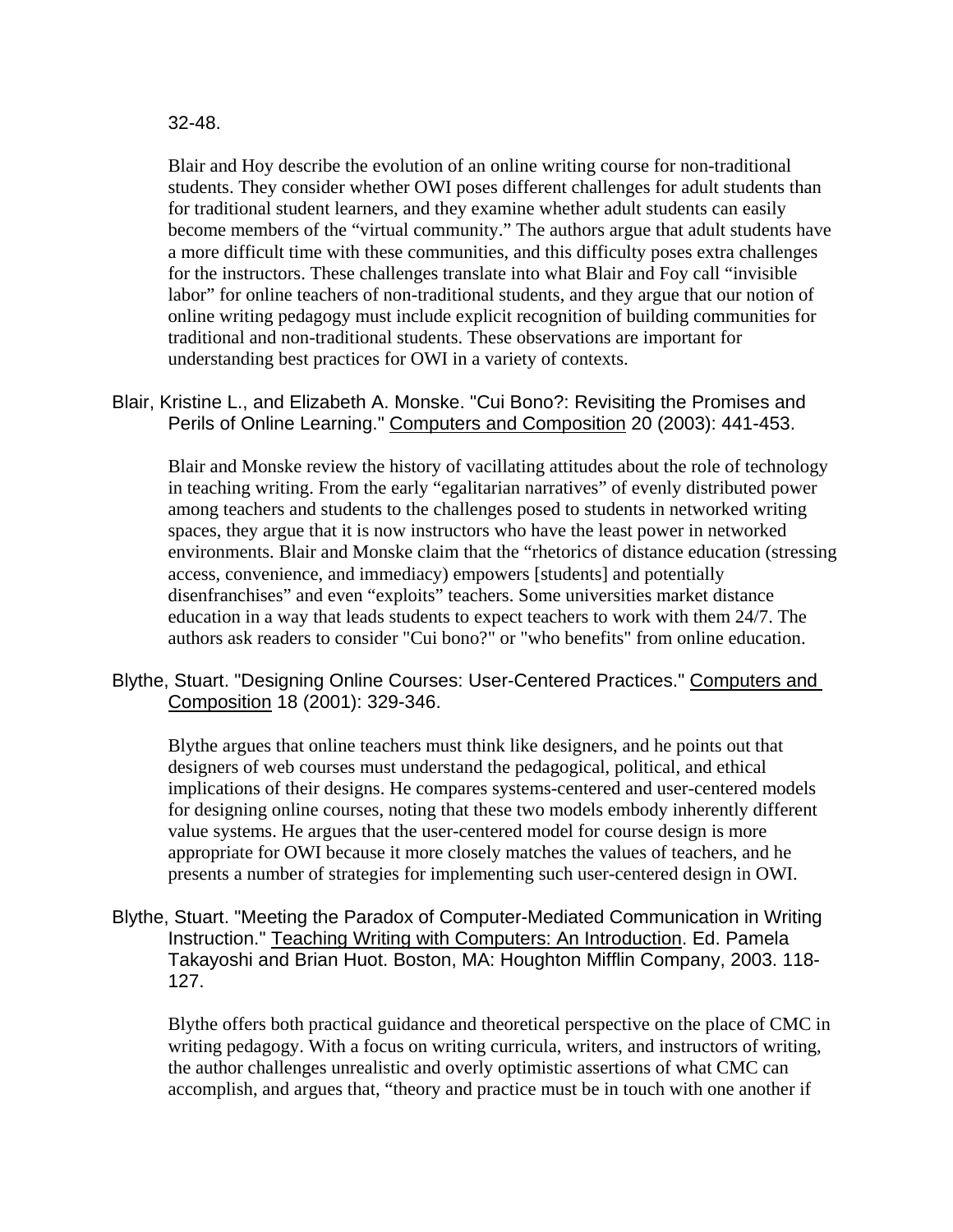technology is to be used successfully." Blythe defines CMC as "communication that approximates in-class discussion" or "talk or informal correspondence between two or more individuals," and his concern is with tools such as e-mail, chat rooms, and discussion boards. According to Blythe, although CMC does not typically "erase" gender, ethnicity, or socio-economic status, if it is integrated wisely, its advantages include the ease with which more students are involved in discussions, the opportunity for online journals and brainstorming, its use for peer review, and the ability to extend the temporal and spatial boundaries of the classroom.

# Boynton, Linda. "When the Class Bell Stops Ringing: The Achievements and Challenges of Teaching Online First-Year Composition." Teaching English in the Two-Year College 29 (2002): 298-311.

Boynton draws on her experiences in a first-year composition course and discusses a series of online achievements and their corresponding challenges. She does this because "[b]eyond the challenges of technology and time, online teaching also elicits unexpected introspection about our role as instructors, our changing relationships with our colleagues, and our evolving perceptions about the students we serve." She names these achievements and challenges as: (1) teaching online extends disciplinary horizons for faculty, but this demands a renegotiation of roles and responsibilities; (2) new course delivery systems generate conversations of what constitutes "good teaching," but those who teach online may encounter skepticism from those who do not; (3) online courses may allow for more of a "partnership" with students, but this necessitates the surrender of previously held faculty authority; (4) there are often more "teachable moments" online because of the extended contact, but this can be overwhelming; and (5) courses conducted online allow a broader spectrum of students to participate, but because these students do not always succeed it is even more important to understand them.

Brady, Laura. "Fault Lines in the Terrain of Distance Education." Computers and Composition 18 (2001): 347-358.

Brady argues that while many universities have echoed the rhetoric of access and advancement common in commercial discussions of technology; in practice, distance education often reinscribes the "fault lines" of economic access that students already face. She describes her own experience teaching the same business writing course both online and in a face-to-face classroom. After assessing student feedback from the online version of the course, Brady identified three typical problems with teaching online: disparities in students' access to technology, students' perception that the course did not have a teacher, and high dropout rates. She uses Louis Althusser's "Ideology and Ideological State Apparatuses" to argue that distance education does not transform learning as it promises, but instead calls on teachers to perpetuate "existing social relationships" and inequities.

Brickman, Bette. "Designing and Teaching Online Composition." Teaching English in the Two-Year College 30 (2003): 358-364.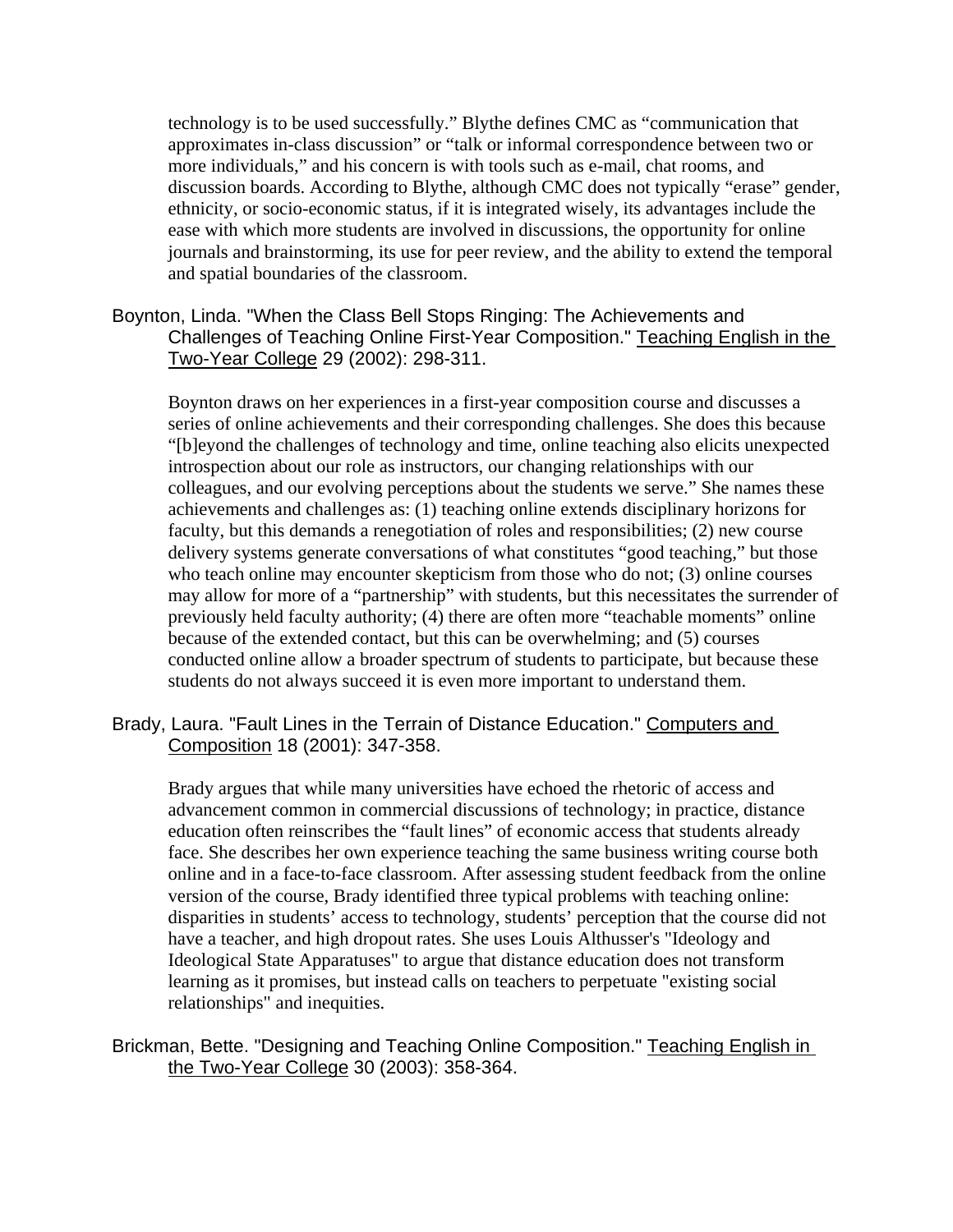Brickman reports on "the development and implementation of an online writing course for advanced EFL students." She reviews her preparation for online instruction and provides an overview of her course design choices; on the basis of her experiences, outlines a number of problems to avoid. (1) Faculty must be aware of "how difficult it is for students just starting their online courses," and accordingly instructions and directions need to be very clear. (2) The tone of e-mail messages, because of the lack of non-verbal cues, may inadvertently appear abrupt to some students. (3) Faculty who are new to distance education often spend a considerable amount of time getting started, and must be prepared for "quirks in the Internet connections and course-management system." Nevertheless, Brickman states that, "with the commitment, support, and patience of the institutional administration, faculty, and students, Internet courses can be effective modes of instruction."

Cargile Cook, Kelli and Keith Grant-Davie, eds. Online Education: Global Questions, Local Answers. Amityville, NY: Baywood Publishing Company, Inc., 2005.

In this edited text, Cargile Cook and Grant-Davie examine best practices in online education through various lenses. They affirm that the pedagogy should drive the selected technologies and that online education in and of itself is neither better nor worse than traditional education. The book is divided into four sections represented by four "global" questions that authors attempt to address with locally situated best practices: (1) How do we create and sustain online programs and courses? (2) How do we create interactive, pedagogically sound online courses and classroom communities? (3) How should we monitor and assess the quality of online courses and programs? (4) How is our online education challenging our assumptions?

Daiute, Colette. "Can the Computer Stimulate Writers' Inner Dialogues?" The Computer in Composition Instruction. Ed. William Wresch. Urbana, IL: National Council of Teachers of English, 1984. 131-139.

In a multiple case study of 12 year olds, Daiute examines how children interact with a word processing/composing aid software. While all students report enjoying writing on computer more than on paper, those who had written a lot before they used the computer were able to work more quickly on paper, even after substantial computer practice. She also found that some students became dependent on the software for their writing. This study, which took place in 1984, reported on students who had very little background using computers; as such, it can help OWI teachers whose students regularly come from backgrounds with less access to computers.

Davis, Boyd H., and Chang Ye-Ling. "Long-Distance Collaboration with on-Line Conferencing." TESOL Journal 4.2 (1994): 28-31.

Davis and Ye-Ling report on the collaboration between teachers and students at Taiwan's National Kaohsiung Normal University (NKNU) and the University of North Carolina-Charlotte (UNCC). The article explains how to develop a collaboration like this one (i.e., swapping syllabi and comparing calendars, among other activities) and the effects of such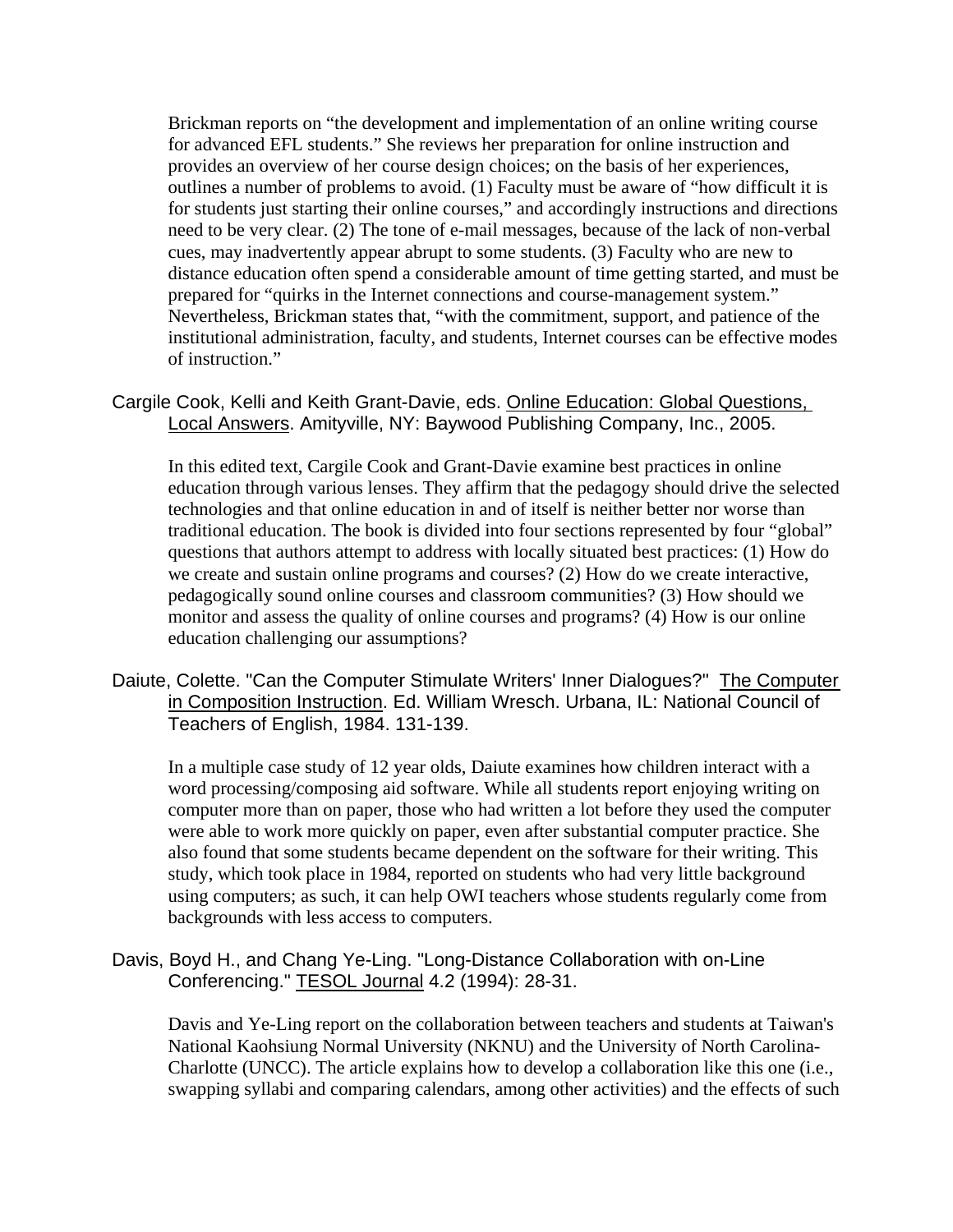teamwork on English language learning (ELL). The authors find that the intense exposure to English throughout the semester seemed to help the Taiwanese students with their English, and the presence of a real English-speaking audience made their writing more relevant and more helpful. One of the teachers noted that the "most important feature of our exchanges is the chance for students to become consciously collaborative members of a discourse community they create." Davis and Ye-Ling offer useful evidence that online writing and collaborating can have some significant practical consequences in ELL settings.

Day, Michael. "Teachers at the Crossroads: Evaluating Teaching in Electronic Environments." Computers and Composition 17 (2000): 31-40.

Day analyzes the risks incurred by teaching with technology, particularly as they bear on achieving promotion or tenure from committee members who may measure their work with technology by standards designed for face-to-face teaching and print publications. For example, Day describes the "electronic panopticon in academia," a dynamic in which promotion committee members may observe class exchanges and documents online without teachers knowing they have done so and thus without providing teachers an opportunity to provide a clear context for that work. After outlining other such problems of teaching with technology, Day compiles a list of questions that teachers should ask of their evaluators when teaching with technology, and he suggests guidelines for evaluating such teachers.

de Montes, L. E. Sujo, Sally M. Oran, and Elizabeth M. Willis. "Power, Language, and Identity: Voices from an Online Course." Computers and Composition 19 (2002): 251-271.

de Montes, Oran, and Willis analyze the role of race in online class discussions, focusing on three incidents recorded in the transcripts of an online course for a master's degree in which race became an implicit or explicit factor in the conversation. Using symbolic interactionism and critical theory as a method of qualitative data analysis, the authors ask, "[H]ow can we invite all members of an electronic learning community to participate equally and sensitively so that no one is silenced or privileged?" Reaffirming the work of other scholars, the authors claim that "computers are not culturally neutral but amplify the cultural characteristics that are taken for granted by those who develop them, promote them, and use them," often reconstituting existing social inequities. The authors recommend that both students and teachers develop the skills to recognize and critique social injustices enabled by online environments in order to change them.

DePew, Kevin Eric, Teddi Fishman, Bridget Fahey Ruetenik, and Julia E. Romberger. "Designing Efficiencies: The Parallel Narratives of Distance Education and Composition Studies." Computers and Composition 23 (2006): 49-67.

DePew, Fishman, Ruetenik, and Romberger place current online distance education courses in the historical context of writing studies to illuminate best practices in OWI. The authors note a common rhetoric of efficiency—efficiency of cost and efficiency of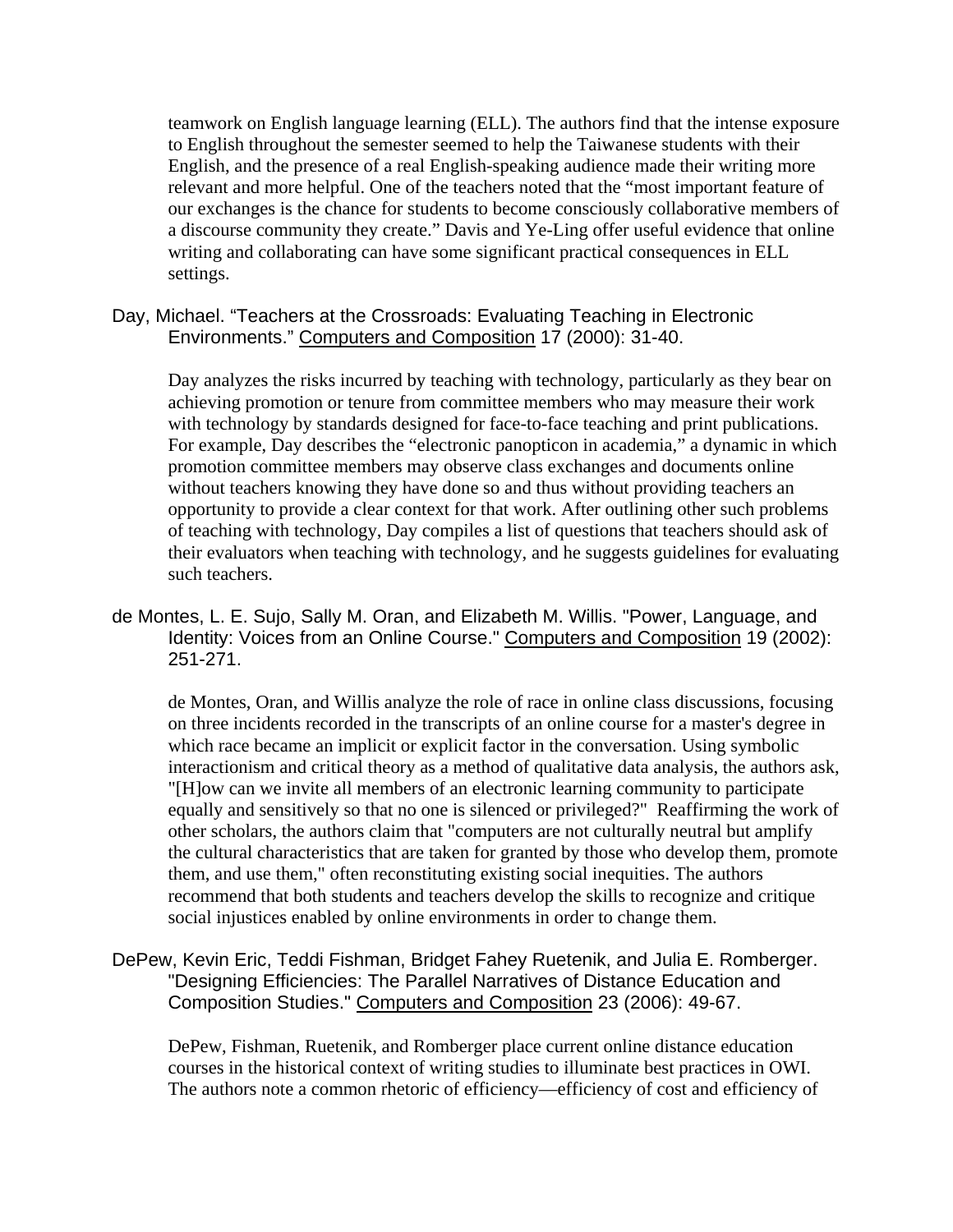pedagogical mode—in past and present promotion of distance education courses, and they question whether this emphasis encourages best practices. This rhetoric, they argue, tends to support the devalued practice of Current-Traditional Rhetoric rather than "pedagogical principles of dialogism, collaboration, and an emphasis on process" common among most current writing curricula. If the goal is to provide the same type and quality of writing online as students are offered face-to-face, the authors argue, then more work needs to be done in order to articulate and ensure equitable and effective teaching and learning environments online.

# DePew, Kevin Eric, and Susan Kay Miller. "Studying L2 Writers' Digital Writing: An Argument for Post-Critical Methods." Computers and Composition 22 (2005): 259-278.

Since digital writing studies and second language (L2) writing studies have developed separate and different methodological traditions, De Pew and Miller offer post-critical methodologies, as articulated by Porter and Sullivan, as one way to bridge interdisciplinary concerns. The article first establishes how post-critical methods work in an interdisciplinary context and then discusses the implications of adopting the methodology. The article encourages L2/digital writing research collaborations while also discussing issues relevant to all interdisciplinary collaborations among disciplines with alternate research traditions.

# Driscoll, Margaret, and Saul Carliner. Advanced Web-Based Training Strategies: Unlocking Instructionally Sound Online Learning. San Francisco, CA: Pfeiffer, 2005.

Driscoll and Carliner present practical guidelines and strategies for Internet-based professional development programs across multiple subjects, fields, and programs. They focus on generic training systems that can be applied to both academic and professional instructional settings. Divided into four primary sections and using case studies and reallife examples, Driscoll and Carliner first discuss foundations and instructional theory for e-learning. They then address design and curriculum strategies to include storytelling, and blended and informal learning. In a third section, the authors discuss ways to leverage "high-level design strategies" such as e-Mentoring, e-Coaching, and m-Learning. They then provide detailed advice on specific design techniques for openings and closings, exposition techniques for writing e-Learning content, interaction and visual communication techniques.

# Duffelmeyer, Barb. "Learning to Learn: New TA Preparation in Computer Pedagogy." Computers and Composition 20 (2003): 295-311.

Recounting a qualitative study of teaching assistants (TAs), Duffelmeyer acknowledges that graduate student TAs need to develop competence before they can perform well as teachers in first-year English (FYE) computer-based courses. Using TA narratives as evidence, she finds that Etienne Wenger's communities of practice (CoP) may be a productive approach to training TAs to teach in the computer-based classroom. She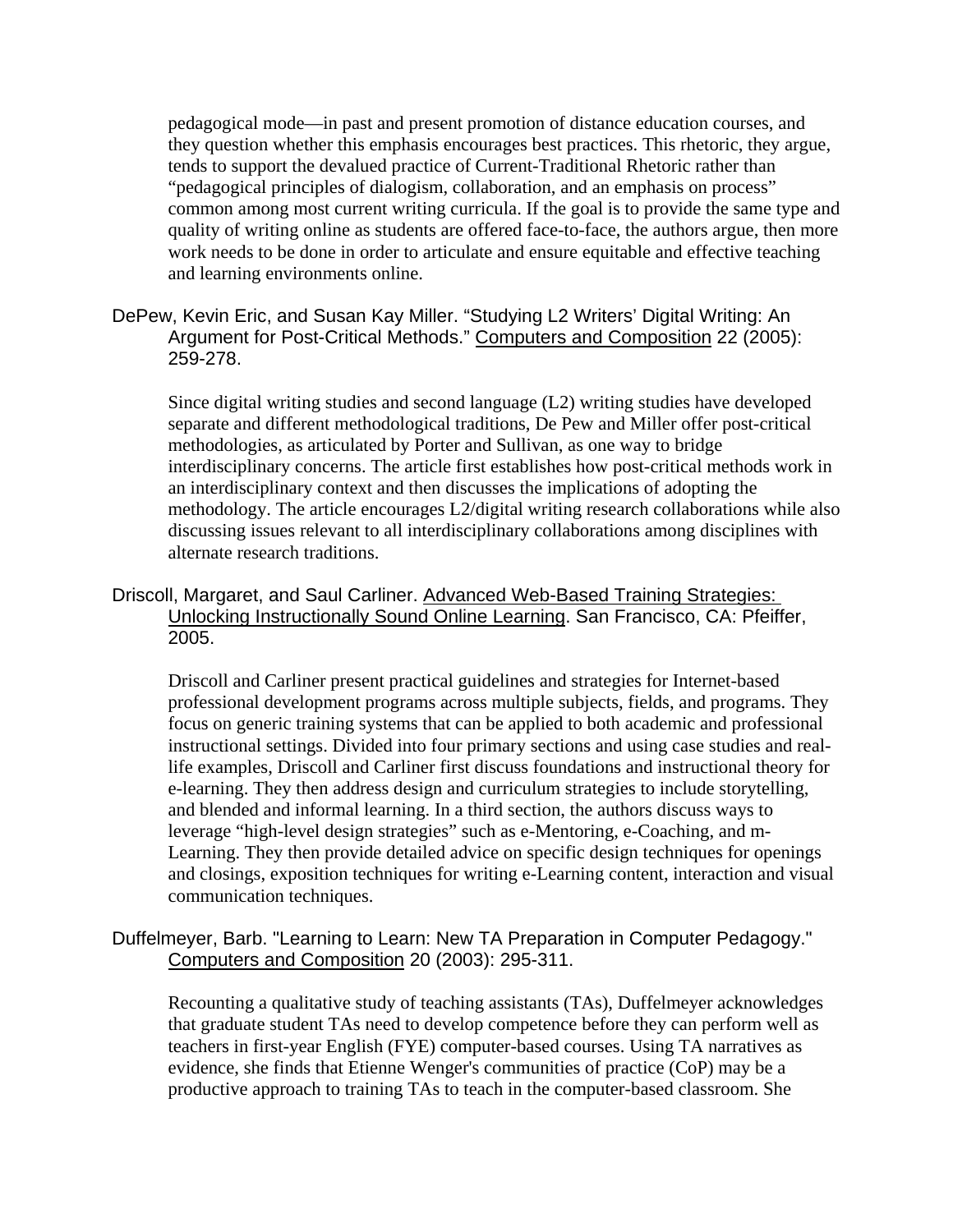relates three components of a productive CoP: (1) helping TAs to develop and become comfortable with a teaching philosophy that congruently links the goals, technology, and pedagogy; (2) helping them to know that they can go slowly with incorporating computer technologies; and (3) helping them to understand that they are engaged in an ongoing process of learning to teach. This article is one of few that discusses teacher preparation in technology-based classroom settings relative to OWI.

#### Duffelmeyer, Barbara Blakely. "Critical Computer Literacy: Computers in First-Year Composition as Topic and Environment." Computers and Composition 17 (2000): 289-307.

Duffelmeyer employs a critical qualitative methodology to examine the "unexamined," presumed attitudes of students in first-year composition toward "the prevailing discourses of technology." Taking the computer as "both content and means to foster critical computer literacy," Duffelmeyer measures students' response to three prevailing myths about technology: "technology-as-all-powerful-and-good," "technology-as-neutral," and "students-and-teacher-as-passive-receivers-of-technology." Her study shows that students generally take one of three different positions in relation to technology: (1) the hegemonic-dominant stance, which accepts technology as beneficial and inevitable; (2) the oppositional stance, which perceives technology as often threatening and problematic; and (3) the negotiated stance, which is more reflective, rejecting simplistic good/bad messages about technology. This negotiated stance aligns most closely with the cognitive goals of first-year composition and should thus be fostered, according to Duffelmeyer. Students must acquire critical computer literacy "to affect the conditions of their lives, for it is critical computer literacy that allows us to comprehend our relationship with computer technology and its uses, possibilities, and meanings."

#### Faigley, Lester. "Subverting the Electronic Workbook: Teaching Writing Using Networked Computers." The Writing Teacher as Researcher. Ed. Donald A. Daiker and Max Morenberg. Portsmouth, NH: Boynton, 1990. 290-311.

Although dated, Faigley's discussion of early (1988) network uses is useful historically. He provides a discussion transcript regarding a literary work in order to demonstrate that teachers politically lose control over a class in this setting, making instructors more like students in their own classrooms. Further, he notes that the subject matter becomes classrather than instructor-determined. He argues, but only supports anecdotally, that students retain anonymity regarding gender and that artificial closure is both difficult to achieve and unwanted.

Graves, William H., and Carol Twigg. "The Future of Course Design and the National Center for Academic Transformation: An Interview with Carol Twigg." Innovate 2.3 (2006). 2 May 2006 <http://www.innovateonline.info/index.php? view=article&id=218>.

Graves and Twigg discuss the activities and research of the National Center for Academic Transformation (NCAT), specifically focusing on NCAT's Program for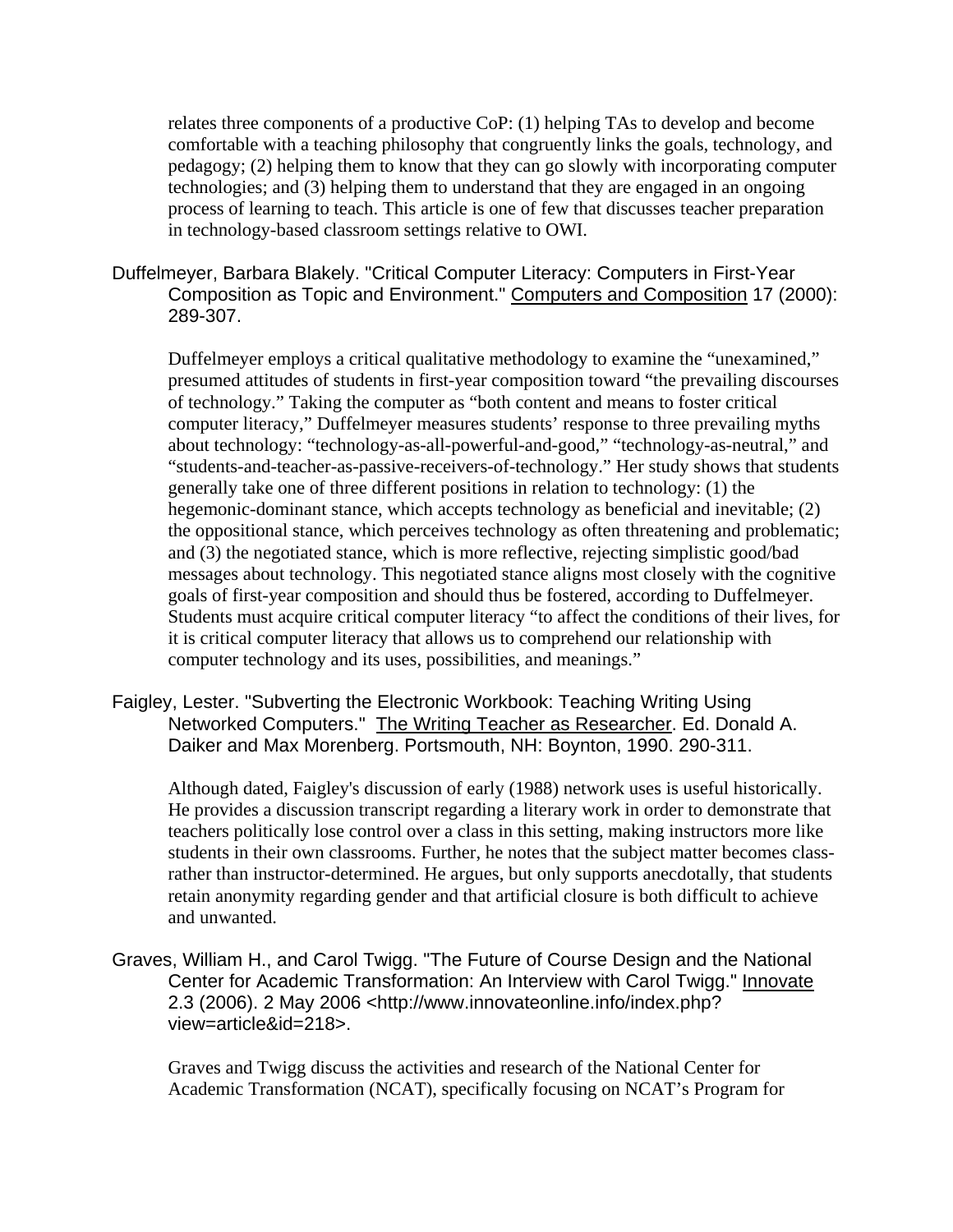Course Redesign (PCR). Research findings from PCR suggest that the targeted incorporation of technology into particular courses can yield reduced costs and greater learning outcomes for students, compared to traditional course designs. Strategic recommendations for using technology and e-learning strategies are considered within the context of the efficiency and economics of course delivery. Practical suggestions for redesign measures deployed in first year composition also are included and are relevant to OWI.

Harrington, Susanmarie, Rebecca Rickly, and Michael Day. The Online Writing Classroom. Cresskill, NJ: Hampton Press, Inc., 2000.

Edited by Harrington, Rickly, and Day, the chapters in this book are divided into three sections of pedagogy, community, and administration, which advance the claim that "good teaching, good learning, and good writing can emerge from networked spaces." As a precondition, however, the editors note that it is necessary to "carefully articulate course goals, and then consider the ways in which technology use will help students to meet those goals." Not only is thoughtful planning essential, faculty also must be trained to employ technology in ways that are pedagogically solid, and to that end the chapters blend theory, context, and practice to help writing teachers work effectively online.

# Hawisher, Gail E., and Paul LeBlanc. Re-Imagining Computers and Composition: Teaching and Research in the Virtual Age. Portsmouth, NH: Boynton/Cook Publishers, 1992.

Hawisher and LeBlanc produce here one of the first collections devoted to teaching writing with computers. It was compiled before the Internet age, so there is nothing specifically relating to OWI as we now conceive it, but the second section, titled "Looking Beyond Horizons: Teaching Writing on Networks," provides interesting perspectives from some of the scholars considering the possibility of using technology to teach writing at a distance. Hugh Burns' chapter on "Multimedia, Multinetworked Classrooms" is an especially interesting description of his first experience teaching students via network. This is an excellent text for reminding us of some of the expectations and apprehensions of OWI.

# Hawisher, Gail E., and Cynthia L. Selfe. Evolving Perspectives on Computers and Composition Studies: Questions for the 1990s. Urbana, IL: National Council of Teachers of English, 1991.

Hawisher and Selfe here collect chapters that focus largely on the ways computers in the face-to-face classroom affect composition instruction. Though compiled before online instruction was a reality, the text includes some chapters that foresee some possibilities of networked writing instruction, particularly in section 2; there, Kate Kiefer, Elizabeth Klem, Charles Moran, and Andrea Herrman describe teaching writing in electronic environments. This collection is another useful one for establishing the roots of OWI theory.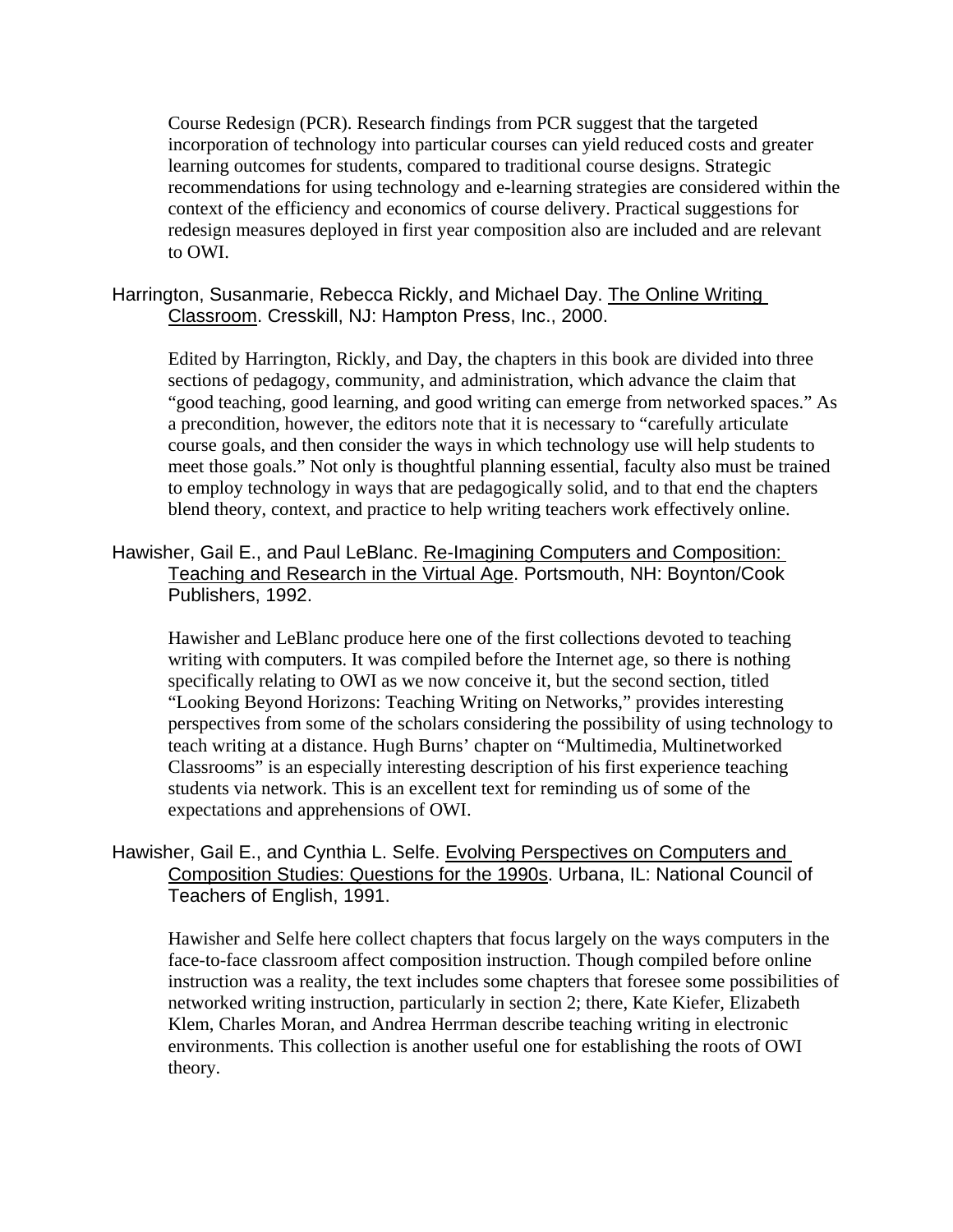Hawisher, Gail E. and Cynthia Selfe. "Teaching Writing at a Distance: What's Gender Got to Do with It?" Teaching Writing with Computers: An Introduction. Ed. Pamela Takayoshi and Brian Hout. Boston, MA: Houghton Mifflin Company, 2003. 128-49.

Hawisher and Selfe describe the experiences of women both as teachers and learners in a distance education setting, making, as they do, three primary claims. First, they state that online environments "have not proven to be the egalitarian spaces that teachers had hoped" to build. Second, because of individual differences it is not possible to essentialize online "experiences along the lines of gender alone." Finally, any consideration of women's experiences online "must be situated clearly in a cultural and geographical context." With these three questions in mind, the "overarching goal" of the authors "is to present possible designs for productive action to ensure" the best possible learning processes and outcomes in "totally electronic-based writing classes." Pursuant to that objective the article is divided into four sections: (1) statistics on and a working definition of distance education; (2) a review of research on distance education; (3) the views of five women who teach composition at a distance; and (4) the basics of a "feminist-informed pedagogy" for online and distance composition courses.

Hewett, Beth L. "Asynchronous Online Instructional Commentary: A Study of Student Revision." Readerly/Writerly Texts: Essays in Literary, Composition, and Pedagogical Theory. (Double Issue) 11 & 12.1 & 2 (2004): 47-67.

Hewett describes an empirical practice-based study of asynchronous OWI undertaken to learn whether and how students apply commentary to their revision. The post-secondary developmental and first-year English students in the study received one-to-one asynchronous commentary from Smarthinking online instructors, called e-structors. The study revealed that "the students (1) made approximately 40% of their revision changes in response to online instructional comments, (2) changed their writing more often at the surface formal and meaning altering levels from those comments, (3) revised in generally correct ways that had moderate to low rhetorical force, and (4) may have developed experientially from OWI." Hewett provides questions for future research into OWI to determine best practices both for student learning and for online instructor preparation.

Hewett, Beth L. "The Characteristics and Effects of Oral and Computer-Mediated Peer Group Talk on the Argumentative Writing Process." Dissertation/Thesis. The Catholic University of America, 1998.

In her doctoral dissertation, Hewett describes a naturalistic study with functional and qualitative analyzes and retrospective interviews regarding whether and how students uses CMC and oral peer response group commentary differently in their revisions. Using Anne Ruggles Gere's 1985 linguistic function taxonomy and an iteratively derived revision analysis, this study reveals key differences between uses of peer group response in CMC and oral settings. The "oral talk was more contextually focused on abstract, global idea development" while "the CMC talk was more focused on concrete writing issues and group management." Referential and phatic talk were qualitatively different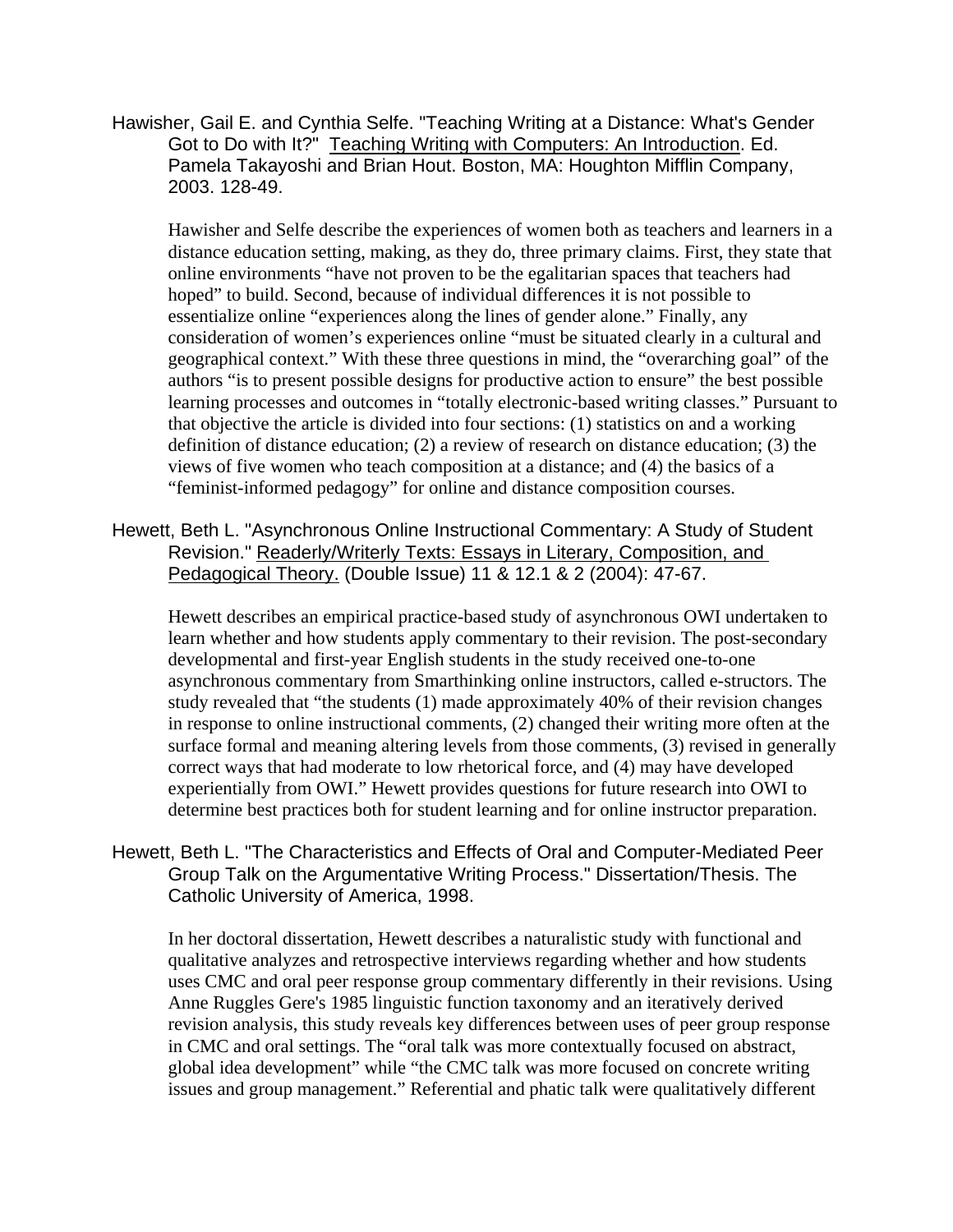between the two modalities. Both the talk and the revision had different qualities between the two modalities, "suggesting that the medium shapes not only talk, but revision itself." Student individual writing styles and challenges also were identifiable. Hewett's study suggests a need for understanding CMC-based peer response as both connected to and separate from oral-based peer response.

Hewett, Beth L. "Characteristics of Interactive Oral and Computer-Mediated Peer Group Talk and Its Influence on Revision." Computers and Composition 17 (2000): 265- 288.

Hewett details a functional and qualitative study of interactive oral and CMC-generated (Norton ) peer response group talk and its influence on revision. The interactive peer groups in both environments talked primarily about their writing. However, the talk had different qualities when students used different media, suggesting that medium shapes talk. Oral talk focused contextually on abstract, global idea development, whereas talk focused more on concrete writing tasks and group management. Each environment generated qualitatively different talk regarding referential and phatic contact. Students revised using ideas generated from both oral and talk. However, revision changes revealed different qualities when developed in different environments, suggesting that medium shapes revision. Revision from talk included more frequent direct use of peer ideas, whereas revision from oral talk included more frequent intertextual (imitative and indirect) and self-generated idea use.

# Hewett, Beth L., and Christa Ehmann. Preparing Educators for Online Writing Instruction: Principles and Processes. Urbana, IL: NCTE, 2004.

Hewett and Ehmann outline what they call a "principle-centered" approach in the interests of developing best practices for the training and on-going professional development of online writing instructors. They describe five common educational principles -- investigation, immersion, individualization, association, and reflection -- that underpin their training program and practices, which is in use at Smarthinking, Inc., an online learning assistance center. These principles, as well as a discussion about contemporary philosophies relevant to OWI, ground a one-to-one experienced mentor to novice OWI instructor approach that can be used in both asynchronous and synchronous environments; they believe that such grounding makes their training approach educationally and practically sound regardless of the technology in use. They include multiple illustrations and sample training materials.

Hewett, Beth L., and Christa Ehmann Powers. "How Do You Ground Your Training: Sharing the Principles and Processes of Preparing Educators for Online Writing Instruction." Kairos: Rhetoric, Technology, and Pedagogy 10.1 (2005). 17 Feb. 2009 <http://kairos.technorhetoric.net/10.1/binder.html?praxis/hewett/index.htm>.

Hewett and Ehmann Powers argue that, like students, educators need acculturative and supportive training in online writing instruction (OWI). To this end, they review the available literature surrounding online training and professional development, and they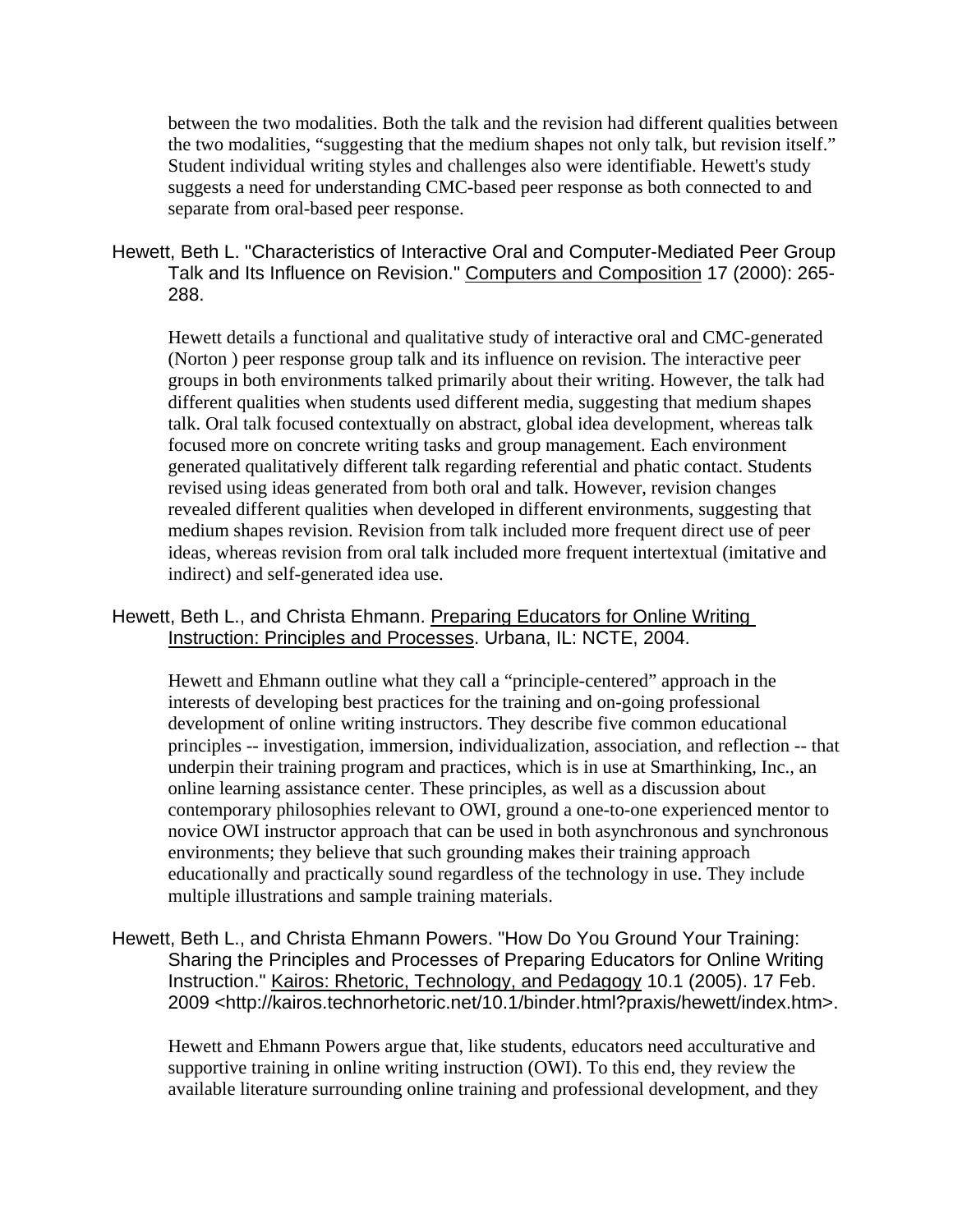discuss the five training principles first articulated in *Preparing Educators for Online Writing Instruction: Principles and Processes*: investigation, immersion, individualization, association, and reflection. The connect each of these principles with a training scenario and potential research avenues and practical strategies. They end the webtext with a call for program administrators and online instructors to share their experiences and join together "to articulate, define, and theorize online training processes for both writing instructors and other educators."

# Hewett, Beth L., and Christa Ehmann Powers. "Online Teaching and Learning: Preparation, Development, and Organizational Communication." Technical Communication Quarterly 16.1 (2007): 1-11.

Hewett and Ehmann Powers focus on the need for training and professional development opportunities for online instructors at all levels of OWI in a guest editors' letter of the "Online Teaching and Learning: Preparation, Development, and Organizational Communication" special issue. Arguing that a relative dearth of scholarly articles written to assist with training and professional development may stem from a lack of a shared vocabulary for such needs, they introduce three articles that address training, development, and organizational communication: Kirk St. Amant's "Online Education in an Age of Globalization: Foundational Perspectives and Practices for Technical Communication Instructors and Trainers"; Lisa Meloncon's "Exploring Electronic Landscapes: Technical Communication, Online Learning, and Instructor Preparedness"; and Kelli Cargile Cook's "Immersion in a Digital Pool: Training Prospective Online Instructors in Online Environments." Altogether, these authors provide perspectives on preparing educators for a global educational setting, self-selecting for teaching in online environments, and--in keeping with the principles of immersion and reflection--using course archives as "constructive hypertext" for training and development.

#### Hocks, Mary E. "Understanding Visual Rhetoric in Digital Writing Environments." College Composition and Communication 54 (2003): 629-656.

Hocks applies principles of visual rhetoric to two professional academic hypertexts and student work written and designed for the Internet. She argues that writing teachers need to consider features like audience stance, transparency, and hybridity as they teach visual rhetoric for the web; as they do, she claims, they can show their students that such visual rhetoric can be a "transformative process of design." Writing in digital environments offers an important new application of visual rhetoric, and we must incorporate these applications into a new pedagogy of writing as design.

# Jafari, Ali, Patricia McGee, and Colleen Carmean. "Managing Courses, Defining Learning: What Faculty, Students, and Administrators Want." EDUCAUSE Review 41.4 (2006): 50-70.

Jafari, McGee, and Carmean examine the "next generation of e-learning environments … the complete set of technology tools that students and faculty members will need for support of their day-to-day learning, teaching, and research, whether in face-to-face,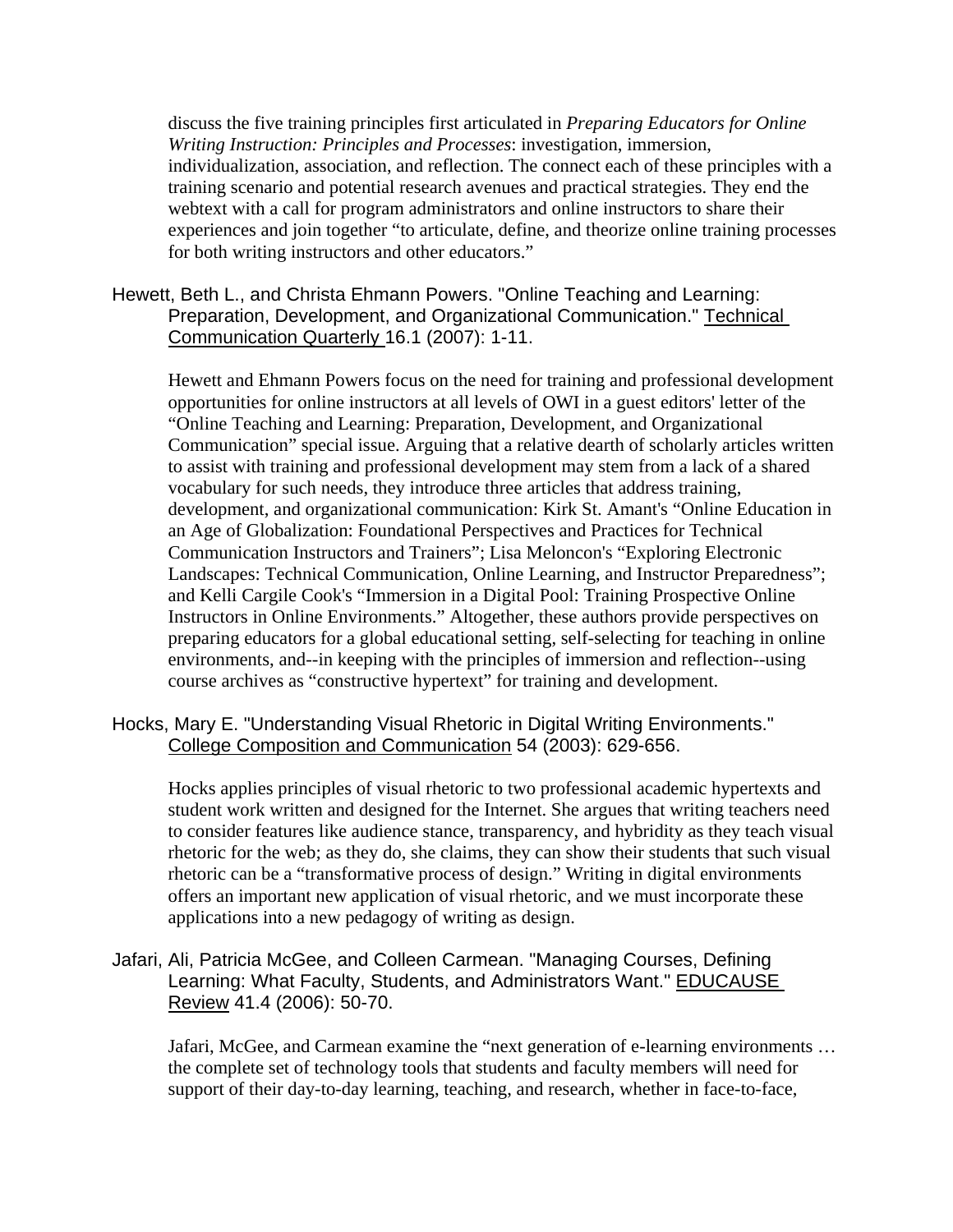online, or hybrid courses." Based on a study of faculty, student, and administrator stakeholders, they first look at the advantages and shortcomings of current learning/course management systems (L/CMS) in three key areas: compatibility and interoperability; usability; smartness and dumbness. The authors then turn to what the three sets of stakeholders would like in a L/CMS: smart systems; environment; archives and storage; multimodal/multimedia communication channels; collaboration tools; and mobile computing. Finally, Jafari, McGee, and Carmean analyze the outcomes of their study from the perspectives of a pedagogist, a learning researcher, and a systems designer.

Jones, Marshall, and Stephen Harmon. "What Professors Need to Know About Technology to Assess Online Student Learning." New Directions for Teaching and Learning 2002.91 (2002): 19-30.

Jones and Harmon provide a quick tutorial on assessment and technology, explaining how the technology can and should be used to make assessment as effective (and painless) as possible. Assessment can be especially difficult for faculty who are not as technologically savvy as the students, so the authors connect and translate standard faceto-face assessment practices with options and opportunities in the online classroom.

Knowlton, Dave. "A Theoretical Framework for the Online Classroom: A Defense and Delineation of a Student-Centered Pedagogy." New Directions for Teaching and Learning 2000.84 (2000): 6-14.

Knowlton examines the differences between teacher-centered and student-centered classrooms, argues in favor of the student-centered approach for the online classroom, and explains how a student-centered online classroom can work. He believes online classrooms are most effective when students "determine the direction of a course through their active engagement," but he also argues teachers must be aware of and able to react to the directions students are taking the course.

Kynard, Carmen. "'Wanted: Some Black Long Distance [Writers]': Blackboard Flava-Flavin and Other Afrodigital Experiences in the Classroom." Computers and Composition 24 (2007): 329-345.

Kynard examines the digital communication of students of African descent in a predominantly black college in order to understand how the students construct their identities. He explains how they "revocabularize" the academic setting to reconstruct knowledge about writing and about themselves. Kynard concludes with a discussion of his own vocabulary in the classroom and an analysis that places the students in reference to the work of John Oliver Killens.

Miller, Susan. "How near and yet How Far? Theorizing Distance Teaching." Computers and Composition 18 (2001): 321-328.

Miller maps out the theoretical principles that will help teachers think critically about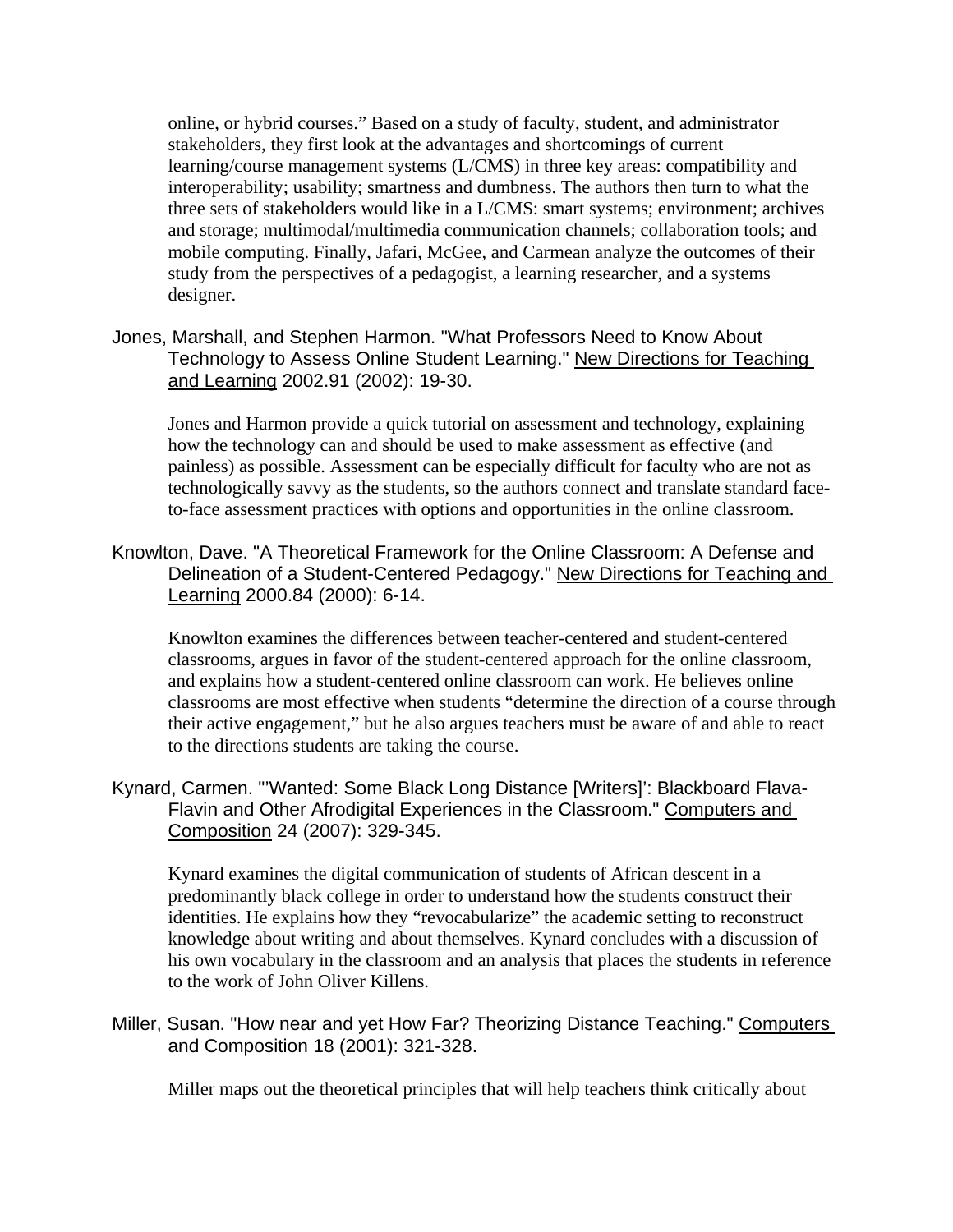distance learning. She focuses on the ways in which students' and teachers' identities must shift in these new contexts. She identifies the changes that tend to occur when writing courses move online and argues that Composition Studies needs "a theorized preparation for shifts in pedagogy that distance courses make visible."

#### Miller, Susan. "A Review of Research on Distance Education in Computers and Composition." Computers and Composition 18 (2001): 423-30.

Miller reviews research on teaching writing via distance-learning published in Computers and Composition between 1994 and 1999. She is identifying trends in the research, and her analysis of the twelve relevant articles from this period leads to her to identify two main categories: (1) articles that theorize distance education in the context of writing instruction and (2) articles that describe distance education in practice. She concludes by offering suggestions for further research that would build upon the foundation of the previous articles.

# Miller-Cochran, Susan K., and Rochelle L. Rodrigo. "Determining Effective Distance Learning Designs through Usability Testing." Distance Learning: Evolving Perspectives 23.1 (2006): 91-107.

Miller-Cochran and Rodrigo present the results of the usability testing they conducted to assess the design of their online first-year composition courses. They offer two generalizable results: (1) their tests offer a model for conducting usability testing of online writing classes to anticipate and alleviate design problems, and (2) their analysis provides an understanding of approaches for course design in online writing courses. The former offers an indication of how to design the tests, gather the data, interpret the results, and implement their findings. The latter are guidelines developed after examining a number of writing classes and applying design principles from usability engineering. This article can be a valuable resource for first-time teachers of OWI.

# Olson-Horswill, Laurie. "Online Writing Groups." Teaching English in the Two-Year College 30 (2002): 188-197.

Olson-Horswill argues that, if used well, "discussion forum technology connects online students in interactive, real-life writing groups," with results that "can be even more interactive and personal than in a traditional classroom." Drawing from a case study of a freshman composition course that followed the process model of reading, discussion, writing, writing groups, and writing workshops, Olson-Horswill found that the online groups, once trust was established, were equally as cohesive as face-to-face cohorts. In addition, because these groups were not bound by the space and time of the classroom nor governed by body language or facial expressions, they were even more "pulled together by real thoughts and voices in writing."

# Palmquist, Michael, Kate Kiefer, James Hartivigsen, and Barbara Goodlew. "Contrasts: Teaching and Learning About Writing in Traditional and Computer Classrooms." Computers in the Composition Classroom: A Critical Sourcebook. Ed. Michelle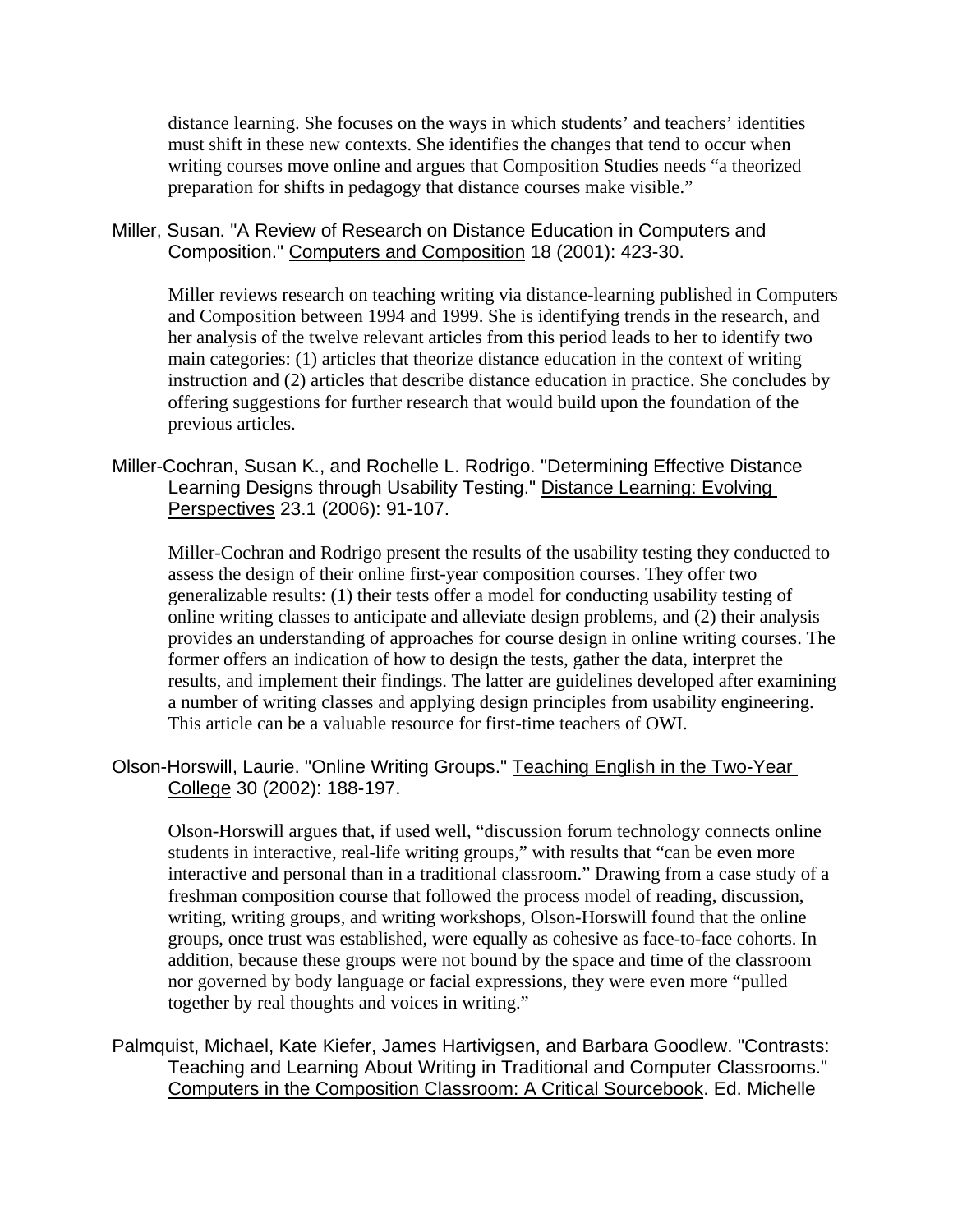Sidler, Richard Morris, and Elizabeth Overman Smith. New York: Bedford/St. Martin's Press, 2008. 251-270.

Palmquist, Kiefer, Hartivigsen, and Goodlew recount two empirical studies (the "Transitions Study" and the "New Teachers Study") designed to assist educators as they cross boundaries between teaching in traditional and online settings. These studies, which compared classroom settings and student behaviors/attitudes over time, led to a number of themes: (1) differences in classroom settings impacted daily planning; (2) teachers adopted more "take charge" roles in the traditional setting and more decentralized roles in online settings; (3) computer classroom students talked more often with teachers; (4) students used computer classrooms as a worksite whereas traditional classroom students resisted writing activities; (5) teachers were able to transfer more successful activities from computer to traditional settings; (6) even when they believed in the pedagogical benefits, teachers who were less familiar with technology resisted using it; and (7) students in the two settings differed in their attitudes about writing, writing performance, previous writing instruction, and interaction.

Palmquist, Michael E. "Network-Supported Interaction in Two Writing Classrooms." Computers and Composition 10.4 (1993): 25-57.

Palmquist recounts an early empirical study of two asynchronous, CMC-based composition classes to better understand the nature of the talk occurring in the on-line environment. He indicates that computer classrooms offer researchers an important tool for learning how student writers in peer groups address each other's writing. The research, designed to answer whether and how networks "shape curricular and classroom content," he analyzes the conversations that students have in two classes. One is the "information" class where students independently researched topics of their own choices; the other is the "argument" class where students shared both a topic and a knowledge base. Palmquist's findings suggest that students' on-line discussions in the "argument" class revealed a stronger group cohesion and deeper critical skills, indicating that subject matter affects critical commentary in on-line peer groups.

#### Peterson, Patricia Webb. "The Debate About Online Learning: Key Issues for Writing Teachers." Computers and Composition 18 (2001): 359-370.

Peterson addresses the fears of students and teachers regarding changes that occur in distance-based classrooms, focusing on teacher roles, education goals, and student learning. She claims that the increase in distance education, which occurs through the written word, will make writing teachers' expertise more valuable. She notes the potential clarity problems in written messages, because, in an online course, the student's only option is to seek further understanding using the written medium. Peterson urges educators to think critically about potential problems with distance learning, but also to look for and consider the potential benefits of the medium.

Ragan, Tillman J., and Patricia R. White. "What We Have Here Is a Failure to Communicate: The Criticality of Writing in Online Instruction." Computers and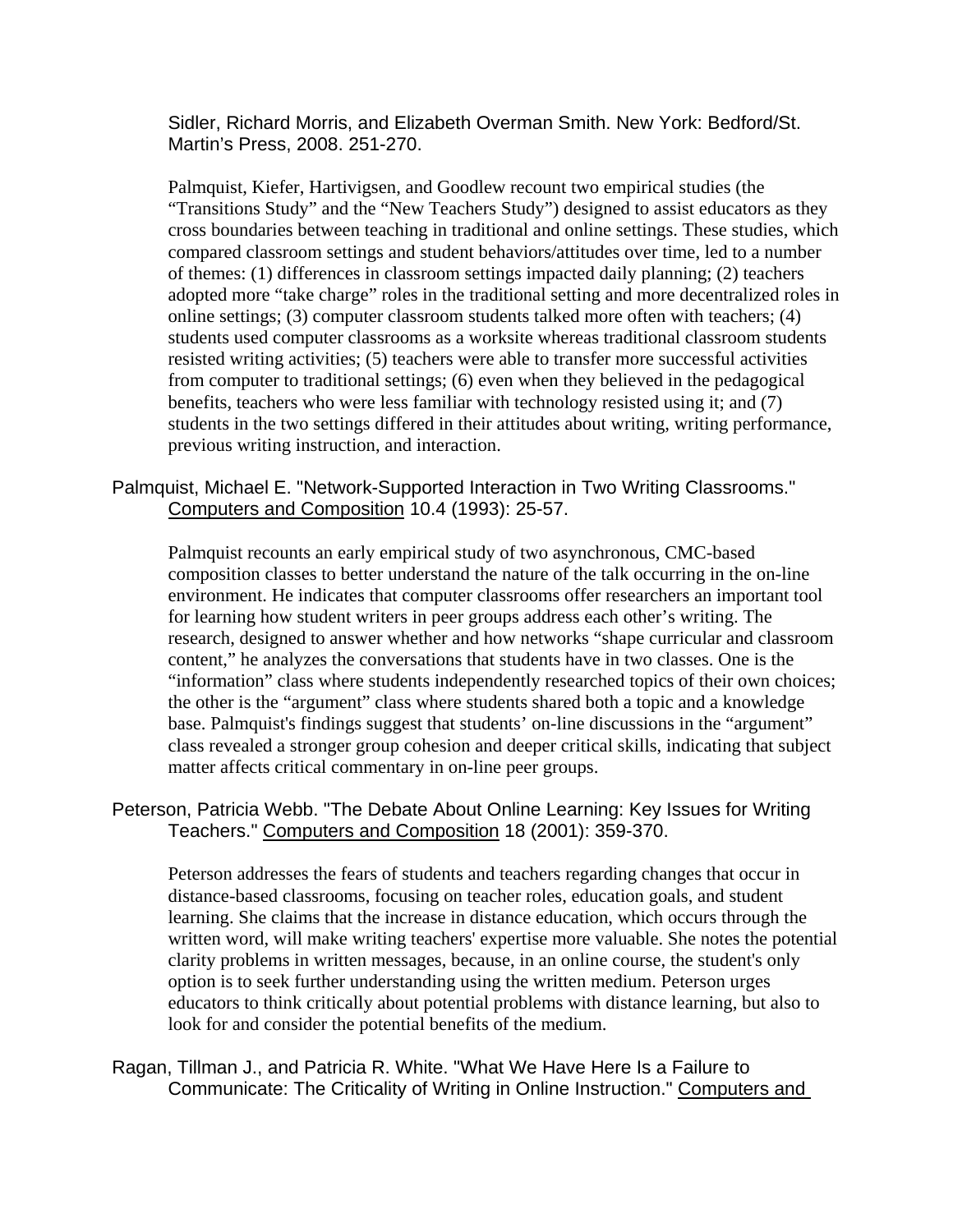Composition 18 (2001): 399-409.

Ragan and White stress a need for new writing skills to meet the learner in the online environment, and they offer some specific, practical examples that are developed primarily for e-mail communication. They explain that the speed of online communication opens the "enormous potential" for miscommunication between teachers and their students. They suggest using the "Golden Triangles of Online Communication" as a model for communication: looking to the learner, the context of the interaction, and the task to be discussed online as relevant to writing a comprehensible message.

#### Selber, Stuart. "Reimagining the Functional Side of Computer Literacy." College Composition and Communication 55 (2004): 470-503.

Selber argues that students need functional computer literacies in addition to the critical literacies that have received the most focus in the past decade. Functional literacy has been considered as repressive "indoctrination into the value systems of the dominant computer culture" and insufficiently "self-reflexive." He provides five functional, yet socially complex, areas that functionally literate students understand: (1) using computers to achieve educational goals; (2) understanding the social conventions that help determine computer use; (3) making use of the specialized discourses associated with computers; (4) effectively managing their own "online worlds"; and (5) resolving technological problems that interfere with communication.

#### Selber, Stuart. Multiliteracies for a Digital Age. Carbondale: Southern Illinois UP, 2004.

Selber offers a three-fold framework as an approach to helping postsecondary students develop functional, critical, and rhetorical literacy. Using these categories, he argues that these particular heuristics can enable educators to take part in "a larger, ongoing conversation about the special responsibilities of humanities teachers in a digital age." He forms his argument around what he believes students of higher education need if they are to be computer literate users, questioners, and producers of technology. Selber's approach to the literacies that students need is aimed at addressing "one-way literacy models as a foundation for computer initiatives," wherein "many teachers of writing and communication simply transfer wholesale to the screen their existing assumptions, goals, and practices."

# Selfe, Cynthia L. Technology and Literacy in the Twenty-First Century: The Importance of Paying Attention. Carbondale, IL: Southern Illinois UP, 1999.

Selfe argues polemically that educators and scholars in the English studies field and subfields must "pay attention" to the intersections of technology and literacy, or the "new literacy agenda." More specifically, she calls for such educators and scholars to "bring to bear" their skills and knowledge to technological literacy as Americans will need assistance in preparing for the technological challenges of the twenty first century. She notes that the broader political agenda of expanding technological uses might not match what humanists see as the most pressing needs of technology/literacy education in this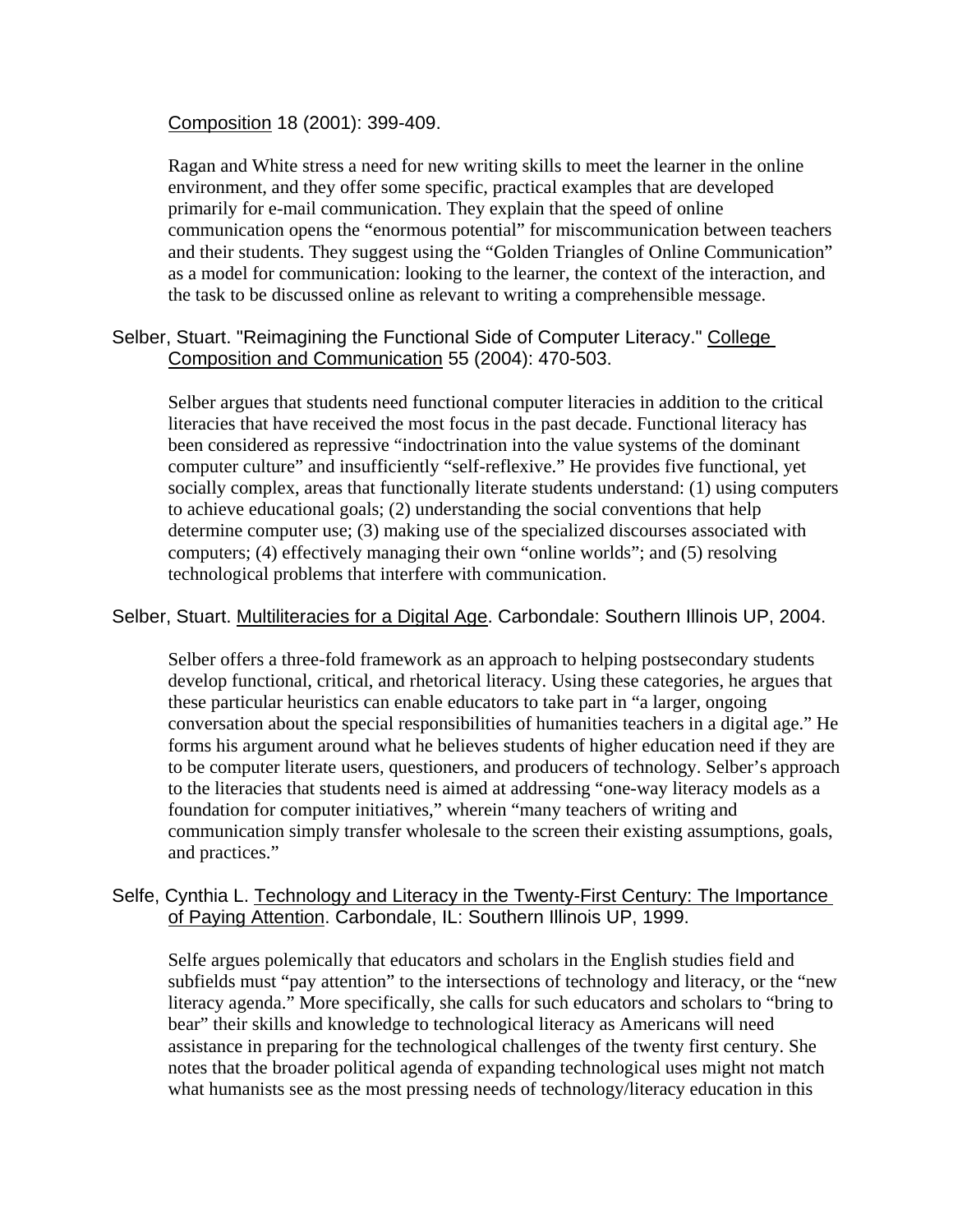country. This oft-cited monograph remains current for OWI scholars despite its age because technology is becoming even more inextricably intertwined with literacy than it was in 1999.

Sidler, Michelle, Richard Morris, and Elizabeth Overman Smith. Computers in the Composition Classroom: A Critical Sourcebook. Boston, MA: Bedford/St. Martin's, 2008.

Sidler, Morris, and Smith present previously published research in six sections: (1) the earliest theoretical frameworks for the field of computers and writing; (2) literacy and access; (3) writers and identity; (4) writers and composing; (5) institutional programs; and (6) upcoming "New-Media" multimedia composition writing and pedagogies. The text, available free to educators through the publisher, is a potentially valuable collection that will assist with program development and teacher training regarding OWI.

Stine, Linda. "The Best of Both Worlds: Teaching Basic Writers in Class and Online." Journal of Basic Writing 23.2 (2004): 49-69.

Stine begins this article by noting that although there is general agreement on the place of computers and word processing in basic writing pedagogy, that agreement "is harder to find … on the question of whether online instruction is equally justifiable for basic writers." The author proceeds to report on a hybrid course that she taught by first raising some of the problems associated with basic writers online, and then turning to many of the opportunities for this constituency in a distance learning setting. In the final analysis Stine argues for a flexible approach, since "the more options we consider, the more likely we are to find the match that best fits our students' needs, our institutional resources, and our own individual teaching strengths."

Sugimoto, Taku. "Non-Existence of Systematic Education on Computerized Writing in Japanese Schools." Computers and Composition 24 (2007): 317-328.

Sugimoto points out an apparent paradox: Japanese schools, especially at the level of higher-education, typically own sufficient numbers of computers and technological resources; however, Japanese writing instruction rarely incorporates computers. Sugimoto's article seeks to resolve the paradox by examining the Japanese culture. He concludes that writing instruction has not been traditionally taught in the higher education system and was taken for granted, although this is now changing. Additionally, he points out that writing is, for many Japanese people, a collaborative effort and a social activity, whereas writing in academic settings is largely individualistic.

Takayoshi, Pamela, and Brian Huot, eds. Teaching Writing with Computers: An Introduction. NY: Houghton Mifflin, 2003.

Takayoshi and Huot provide a text with currency for new instructors in OWI settings. Although they value the relevancy of earlier compiled scholarship, they present more current technological and theoretical discussions to meet the realities of online writing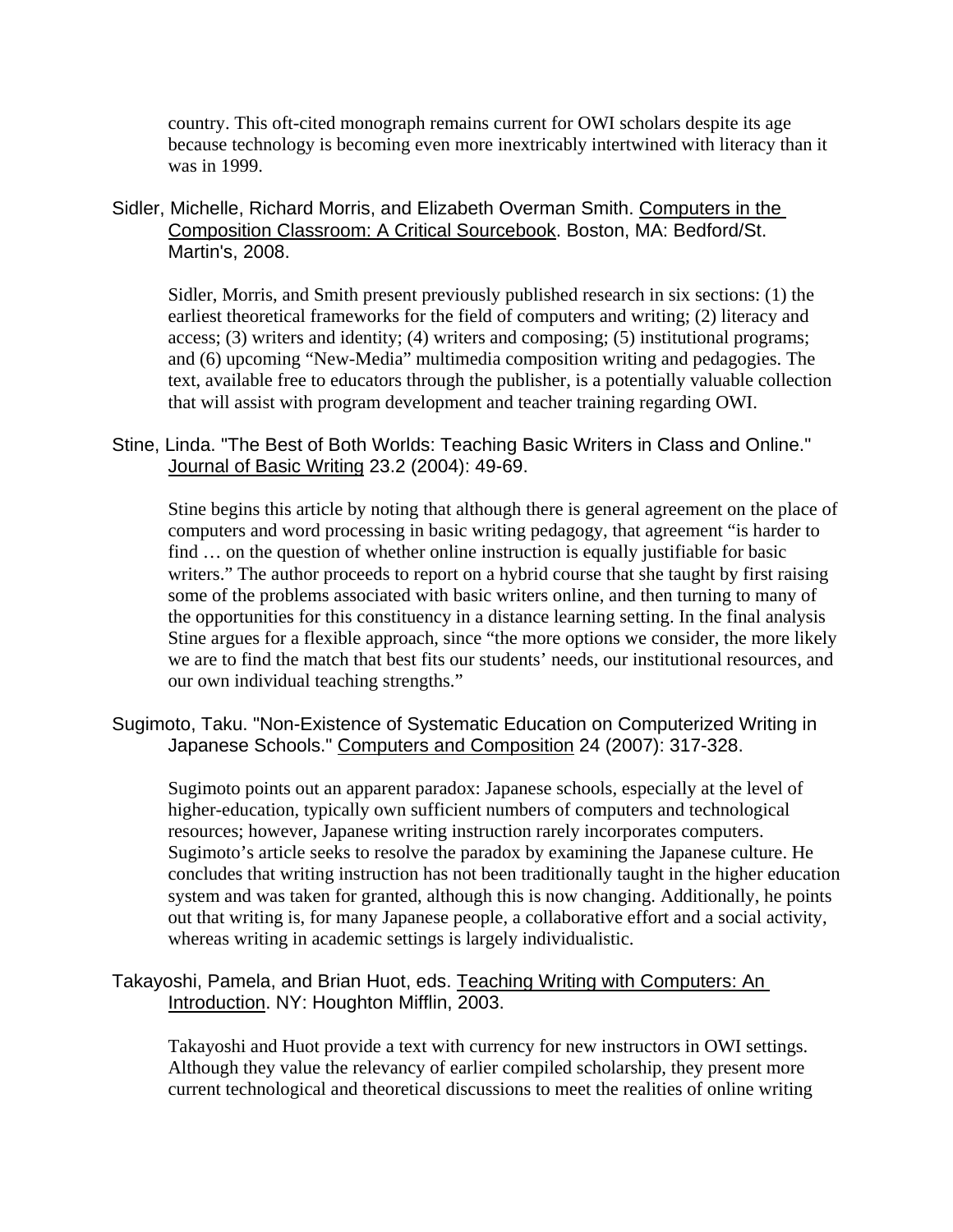classrooms in 2003. Selected authors discuss (1) writing technologies for composition pedagogies; (2) learning to teach with technology; (3) teaching beyond physical boundaries (or, distance learning); (4) teaching and learning new media; and (5) assigning and assessing student writing. The editors stress that "a notion of pedagogical practice grounded in the theory, reflection, and inquiry that drive our practices is an important component of this volume."

Thatcher, Barry. "Situating L2 Writing in Global Communication Technologies." Computers and Composition 22 (2005): 279-295.

Thatcher argues for a shift in a researcher's methodological approach to the interaction between technology and culture, away from a focus on how local communities are affected by technologies toward a broad, intercultural perspective that considers the complexities of how different technologies affect various religions, political systems, etc. He argues that this shift will help avoid naturalized assumptions about how any single culture might react to a certain technology and allow the intercultural researcher and instructor to situate any specific group within global cultural patterns.

# Tornow, Joan. Link/Age: Composing in the Online Classroom. Logan, UT: Utah State University Press, 1997.

Tornow provides a narrative description of online writing instruction to demonstrate the possibilities for building communities in online classrooms. She studies the way students talk to each other in online classrooms and discovers that the process of composing online is leading to a new notion of literacy. Rich with textual exchanges between students who never met face-to-face, Tornow presents online writing instructors with an informative and potentially positive vision of the future.

Tuzi, Frank. "The Impact of E-Feedback on the Revisions of L2 Writers in an Academic Writing Course." Computers & Composition 21 (2004): 217-235.

Tuzi explores the benefit of combining both electronic feedback (e-feedback) and oralfeedback in the American freshman composition classroom. Focusing on second language (L2) writers, he examines the e-feedback of twenty L2 writers and concludes that e-feedback proves more beneficial than oral feedback in stimulating global revision. However, Tuzi argues that students enjoy oral feedback more and generally prefer that method. He concludes with implications for L2 writing instruction.

Writing in Digital Environments Research Center Collective. "Why Teach Digital Writing?" Kairos: Rhetoric, Technology, Pedagogy 10.1 (2005). 11 September 2006 <http://kairos.technorhetoric.net/10.1/binder2.html?coverweb/wide/>.

The Writing in Digital Environments (WIDE) Research Center Collective, working under the premise that "networked computers create a new kind of writing space that changes the writing process and the basic rhetorical dynamic between writers and readers," addresses the need to teach writing digitally in digital spaces. Among the implications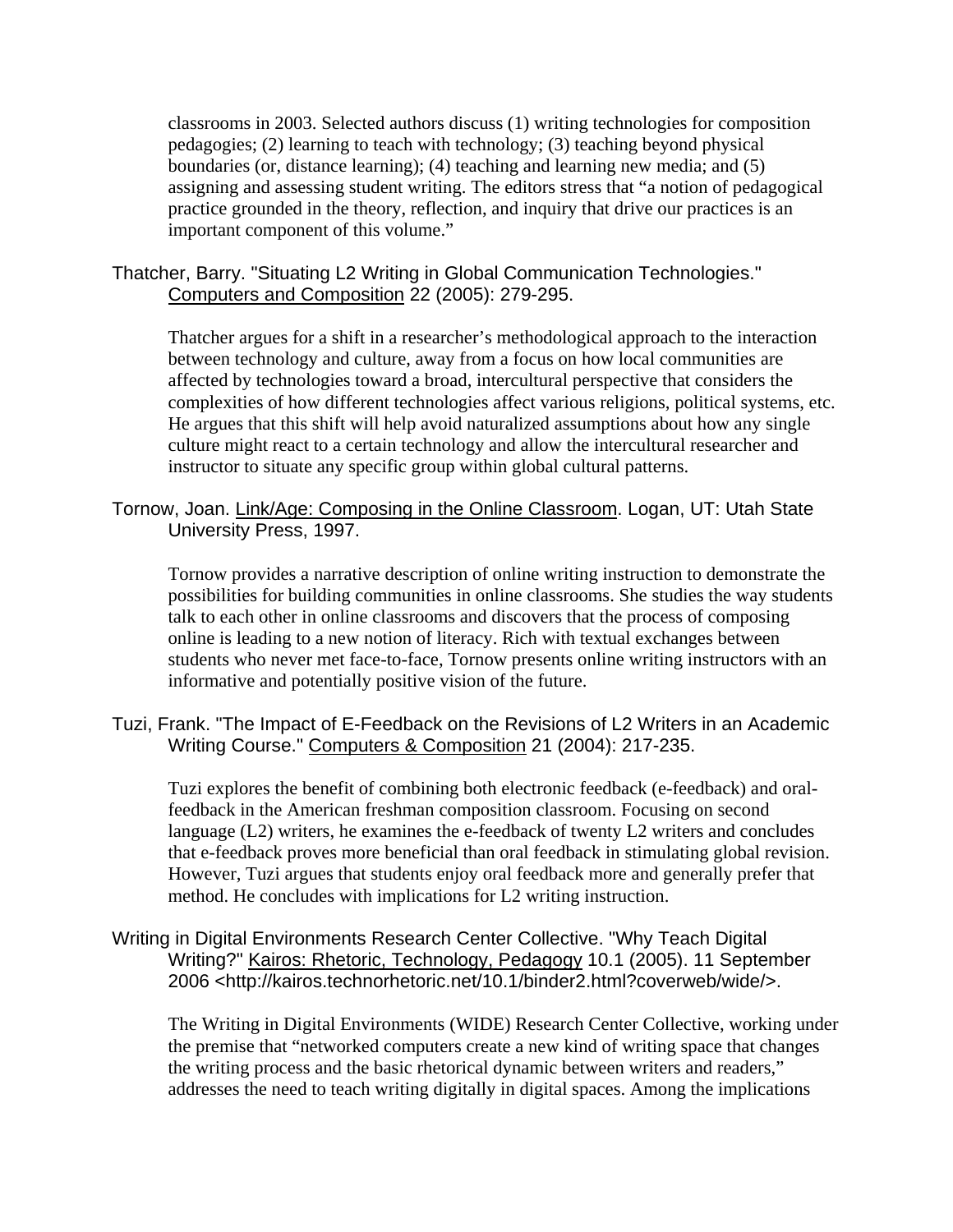they see for digital writing are (1) traditional print-based rhetorical theory is not adequate for digital rhetoric, (2) it is not possible to teach writing responsibly or effectively in traditional classrooms, and (3) we must shift our approaches to accommodate writing instruction in digitally mediated spaces. The uniqueness of this webtext resides in its multidimensional approach to responding to the question asked by the title, and in that it argues with the primary intention of assisting educators in responding to this question in their own institutional settings. Overall, this webtext provides tools for practitioners and administrators who face the question of why they would or should teach digital writing.

Yancey, Kathleen Blake. "The Pleasures of Digital Discussions: Lessons, Challenges, Recommendations, and Reflections." Teaching Writing with Computers: An Introduction. Ed. Pamela Takayoshi and Brian Huot. Boston, MA: Houghton Mifflin Company, 2003. 105-117.

Yancey outlines the uses, advantages, and disadvantages of e-mail, listserves, and other forums for digital discussions in writing pedagogy. She argues that "these digital forums offer teachers new ways to connect with students, new ways for students to communicate with each other and the world at large, and, not least, new genres in which to learn." Yancey is a proponent of these technologies, though in her view their inclusion in the "classroom is both exciting and frustrating." She cautions, however, that we must use common sense informed by "planning … experience … review, analysis, [and] reflection." The essay closes with a rubric of questions that Yancey created for planning the incorporation of "ediscourse" in composition courses.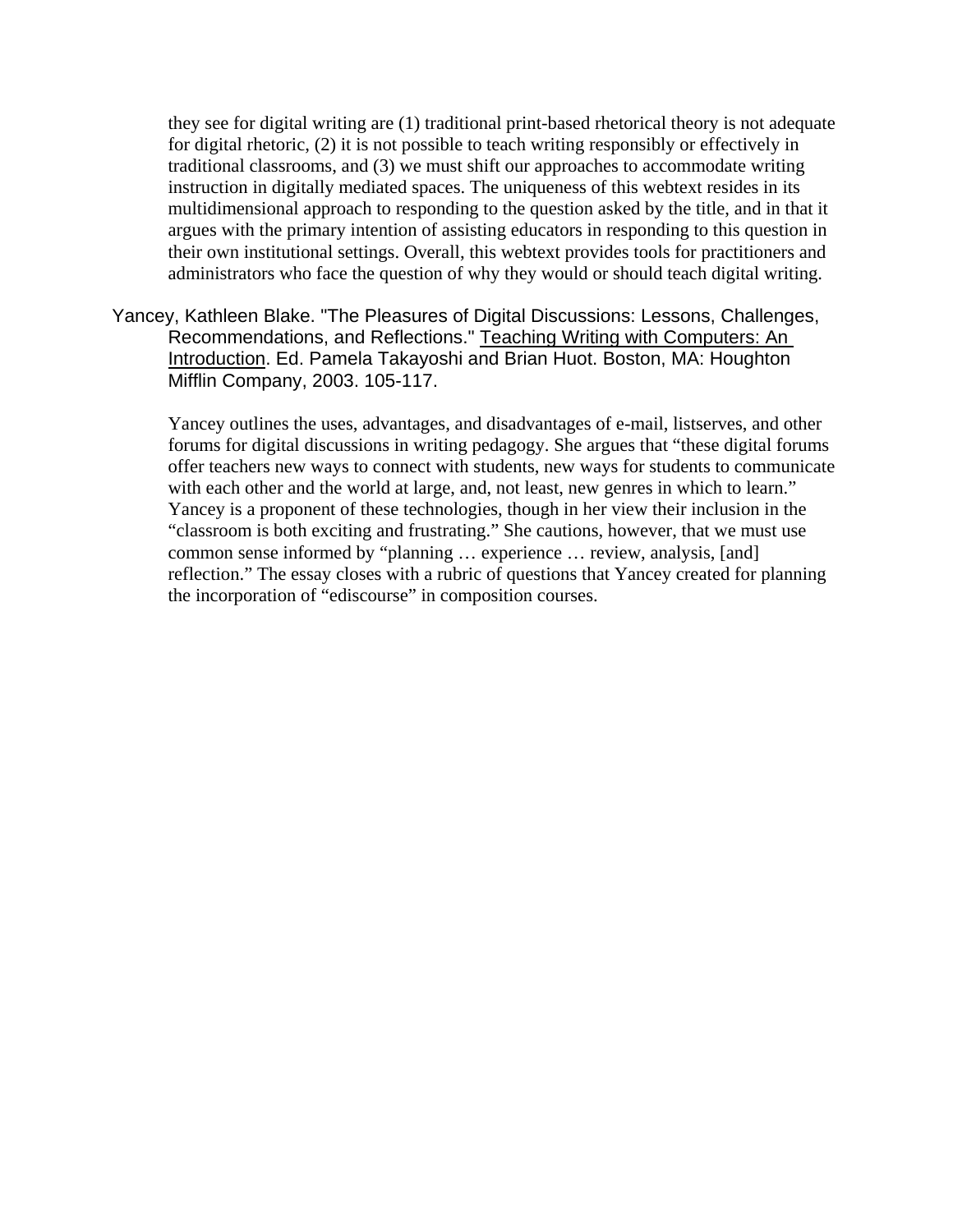# **OWI Technology**

Alexander, Bryan. "A New Wave of Innovation for Teaching and Learning?" EDUCAUSE Review 41.2 (2006): 33-44.

Alexander examines the realm of "Web 2.0," which he defines as a "diverse set of digital strategies [concepts, projects, practices] with powerful implications for higher education." Alexander observes that at the center of Web 2.0 is the social software of weblogs, wikis, trackback, podcasting, video blogs, and social networking and book marking tools. Together these resources combine to give their users "more of a foundational role in information architecture," from which comes the "wisdom of the crowd" and the dynamic of the "folksonomy." Throughout the article Alexander evokes ways that these many tools could be employed to enhance teaching and learning at the tertiary level, even though they "do not necessarily embrace the culture of higher education."

#### Alexander, Jonathan. Digital Youth: Emerging Literacies on the World Wide Web. Cresskill, NJ: Hampton Press, Inc., 2006.

Drawing from cultural studies, sub-cultural studies, and cyber-culture studies, Alexander uses the case method to examine how "digital youth" actually employ technology for purposes of "communication and meaning making." In critically examining "various literacy practices performed on and with the Web," the book demonstrates that "digital natives" expect technologies to be used for purposes of composing on and disseminating via the Internet. Alexander sees literacy "being redefined, recast, and reshaped as more and more communication occurs via networked platforms." He is interested both in the roles of faculty in these new environments and in what students can teach faculty as he ponders the "pedagogical implications of the ways such digital youth use and represent themselves with technology."

Ball, Cheryl E. "Show, Not Tell: The Value of New Media Scholarship." Computers and Composition 21 (2004): 403-425.

Ball analyzes the way publications are evolving due to the influence of, and she provides a new taxonomy of scholarly publications: online scholarship, scholarship about new media, and new media scholarship. She defines new media texts as those that "juxtapose semiotic modes in new and aesthetically pleasing ways and, in doing so, break away from print traditions so that written text is not the primary rhetorical means." She uses this definition in her explanation of scholarly online publications, arguing that readers can be better prepared to recognize and interpret these aesthetic modes in new media scholarly texts. This article is an interesting examination of some of the texts and technologies teachers may employ in OWI.

Baron, Dennis. "From Pencils to Pixels: The Stages of Literacy Technologies." Passions, Pedagogies, and 21st. Century Technologies. Ed. Gail E. Hawisher and Cynthia L. Selfe. Logan, UT: Utah State University Press, 1999. 15-33.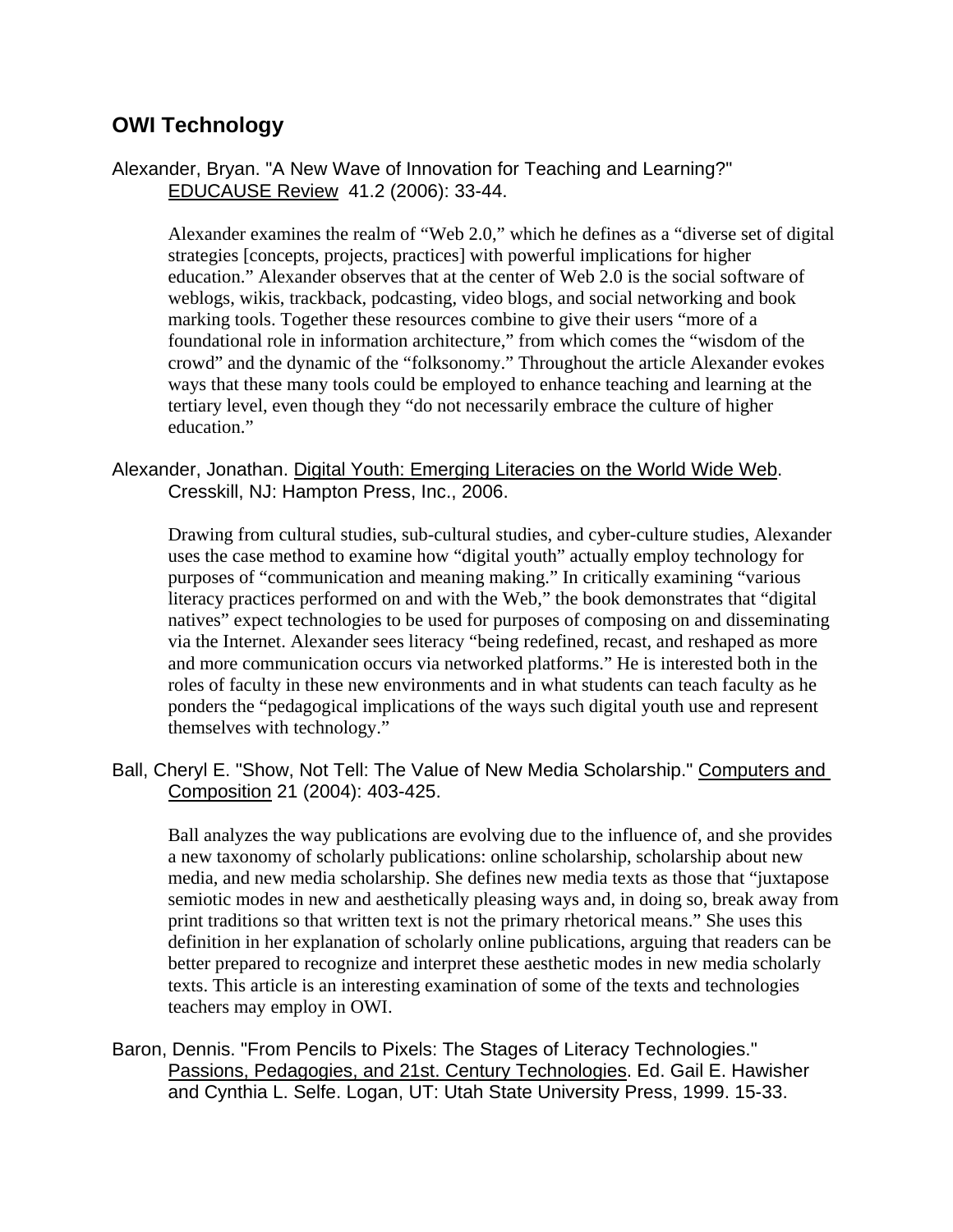Baron discusses the development and spread of writing technologies from the invention of writing itself down to the present, with a focus on the pencil, the computer, and Henry David Thoreau, who contributed to the technology of pencils but scoffed at the invention of the telegraph. Baron argues that information technologies are invented for a limited purpose and are the property of a small group of initiates. As access increases across society, new functions are devised, costs decrease, and facility of use increases. Traditionally, such technologies proliferate by mimicking previous inventions, but often they are resisted by traditionalists. Once accepted, new technologies come into their own, as humans experiment with new—and previously undreamed of—modes of communication. Only at this stage, Baron contends, are previous technologies drawn under the sway of newer technologies.

Braine, George. "A Study of English as a Foreign Language (EFL) Writers on a Local Area Network (LAN) and in Traditional Classes." Computers and Composition 18 (2001): 275-292.

Braine explores whether Cantonese-speaking EFL undergraduate students showed more improvement in writing quality through the use of local-area networks (LANs) or traditional classrooms. He briefly reviews the literature to demonstrate the popularity of LANs in the writing classroom and to suggest that the impact of LANs on writing quality, up to the point of his research, has been uncertain. Braine determines, however, that the writers examined in the LAN classrooms did not improve as much as the writers using the traditional classrooms, although first drafts composed through LANs were of a higher quality.

Bridwell-Bowles, Lillian, Parker Johnson, and Steven Brehe. "Composing and Computers: Case Studies of Experienced Writers." Writing in Real Time: Modeling Production Process. Ed. Ann Matsuhashi. London: Longman, 1987. 81- 107.

Bridwell-Bowles, Johnson, and Brehe examine experienced writers who had no prior computer writing experience. They find that those who went through some sort of prewriting planning were most satisfied with writing on computers. Those who began their process with drafting were least satisfied. They also find that, while revising surface features is easier on computer, large scale re-visioning and revising is difficult with the available technology of the time.

Carr, Tony, Andrew Morrison, Glenda Cox, and Andrew Deacon. "Weathering Wikis: Net-Based Learning Meets Political Science in a South African University." Computers and Composition 24 (2007): 266-284.

Carr, Cox, and Deacon examine using wikis as a learning tool in a South African political science classroom. The authors maintain a particular interest in how students unfamiliar with wiki technology and comfortable in a lecture environment negotiated the collective aspects of meaning-making and knowledge distribution associated with wikis. The study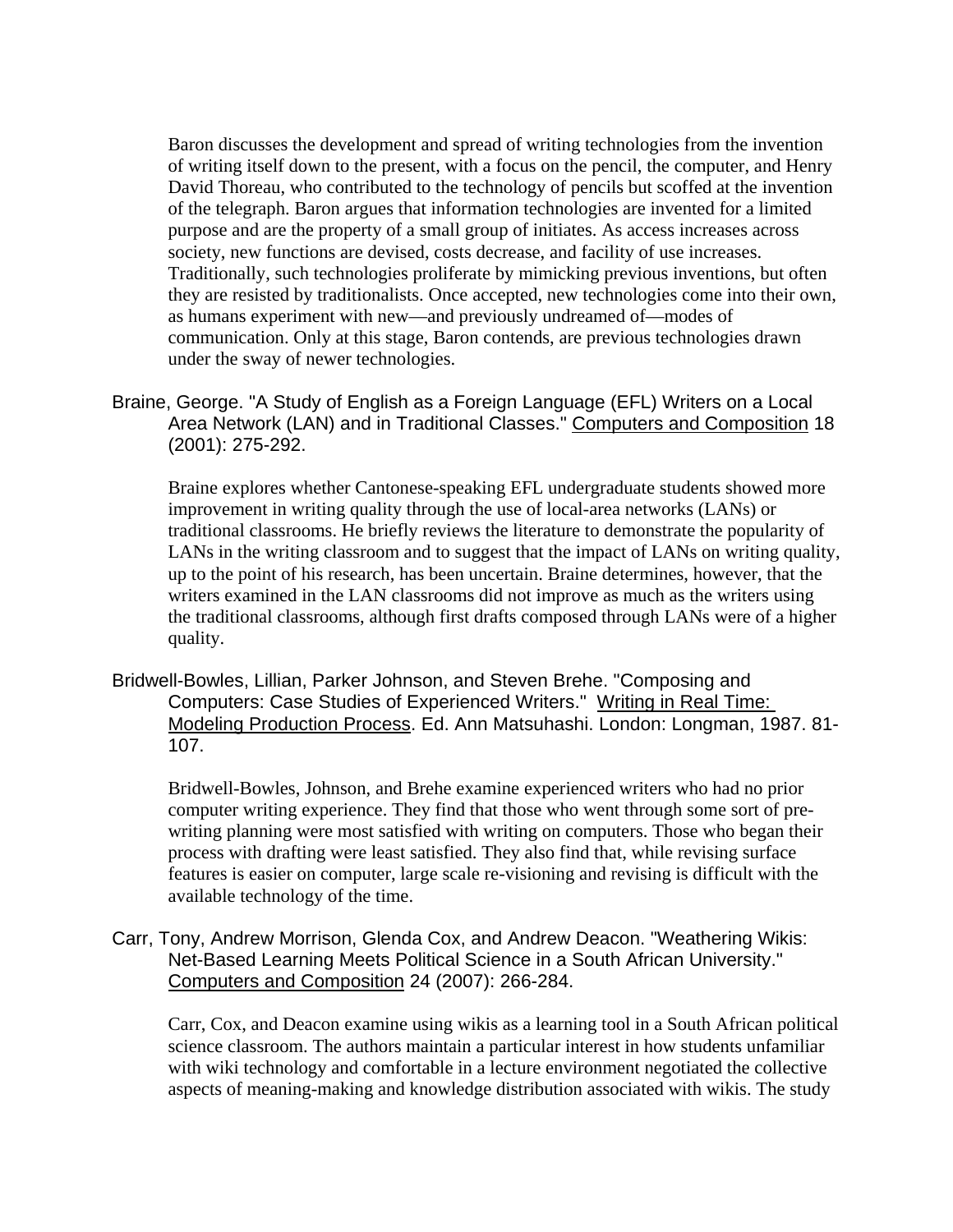concludes by discussing the problems that arose for the students as they used wikis and suggests recommendations for future wiki use in similar classroom settings.

Chandler, Sally W., Joshua Burnett, and Jacklyn Lopez. "On the Bright Side of the Screen: Material-World Interactions Surrounding the Socialization of Outsiders to Digital Spaces." Computers and Composition 24 (2007): 346-364.

Chandler, Burnett, and Lopez build on existing research that examines how "outsiders" resist dominant Internet discourses that are largely shaped by a western perspective. They recount an ethnographic study to explore how "outsiders" are initiated into discourse communities. The study extends strategies used by gamers to initiate an "outsider" named Sally into the world of gaming, suggesting that these strategies can be used by instructors to help students who are "cultural outsiders" engage with global online communities.

Cody, Jim. "Asynchronous Online Discussion Forums: Going Vibrantly Beyond the Shadow of the Syllabus." Teaching English in the Two-Year College 30 (2003): 268-76.

Cody reports on his use of online discussions in a face-to-face research writing class. He opens by pointing to findings that online classroom settings often break traditional boundaries in terms of interactions and feedback, and he states that in his own experience "asynchronous online discussion forums can enhance the quality of … education." Among the benefits of these forums that Cody cites are their ability to sustain "aspects of the course content that students connect with," and the possibility for students to "express themselves at any time and perhaps at any place." These benefits notwithstanding, the author states: "technology can be beneficial in its application but only if it is used for the right students at the right time in the course." What matters most, according to Cody, is to know the students and how they "want and need to be educated, and then look for ways that technology can assist."

Cyganowski, Carol Klimick. "The Computer Classroom and Collaborative Learning: The Impact on Student Writers." Computers and Community. Ed. Carolyn Handa. Portsmouth, NH: Boynton Cook, 1990. 68-88.

Responding to negative student comments on collaboration and peer critiquing, Cyganowski examines the processes when done on computer. While the literature suggests that revisions completed on the computer will tend to be at the lower level of mechanics and grammar, she found that combining word processing and collaboration redirected the writers' attentions to larger composing issues. She found that much more revision takes place, but it is viewed by the students as "still writing" rather than revision. Students who used word processors in collaborative groups were more likely to use computers outside of class and stated that the computer improved their writing.

Davis, Dan. "The Paperless Classroom: E-Filing and E-Valuating Students' Work in English Composition." Teaching English in the Two-Year College 30 (2002): 162- 176.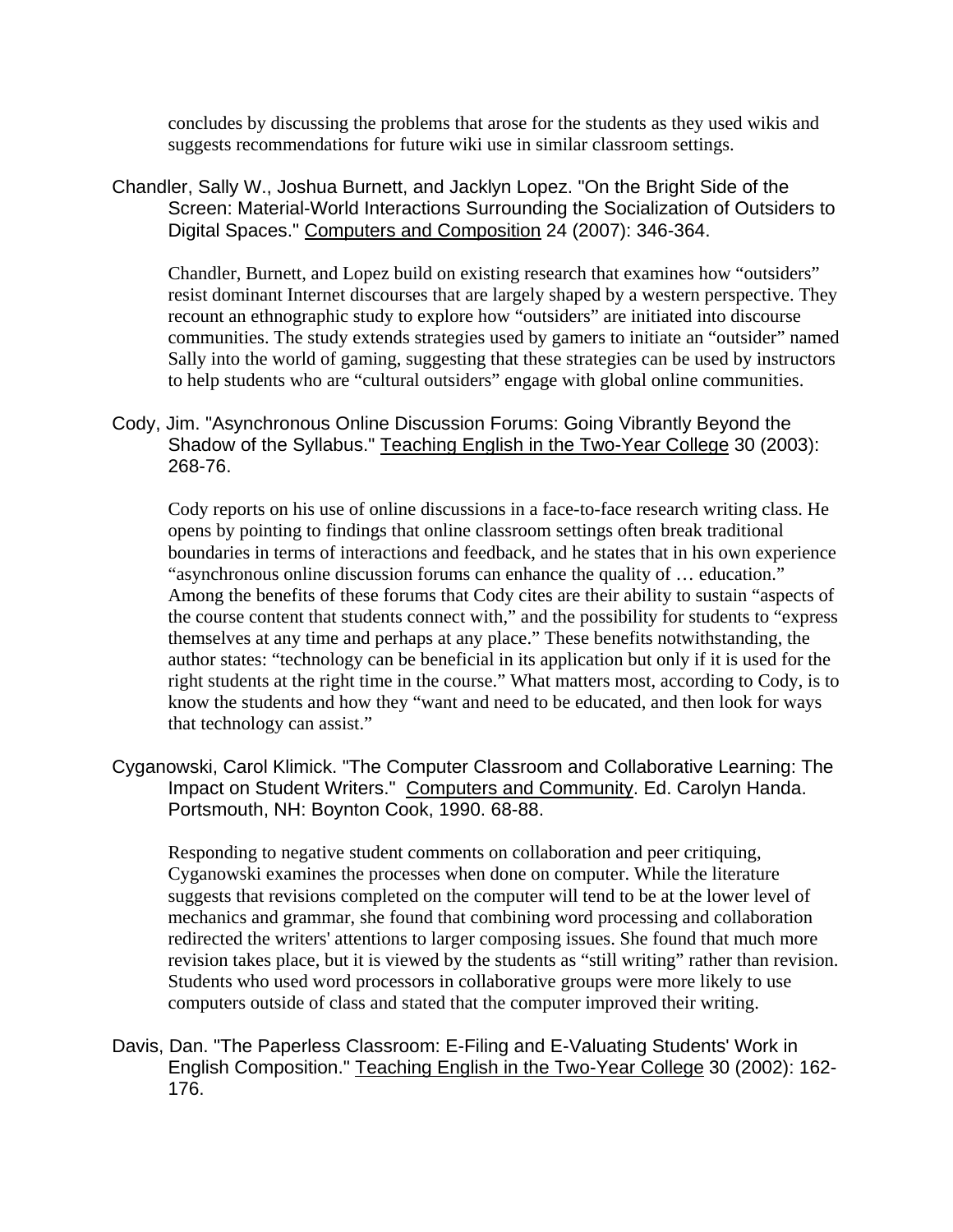Davis considers "the possibilities of the paperless classroom" if it is conducted with a CMS in a hybrid setting that uses technology-enhanced in-class activities as well as technology out of class in the form of e-mail, online quizzes, e-conferences, and synchronous chat. While he acknowledges that technology can be a "diversionary tactic employed by frustrated teachers" that gets in the way of learning, Davis reports on a business communication course for working adult professionals wherein technology made possible "an efficient and concise method for storing and evaluating papers and communicating with students." While Davis does not argue that digital responses to student writing necessarily leads to better writing, he indicates that this medium allows for a clearer and more orderly space in which to respond, and that the students thereby benefit.

Davis, Evan, and Hardy Sarah. "Teaching Writing in the Space of Blackboard." Computers and Composition Online: An International Journal Spring 2003. 10 Aug. 2007 < http://www.bgsu.edu/cconline/DavisHardy/index.html>.

Davis and Hardy argue that with course management software, the classroom has changed both literally—in terms of an electronic blackboard replacing a chalk-based one- -and metaphorically—in terms of virtual space. Although e-mail, synchronous communication, listserves, and file exchanges have been studied separately, they have not been studied for the effect of placing them all within one CMS. Focusing on the use of Blackboard within a traditional classroom setting, they examine metaphors, consider dialogics, provide a "walk through" of its technological spaces, and offer thirteen tips for teaching with Blackboard.

Davis, Thomas, and Mark Trebian. "Shaping the Destiny of Native American People by Ending the Digital Divide." EDUCAUSE Review 36.1 (2001): 38-46.

Davis and Trebian cite a United States Department of Commerce report on the continued existence of a digital divide "between those with different levels of income and education, different racial and ethnic groups, old and young, single- and dual-parent families, and those with and without disabilities." They focus, however, on how this divide affects Native Americans. Because of the remoteness of many Native American communities, which raises issues of access and equity, Davis and Trebian assert that technology can and should be part of the solution to the social, economic, and educational problems that such peoples face. More specifically, among the authors' recommendations are improving "hardware, and software technology at tribal colleges and universities," and developing "tribally and culturally centered applications of information technology."

# Farmer, Robert. "Instant Messaging: IM Online! RU?" EDUCAUSE Review 40.6 (2005): 48-62.

Farmer argues that students now entering higher education "demand the integration of technology into their learning," and he states that this "is especially important as more and more institutions, programs, and courses move to an online or blended environment."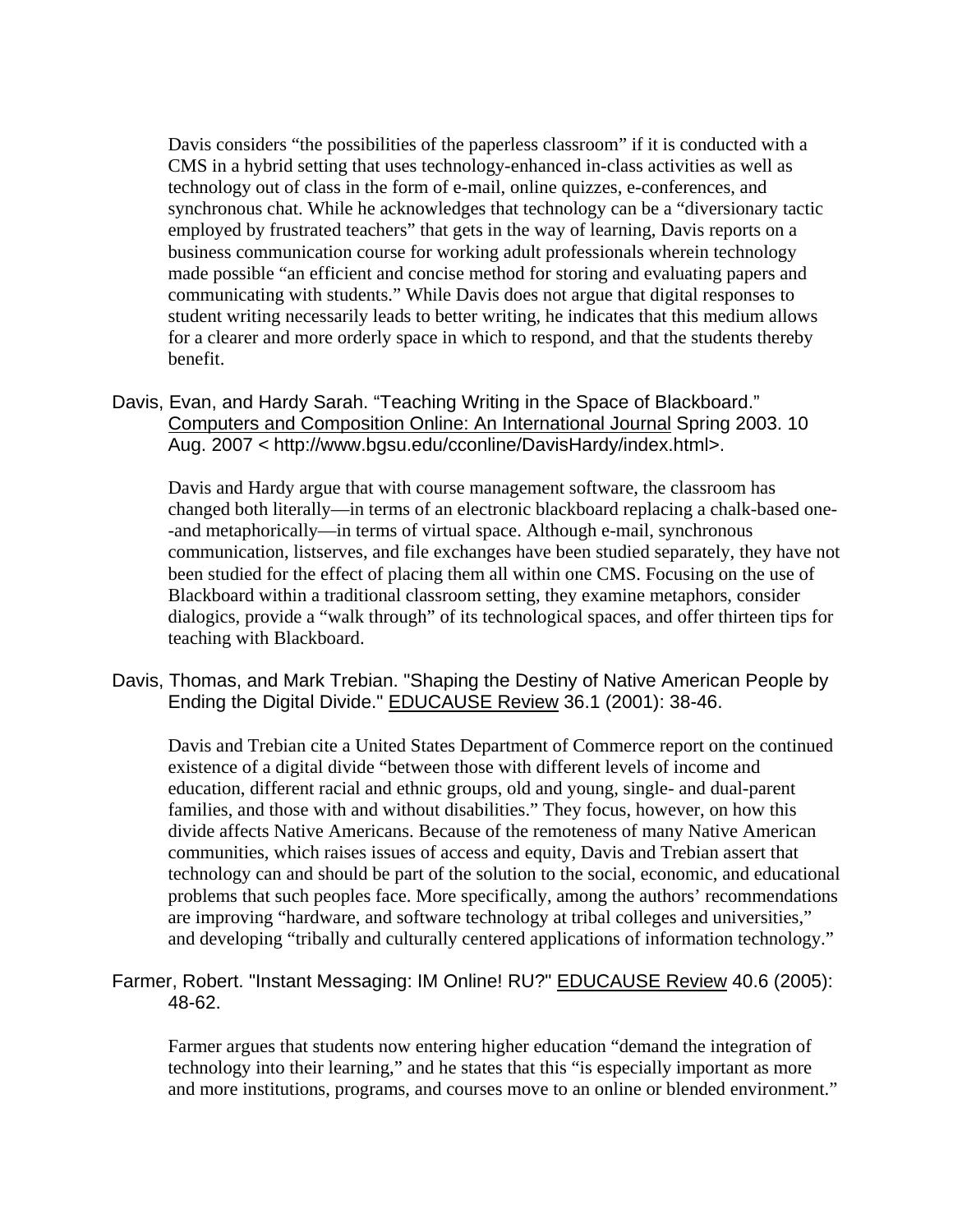A prominent technology for this entering cohort of students is instant messaging (IM). Farmer opens with an overview of IM, and then turns to its potential as a learning tool, where it can be employed to interact and collaborate synchronically, with files "stored in one location and accessible to everyone." The author addresses some concerns with IM in an educational setting, including security and privacy risks, exposure to viruses and worms, the possibility of distraction, unauthorized usage, slang language by users, and slow adoption by faculty. These issues notwithstanding, Farmer urges the higher education community to "seriously consider" incorporating IM so as to create "a more engaging learning environment."

Fleckenstein, Kristie S. "Faceless Students, Virtual Places: Emergence and Communal Accountability in Online Classrooms." Computers and Composition 22 (2005): 149-176.

Responding to the challenge of generating the same quality of "communal accountability—the shared sense of responsibility students and teachers have to one another—online as is typical in face-to-face classrooms, Fleckenstein argues that a complex systems approach to understanding communal dynamics can help online instructors cultivate deeper communal relations in virtual space. According to her, complex systems are generated by an ecology that is not just the accumulation of individual activities but "comes into existence through its interactivity," the transformative interaction that causes each element to change and become part of a larger entity. Opposing such dynamic environments to virtual space functioning merely as what William Gibson calls a "consensual hallucination" in which students feel that words and actions have no real consequence, Fleckenstein offers best practices for online instruction so that students, instructions, and administrators all contribute to a healthy and productive online learning environment.

Ford, Dwedor Morais. "Technologizing Africa: On the Bumpy Information Highway." Computers and Composition 24 (2007): 302-316.

Ford questions how many computers are available in academic institutions in Africa, and he examines three African countries—Ghana, Kenya, and Egypt—to see how often and in what capacity computers are used in educational settings. Ford examines each country's technology initiatives and then looks at statistics of computer use in both the basic and tertiary education systems. Ford concludes by offering some reasons for the lack of computer technology in academic settings in these countries.

#### Ford, Michele. "Preparing Students for Assessment in the Online Class." New Directions for Teaching and Learning 2002.91 (2002): 77-82.

Ford provides some concrete suggestions for explaining to students the standards that will be used for classroom assessment. Noting the difficulties of ensuring understanding with online students, Ford suggests a number of methods, including e-mail and web postings, for communicating assessment expectations. This article is an important reminder that redundancy is necessary in communicating with students in online classes.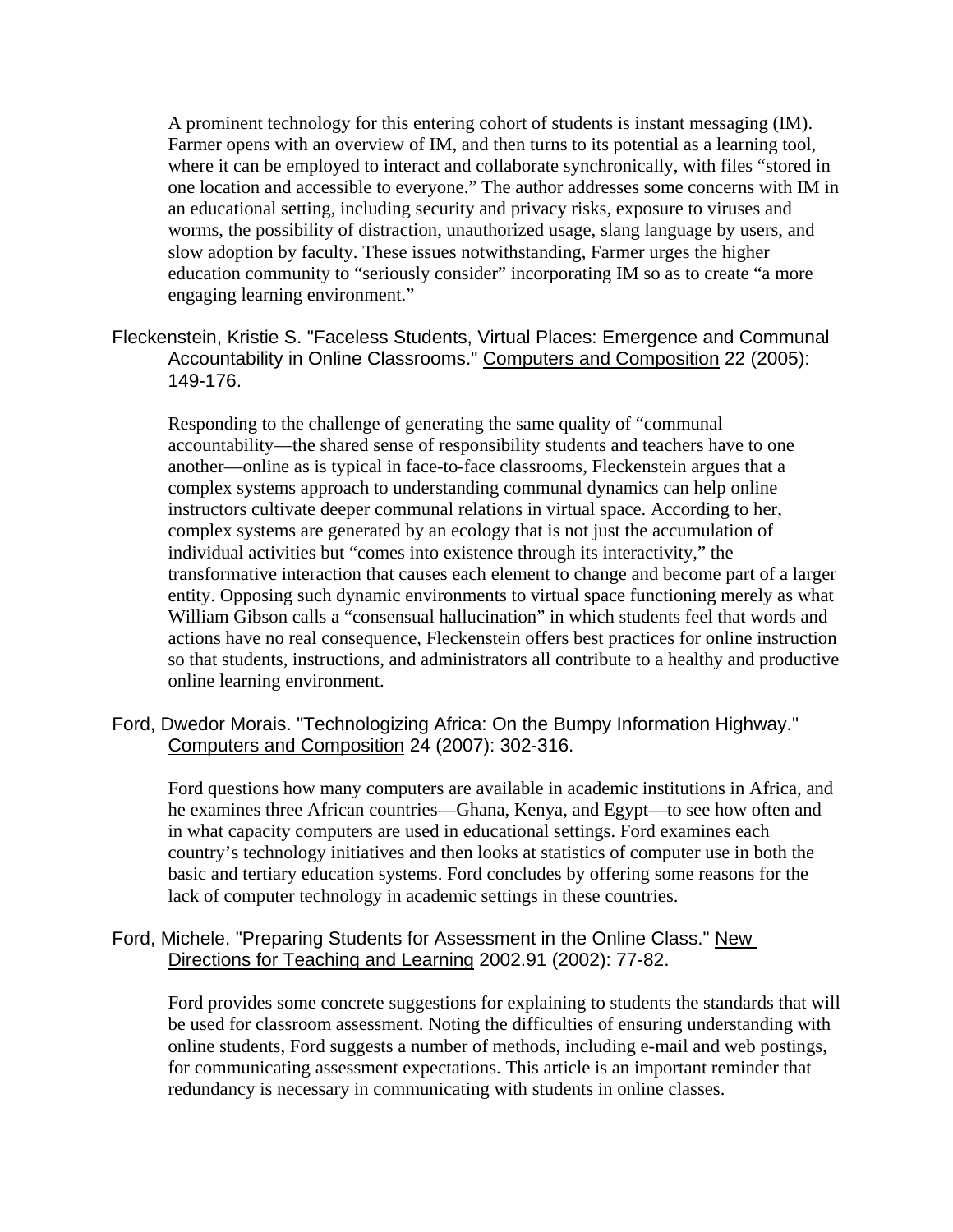Gos, Michael W. "Computer Anxiety and Computer Experience: A New Look at an Old Relationship." The Clearing House 69.5 (1996).

Gos studies the relationship between computer anxiety and experience with computers. He finds that computer anxiety correlates strongly  $(r=.759)$  with previous negative experience and that this experience accounts for much of the anxiety (r-square=.577). He argues that computer anxiety is created by negative experience on computers, most commonly through programming, and that students with no prior experience also are anxiety-free.

Gos, Michael W. Where Technology and the Corporate Culture Meet: Toward a Rhetoric of Hypertext Reports. Proc. of the Conference of the Southwest/Texas Popular Culture Association/American Culture Association. 1996 1997.

Gos argues that the pressure in business and industry to achieve a paperless office will ultimately result in new forms for documents. Using hypertext as an example, he shows how the changing media will result in changing report formats. He recommends that students be taught to create documents solely through an analysis of purpose, reader and media, rather than learning traditional report formats.

Gould, John D., and Nancy Grischkowsky. "Doing the Same Work with Hard Copy and with Crt Terminals." Human Factors 26 (1984): 323-337.

Spurred by reports of fatigue among users of computer monitors, Gould and Grischkowsky examine differences between writing tasks accomplished on computer and with hard copy. While participants did proofread up to 30% faster on hard copy, they found no differences in proofreading performance, physical comfort, or vision abilities.

Gruber, Sibylle. "Technology and Tenure: Creating Oppositional Discourse in an Offline and Online World." Computers and Composition 17 (2000): 41-55.

Gruber acknowledges discussions regarding the mislabeling and misunderstanding of the work of technorhetoricians by traditional faculty, particularly during promotion and tenure deliberations. She argues that technorhetoricians are not simply outsiders in the academy. Instead, they often occupy a central role in meeting administrative technology goals. Gruber complicates the role of technorhetoricians by applying theories of marginalization to understand how persons in such a role can "enact change in a system that upholds largely traditional values and that often only gives lip service to innovation, diversity, and heterogeneity."

Haas, Christina, and John R. Hayes. "What Did I Just Say? Reading Problems in Writing with the Machine." Research in the Teaching of English 20.1 (1986): 22-35.

Computer users report difficulties in reading on screen and often use hard copy for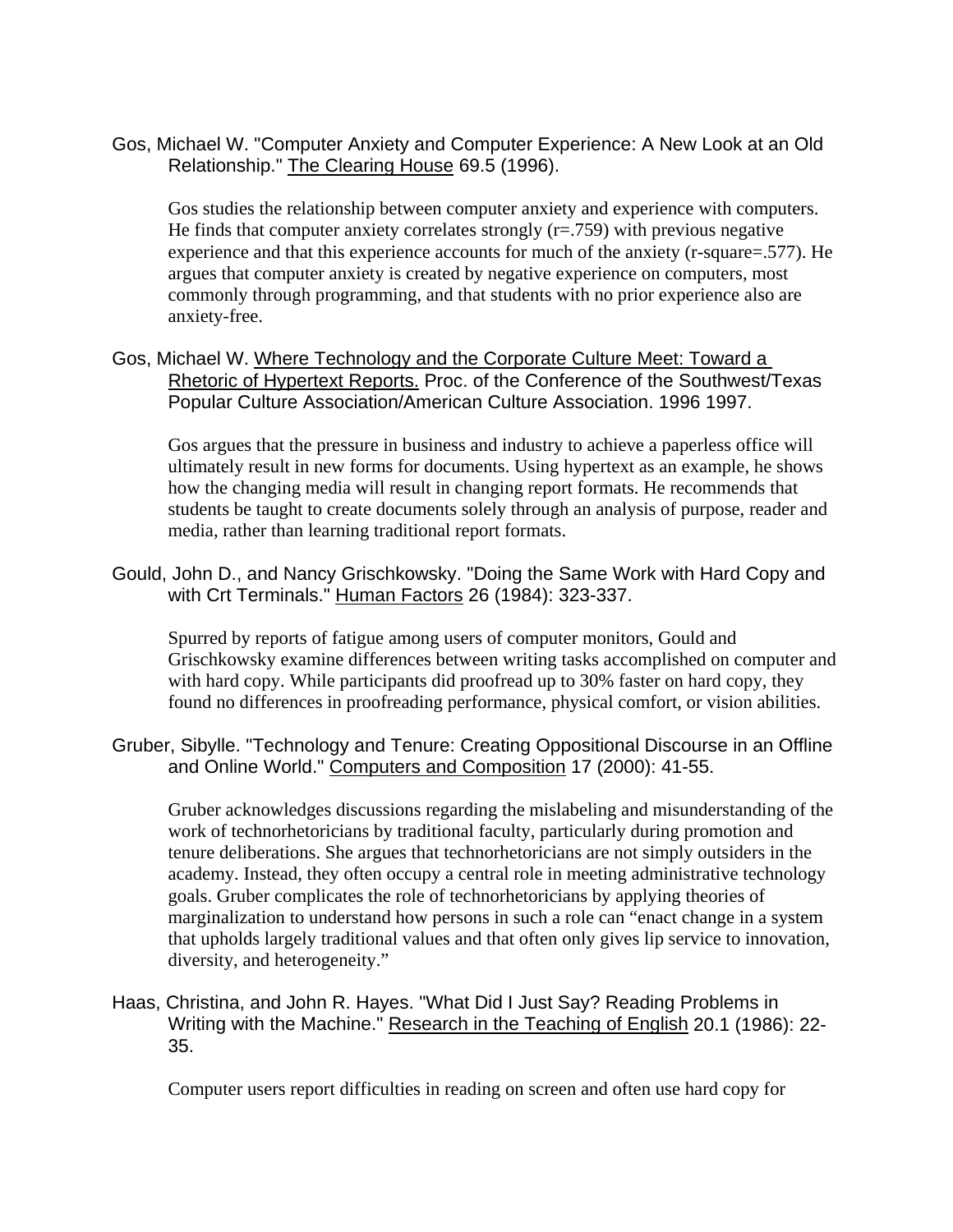reading. A series of three experiments found computer users experienced eroded spatial sense (where in the document things are located), but that more sophisticated systems, and especially large screens on monitors can eliminate this problem. The authors advise that purchasing departments consider the impact of display monitor choice. Given the continuing issue students and teachers have with reading on screen, this article remains relevant for OWI.

Hailey, David E., Keith Grant-Davie, and Christine A. Hult. "Online Education Horror Stories Worthy of Halloween: A Short List of Problems and Solutions in Online Instruction." Computers and Composition 18 (2001): 387-397.

Hailey, Grant-Davie, and Hult provide several examples of volatility in the online classroom that they ascribe to the technological nature of the classroom itself. They suggest that frustration in the online classroom tends to escalate quickly, generating flame wars among students and, in rare cases, spilling outside the classroom as students take their grievances to administrators at the program, university, and even state level. Based on their collective experience, the authors outline five key practices to help prevent or mitigate frustrations evoked by online work: (1) "Visit the class often" to monitor and manage discussions when necessary; (2) "Learn to recognize warning signs and respond to them" (e.g., "low frustration threshold," sense of victimization, and "tendency to overstate problems"); (3) "Post messages often" to let students know you're an active participant; (4) "Respond immediately to relevant posts and to all student e-mail" because students generally don't write unless they are genuinely concerned about something; and (5) "Use the telephone to solve difficult problems and to reinforce support for frustrated students" because the sound of a human voice can diffuse anger and express concern more clearly. More generally, the authors warn that teachers must translate and rethink face-to-face teaching practices for online environments or risk serious unrest online.

Hansen, Wilfred J., Richard Doring, and Lawrence R. Whitlock. "Why an Examination Was Slower On-Line Than on Paper." International Journal of Man-Machine Studies 10 (1978): 507-519.

Hansen, Doring, and Whitlock study the time required for students to take examinations on paper versus online. In their measurements, the authors find that online exams required as much as 100% longer than paper exams. The excess time came from two sources: time spent navigating through different screens and time spent confused when the user did not know how to proceed. The study looked at only seven subjects, but it has potential value in understanding high-stakes situations in OWI settings.

# Hart-Davidson, Bill, and Steven D. Krause. "Re: The Future of Computers and Writing: A Multivocal Textumentary." Computers and Composition 21 (2004): 147-159.

Hart-Davidson and Krause construct a screenplay-style text that collects the voices of technorhetoricians responding generally to a "resolution" that in the future, computers and writing will cease to exist as a subfield because all rhetoricians will be expected to understand and address the role of technology in their scholarship and in their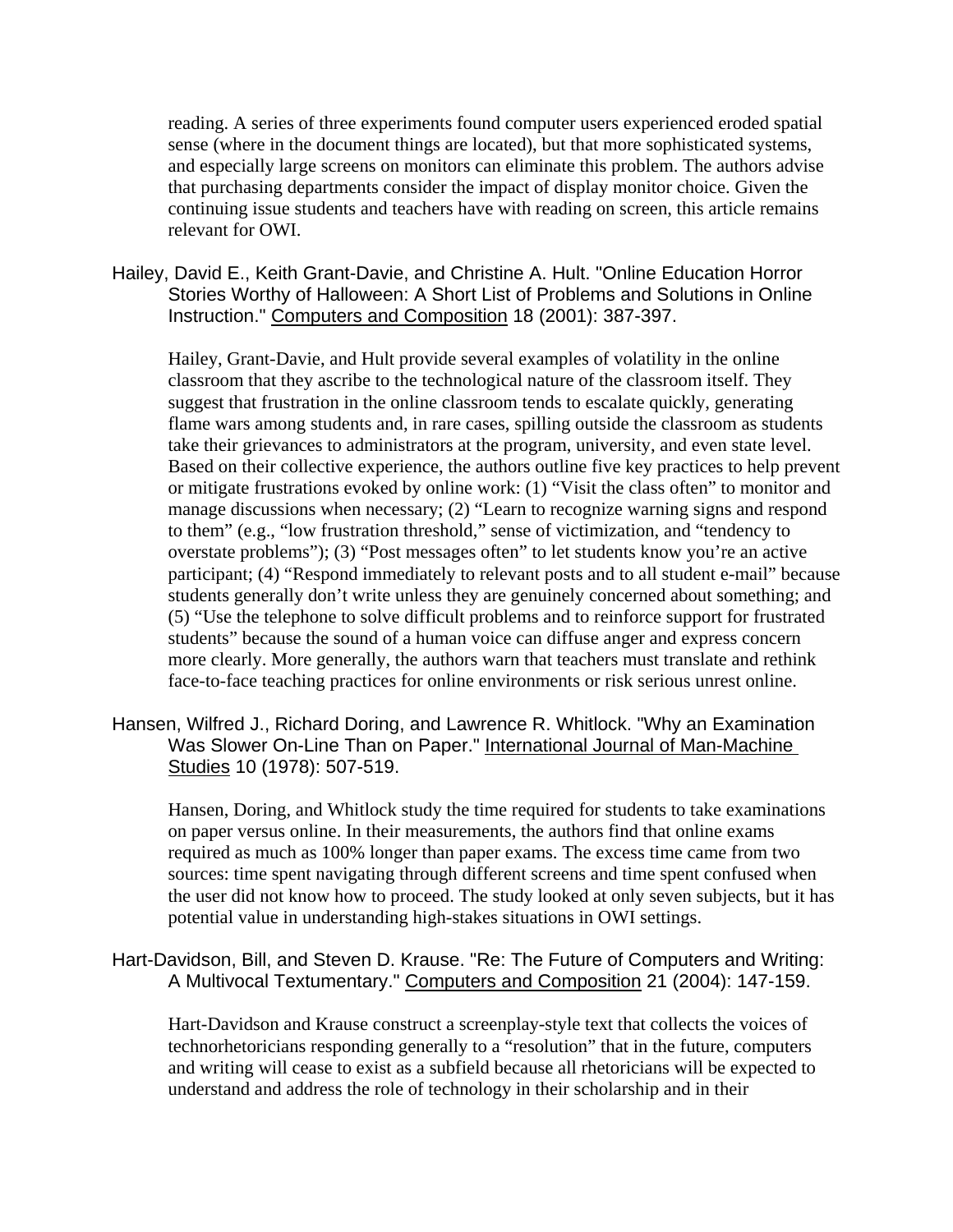classrooms. In their response to this prompt and to one another, they examine the role of computers in writing both historically and theoretically, addressing such questions as "What is writing?" and "How might the ubiquity of writing affect them personally and change the discipline as a whole?" If there is a central argument that emerges, it is that even as technology changes and attitudes about technology change, their work has and will continue to focus on the intersection of technology and rhetoric.

## Hawisher, Gail E., and Cynthia L. Selfe. "The Rhetoric of Technology and the Electronic Writing Class." College Composition and Communication 42 (1991): 55-65.

Hawisher and Selfe apply rhetorical theory to the use of technology in the writing classroom in this 1991 article. They argue that a careful theoretical examination of pedagogical technologies will lead to a more productive use for students and teachers. Specifically, they suggest that we think carefully about the metaphors applied to technological spaces, as some (such as "controller," "gatekeeper," or "guard") can lead to an excess of authority in electronic environments. The ease of establishing authority in computer environments is something the authors warn us about generally, and this warning is still relevant in OWI today.

Hawisher, Gail E., and Cynthia L. Selfe, eds. Passions, Pedagogies, and 21<sup>st</sup> Century Technologies. Logan, UT: Utah State University Press, 1999.

Hawisher and Selfe bring together a number of scholars who consider various aspects of the ways technology influences communication, literacy, and pedagogy. The collection consists of 23 chapters divided into four parts: (1) Refiguring Notions of Literacy in an Electronic World; (2) Revisiting Notions of Teaching and Access in an Electronic Age; (3) Ethical and Feminist Concerns in an Electronic World; and (4) Searching for notions of Our Postmodern Literate Selves in an Electronic World. All four sections contain important work, but the second section, containing chapters such as Marilyn Cooper's "Postmodern Pedagogy in Electronic Conversations" and Charles Moran's "Access: The A-Word in Technology Studies," is particularly relevant for investigation in OWI. In the words of the editors, "the specific technologies we now use have changed the world in ways that we have yet to identify or appreciate fully"; this text is an effort to make those identifications.

Hill, Charles A., David L. Wallace, and Christina Haas. "Revising On-Line: Computer Technologies and the Revising Process." Computers and Composition 9 (1991): 83-109.

Hill, Wallace, and Haas report an empirical study into the differences between student and experienced writers using both pen and paper and word processing. They attempt to determine how the computer affects writers' processes, not just their products. They note that previous studies lose a sense of the revision process regarding how we can see and understand revision considerations and decisions occurring in writer's minds but that do not show up on paper. They determine that task definition plays a greater role in the writers' choices than do differences in the revising medium. This article is important for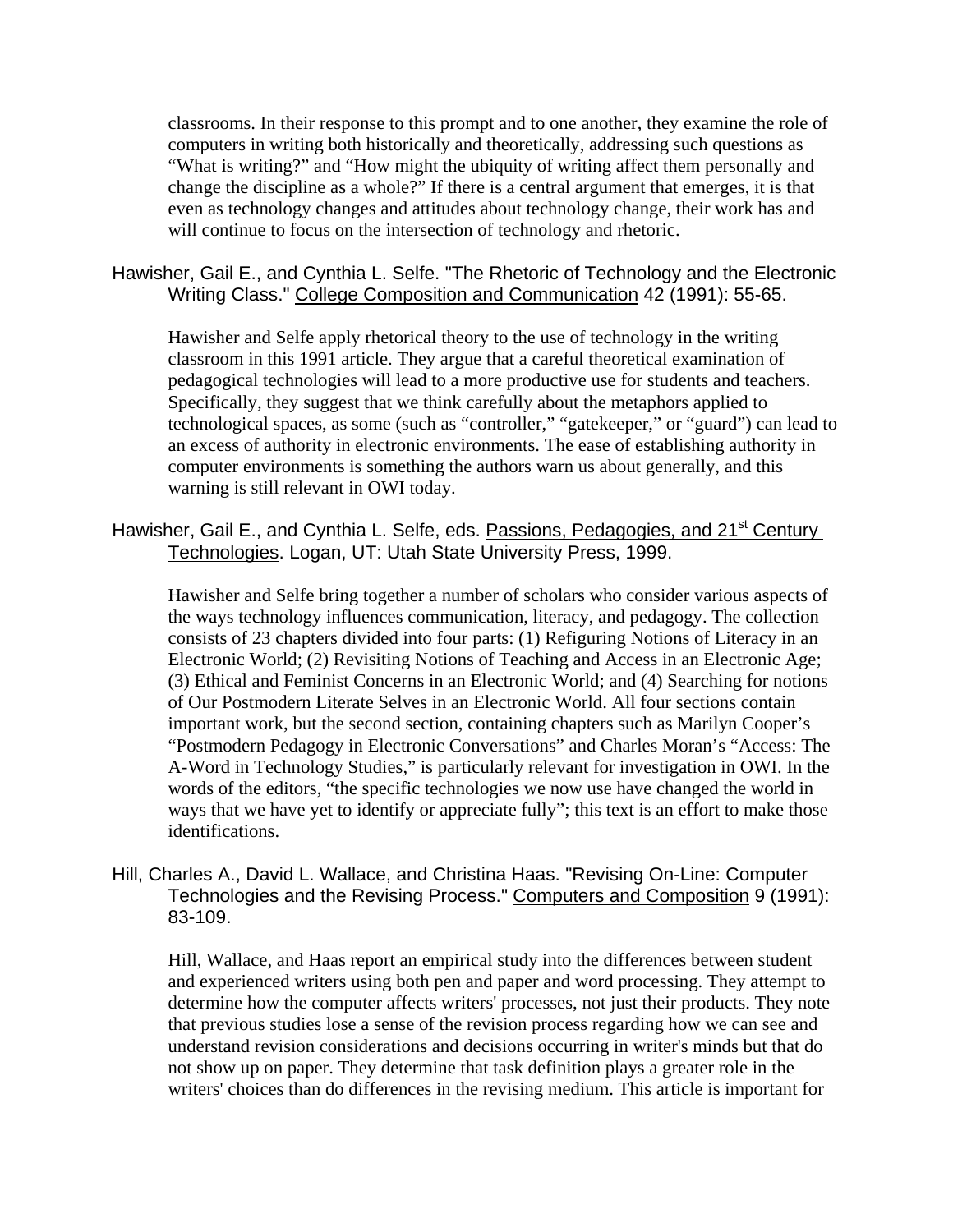an early understanding of how technology influences writing.

# Hirvela, Alan. "Computer-Based Reading and Writing across the Curriculum: Two Case Studies of L2 Writers." Computers and Composition 22 (2005): 337-356.

Hirvela seeks to uncover how, and to what extent, second language (L2) students use computers across the disciplines. She conducts a qualitative study of two undergraduate students using activity logs, personal interviews, and a final questionnaire as the primary means of obtaining information about computer use. The conclusion reveals that the students used computers in multiple ways in different settings, even though teacher instruction on how to engage the computer to complete various class assignments was virtually non-existent.

Inglis, Alistair. "Selecting an Integrated Learning Environment." Innovation in Open and Distance Learning: Successful Development of Online and Web-Based Learning. Ed. Fred Lockwood and Anne Gooley. Vol. 1. Routledge, 2001. 88-99.

Inglis discusses the problem of a lack of traditional educational support services (libraries, tutors, counselors, etc.) for online students. He explains the need for these support services, then provides a framework for educators to make their own decisions about such services. He finds the most important features of these systems to be cost, scalability, and compatibility with existing systems.

# Johanek, Cindy, and Rebecca Rickly. "Online Tutor Training: Synchronous Conferencing in a Professional Community." Computers and Composition 12 (1995): 237-246.

Johanek and Rickly describe an online synchronous conference program, Daedalus Interchange, and its introduction into the Ball State University writing center. The authors note that the capabilities of the program match the writing center's tutor training philosophies, in which all members of communities have their own voice, so the program would seem useful technologically and pedagogically. Aiding their analysis is their inclusion of four transcripts from writing center staff meetings, and they note that the synchronous conferencing InterChange allows is beneficial to the trainers and the tutors. They also report on a survey of the tutors that indicates a favorable response to the program. This early effort at applying pedagogical principles to a technological tool is an interesting example of how pedagogy and technology can meet.

## Johnson-Eilola, Johndan, and Amy C. Kimme Hea. "After Hypertext: Other Ideas." Computers and Composition 20 (2003): 415-425.

Johnson-Eilola and Kimme Hea re-envision hypertext after its enthusiasm and promise of the 1990s had waned. They present hypertext as a cultural analogy instead of a simple tool or "fulfillment of desires." They argue that a more constructive notion of hypertext can be built on three tropes: hypertext as kinship, hypertext as battlefield, and hypertext as rhizome. They demonstrate that these tropes can lead us to a more productive vision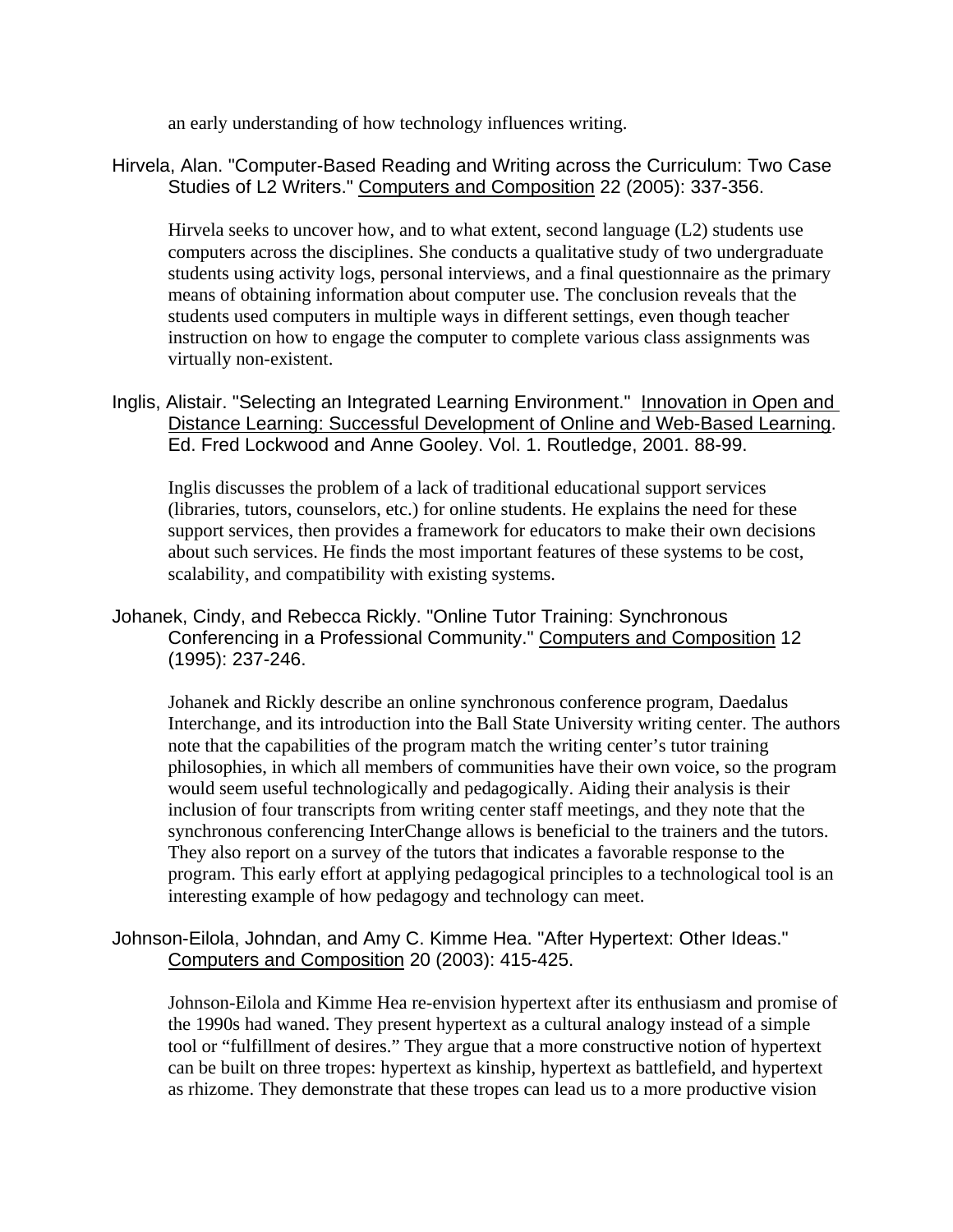and use of hypertext in the online writing classroom.

Kemp, Fred. "The Daedalus Integrated Writing Environment." Educators' Tech Exchange 1.1 (1993): 24-30.

Kemp explains the pedagogical philosophy behind the Daedalus Integrated Writing Environment (DIWE): If "engaged and committed writers will take care to read their own text critically and revise carefully," then adding a variety of online peer and teacher response and discussion will help to create such writers. DIWE was the first writing education-based networked software to have text distribution and management tools, as well as heuristics for invention and internal e-mail for communication. Kemp addresses basic issues for instructors, such as learning to use such software, and he outlines what he sees as benefits for students.

Kirtley, Susan. "Student Views on Technology and Writing: The Power of Personal History." Computers and Composition 22 (2005): 209-230.

Kirtley argues that students are not necessarily as computer savvy as the myth and literature may suggest. How and where students gain their previous experience affects the attitudes they have toward computers upon entering college. Kirtley recommends instructors maintain a designated regular time in a public computer lab to assist students in their difficulties with the technology.

Laurinen, Leena I., and Miika J. Marttunen. "Written Arguments and Collaborative Speech Acts in Practising the Argumentative Power of Language through Chat Debates." Computers and Composition 24 (2007): 230-246.

Laurinen and Marttunen assess the argumentative quality of student speech acts by examining student debates in an online chat forum. They examine the balance between collaborative and non-collaborative speech acts by organizing chat responses into seven functional categories. Consequently, the authors are able to conclude that a majority of speech acts in the debates do not reach the highest level of argumentative, logical debate. However, Laurinen and Marttunen also conclude that many students engage in collaborative speech acts in the chat forum and desire to emotionally validate their classmates' responses. Additionally, the authors argue for the usefulness of the chat debate forum since students using chats are able to reflect on their writing after the fact by accessing and reviewing their chats in saved files.

#### LeBlanc, Paul. "Competing Ideologies in Software Design for Computer Aided Composition." Computers and Composition 7.2 (1990): 7-19.

LeBlanc identifies two ideologies brought to computer-based composition teaching. The instrumental ideology sees human knowledge as something that can be quantified and reduced to the mechanical. A dialectic interaction philosophy, however, has writers working in a discourse community. The latter, he argues, is a better option, since it is more amenable to the writing process. He recommends composition instructors push for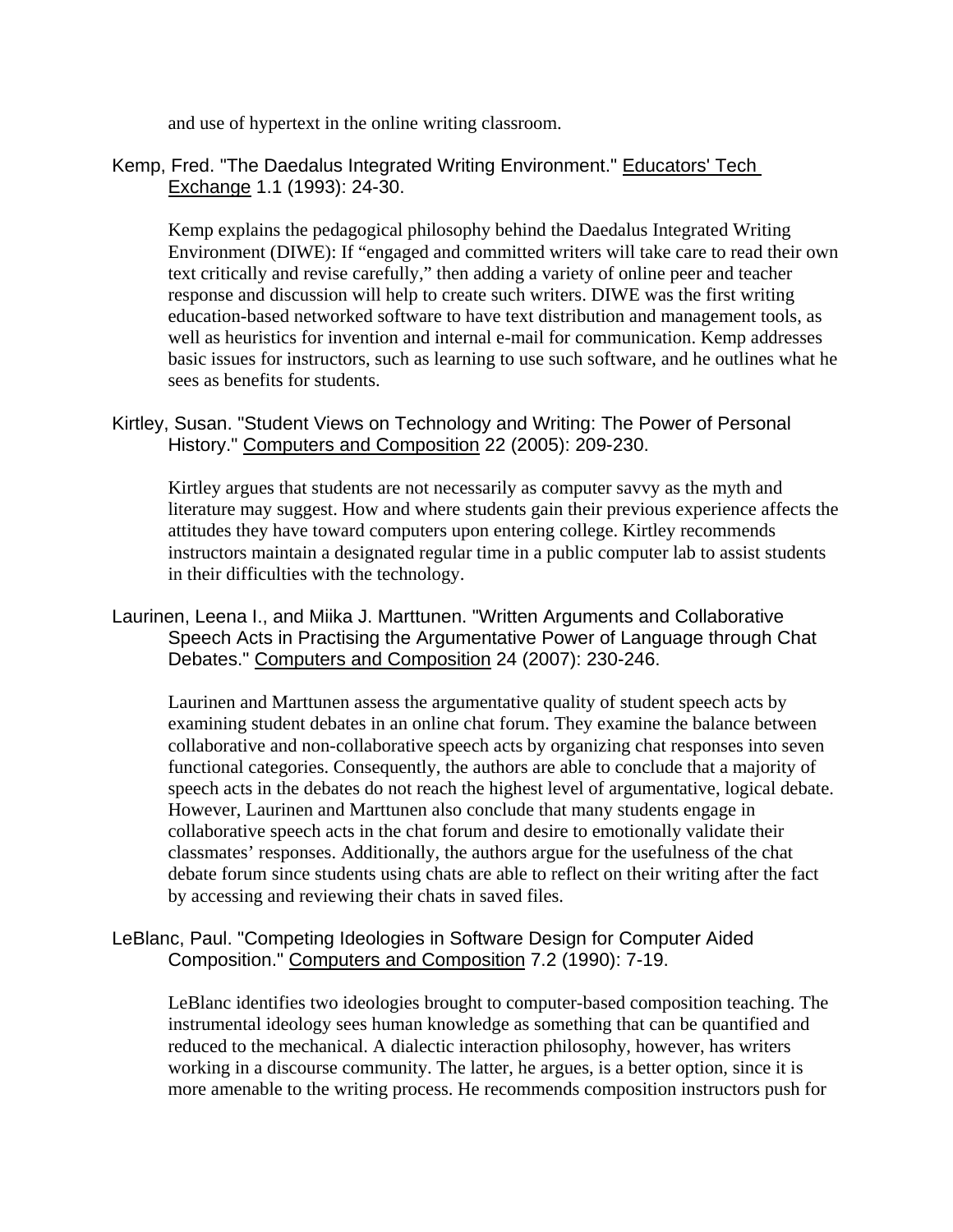the development and implementation of software of this kind.

# Miller, Kristyan Spelman. "Second Language Writing Research and Pedagogy: A Role for Computer Logging?" Computers and Composition 22 (2005): 297-317.

Miller analyzes keystroke logging software that records students' interactions with the computer. She argues that this software can reveal information about an individual's writing process, promoting student meta-cognition of the writing process. It can also show the teacher where a student spends time and what kinds of changes students give priority. Miller suggests that if keystroke logging is appropriately situated in the social, discursive and affective context, then it can have valuable pedagogical implications, especially with regard to second language (L2) writers who may be spending a lot of time negotiating issues of genre, audience, etc.

Palmquist, Mike, Dawn Rodrigues, Kate Kiefer, and Donald Zimmerman. "Network Support for Writing across the Curriculum: Developing an Online Writing Center." Computers and Composition 12 (1995): 335-353.

Palmquist, Rodrigues, Kiefer, and Zimmerman report on the results of a 4-year effort to establish a computer-centered writing environment across campus. They argue that computer networks and instructional software (especially multimedia and interactive software) can provide the foundation for a pedagogically sound writing-center-based writing-across-the-curriculum (WAC) program. They further describe their process of developing appropriate network tools and software to support their WAC goals.

Rose, Jeanne Marie. "'B Seeing U' in Unfamiliar Places: ESL Writers, E-mail Epistolaries, and Critical Computer Literacy." Computers and Composition 21 (2004): 237-249.

Rose opens the article by suggesting that technological expectations are culturally determined and should not be "invisible." As a result, Rose seeks to use e-mail epistolary novels—a sequence of e-mails printed as a coherent story—to engage student conversation about the cultural conventions of writing in different mediums and different settings. Rose hopes to use the casual writing style present in epistolary novels to open up space for second language (L2) writers to critically think about their own technological literacy and cultural expectations for writing. The article concludes by encouraging teachers to further explore the genre of epistolary novels.

Sullivan, Patrick. "Using the Internet to Teach Composition." Teaching English in the Two-Year College 28.1 (2000): 21-31.

Sullivan makes the argument that "a networked classroom environment can be a powerful tool for teachers of writing," and can result in "a dynamic community of readers, writers, and learners." Working with evidence from a first-year composition course, Sullivan offers a set of reasons why this is the case: holding discussions online alters the social dynamics of the classroom; the writing that occurs online is more "real"; online writing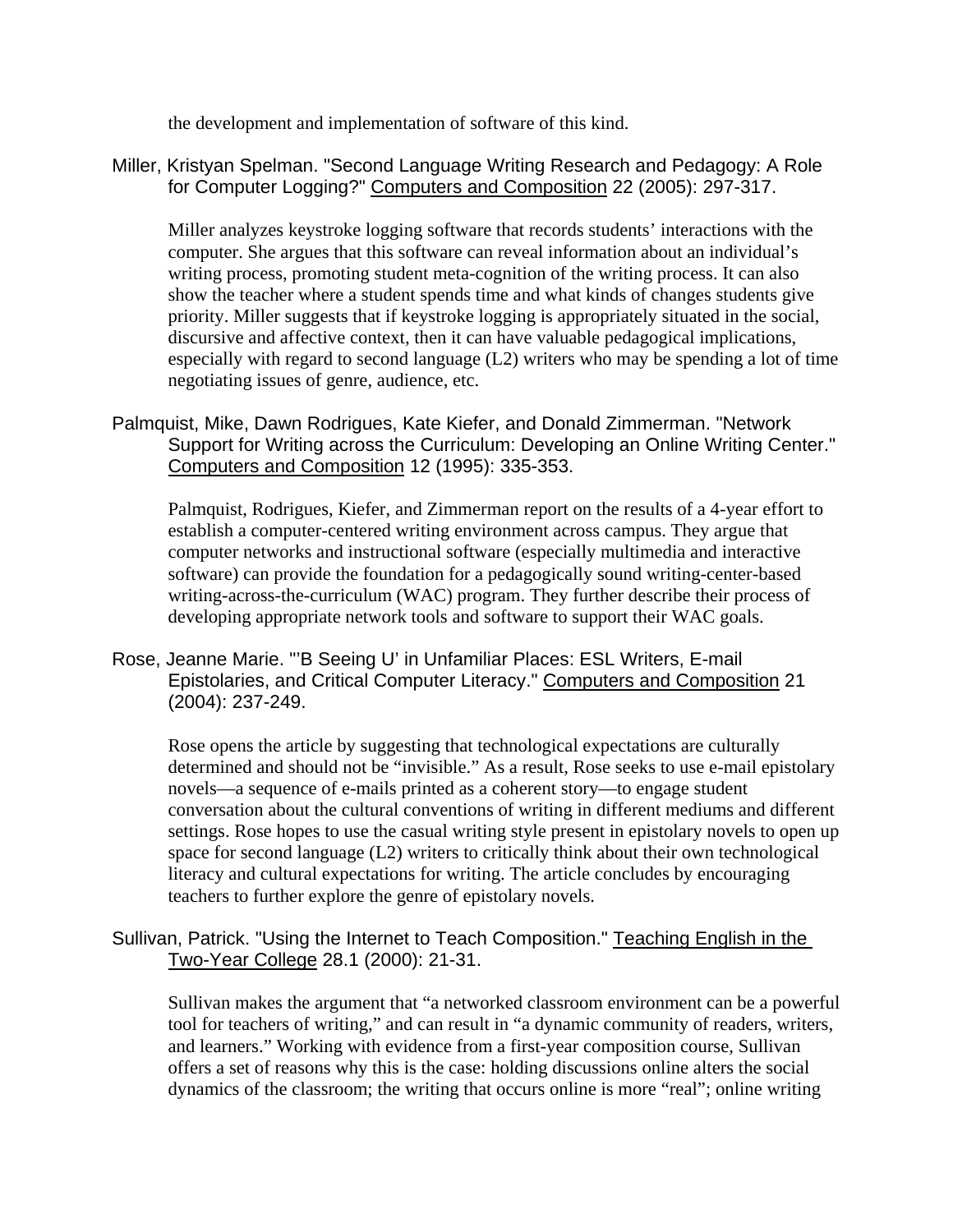forums are inherently writing intensive and the importance of effective writing is thus readily apparent; and networked settings can result in a more student-centered experience. Nevertheless, Sullivan raises some cautions, including the fact that moving a course online does not simplify the instructor's task of teaching writing.

#### Twigg, Carol. "Improving Learning and Reducing Costs: New Models for Online Learning." EDUCAUSE Review 38.5 (2003): 29-39.

Twigg is concerned that, though information technologies are being used in interesting and important ways in higher education, for many institutions "new technologies represent a black hole of additional expense." Furthermore, she observes that "rather than improving quality, most technology-based courses" are merely as good as their traditional counterparts. Given these circumstances, the author reports on an effort funded by the Pew Charitable Trusts to redesign instruction for quality enhancements and cost savings at thirty institutions. All participating entities shared six characteristics: (1) whole course redesign, (2) active learning, (3) computer-based learning resources, (4) mastery learning, (5) on-demand help, and (6) alternative staffing. The course redesign models fell along a continuum from face-to-face to completely online: supplemental, replacement, emporium, fully online, and buffet. Twigg closes with the argument that the current norm, both on campus and online, is to "individualize faculty practice … and standardize the student learning experience," whereas the opposite is what should be done, by which she means not to regulate, regiment, or homogenize, but instead to create "greater consistency in academic practice that builds on accumulated knowledge about improving quality and reducing costs."

Van Eck, Richard. "Digital Game-Based Learning: It's Not Just the Natives Who Are Restless." EDUCAUSE Review 41.2 (2006): 16-30.

Van Eck notes in this article that the proponents of digital game-based learning (DGBL) have managed to overcome the stigma of games as mere play. Now, according to the author, games are being considered and used for serious academic work. He cites three reasons: (1) research shows the pedagogical value of DGBL; (2) today's "digital natives" have "become disengaged with traditional instruction," and (3) the games are increasingly popular. Against this backdrop, Van Eck calls for a shift in strategy among DGBL proponents to "research explaining why DGBL is engaging and effective," and "practical guidance for how (when, with whom, and under what conditions) games can be integrated into the learning process to maximize their learning potential."

# Yohon, Teresa, and Donald E. Zimmerman. "Strategies for Online Critiquing of Student Assignments." Journal of Business and Technical Communication 18 (2004): 220-232.

Yohon and Zimmerman discuss the advantages of reading and commenting on student writing using a variety of electronic tools, including the Track Changes, Comment, and AutoCorrect functions. They offer specific suggestions for this electronic critique, including how to prepare students to take advantage of these tools. They also suggest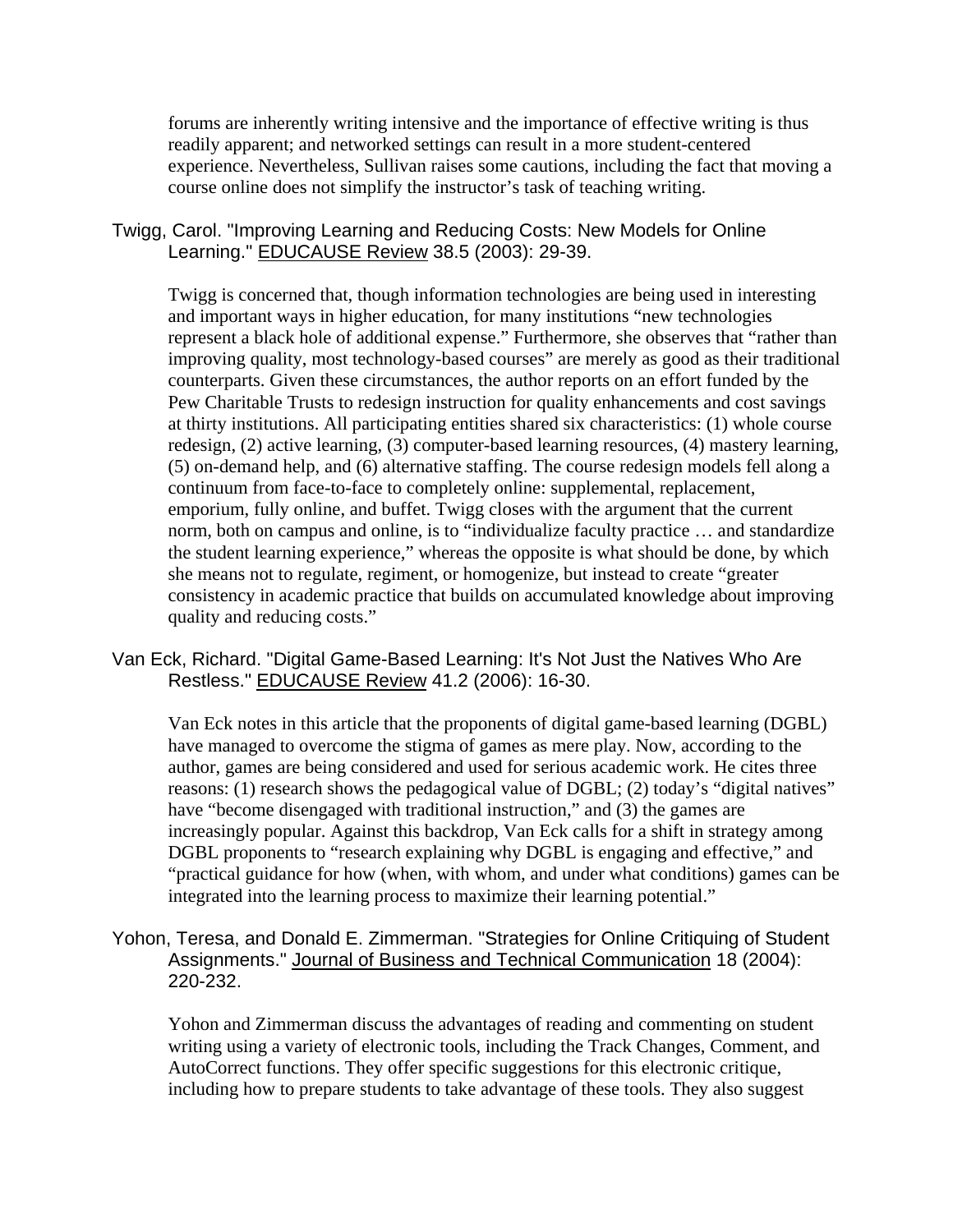setting specific policies and boundaries for this type of commenting to avoid some common pitfalls.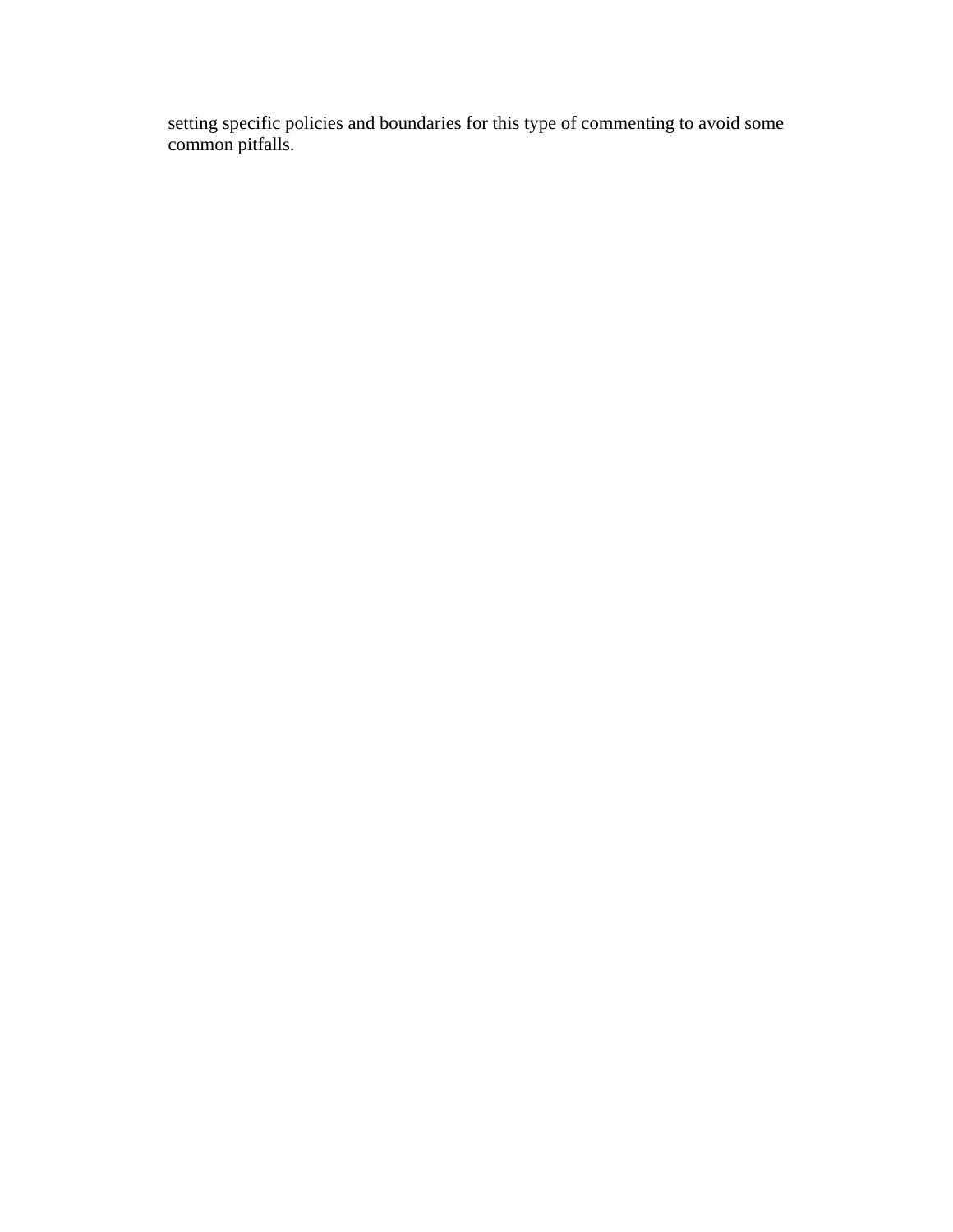# **E-Learning**

# Aldrich, Clark. Simulations and the Future of Learning: An Innovative (and Perhaps Revolutionary) Approach to E-Learning. San Francisco, CA: Pfeiffer, 2004.

Aldrich focuses primarily on computer-based/human-to-computer scenarios for training and classroom scenarios. He offers a detailed case study about the development and implementation of a specific e-learning simulation. He chronicles both the challenges and accomplishments of his experiences. In doing so, he highlights key design principles for the development of simulations including animation systems, AI, and user interface. Although the work does not address synchronous human-to-human interaction, Aldrich's design recommendations have practical application to the self-paced, self-modulated aspects of online instruction. Of particular relevance is Aldrich's section on the "Philosophical and Technical Realities" of e-learning.

# Andrews, Richard, and Caroline Haythornthwaite, eds. The Sage Handbook of E-Learning Research. London: Sage, 2007.

Andrews and Haythornthwaite compiled a current and comprehensive overview of both empirical and theoretical research into e-learning. Part 1 explores "contexts" for researching e-learning to include a section on computers and writing. Parts 2 and 3 address theoretical foundations for e-learning and policy issues for developers and participants of e-learning. Part 4 explores language and literacy as it relates to, for example, bilingualism and second language learning in Internet-based instructional settings. Part 5 provides design recommendations for curricula, professional development for instructors, and the use of digital video.

#### Bonk, Curtis J., and Charles R. Graham. The Handbook of Blended Learning: Global Perspectives, Local Designs. San Francisco, CA: Pfeiffer, 2006.

Bonk and Graham's handbook focuses on the phenomenon of "blended learning," which involves learning environments that include both face-to-face and computer-mediated interaction. Further, it highlights blended learning in higher educational, academic contexts as well as professional, work-place contexts. As suggested in the title, the work provides case studies, practical examples, and models of blended learning from around the world. The eight-section handbook first defines blended learning and then explores corporate, higher education, and for-profit university perspectives. One section is also devoted to authors who write about these practices from a multinational point of view. A final section explores trends and new directions for blended learning and its impact on the aforementioned contexts. The handbook is intended for wide application in a variety of blended and/or exclusively online settings.

Bourne, John, and Janet C. Moore, eds. Elements of Quality Online Education: Practice and Direction. Sloane-C Series, Vol. 4. Needham, MA: The Sloan Consortium, 2004.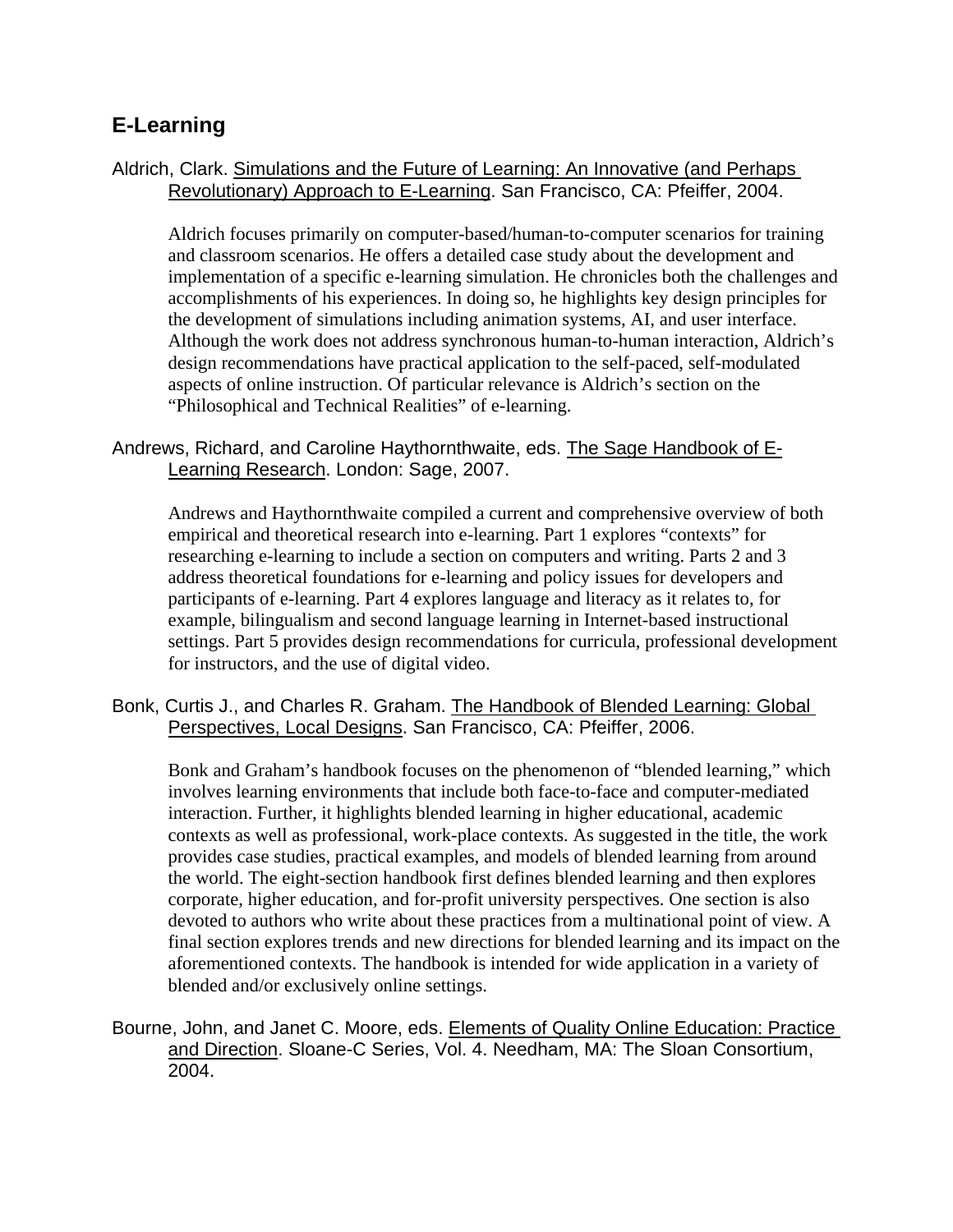Bourne and Moore's edited work is comprised of empirical research summaries that address the efficacy, quality, and design of online education. Covering multiple subject areas and fields, the chapters report on various forms of online education to include both asynchronous and synchronous teaching and learning. The work is divided into five primary parts: (1) learning effectiveness, (2) cost effectiveness, (3) learner access, (4) faculty satisfaction, and (5) student satisfaction. Within each section, the various reports offer methodological models for investigating various elements of online learning, recommendations for data analysis, best practices, and implications for program development. Specific direction relating to future research and planning are also addressed.

Bourne, John, and Janet C. Moore, eds. Elements of Quality Online Education: Into the Mainstream. Sloane-C Series, Vol. 5. Needham, MA: The Sloan Consortium, 2004.

Bourne and Moore's edited work builds on previous volumes of the Sloan-C Series, Elements of Quality Online Education. Specifically highlighting the rapid growth and ever-changing nature and technology of online education, the volume focuses on the need for shared language, definitions, and terms for online education. Ways of blending traditional and online education and classifying best practices are also explored. The contributing authors also attend to issues of scalability, cost management, and efficiency for online education programs. Like previous volumes, this work is divided into thematic sections: (1) student satisfaction and student success, (2) learning effectiveness, (3) blended environments, and (4) assessment.

#### Carliner, Saul. An Overview of Online Learning. Amherst, MA: HRD Press, 2004.

Carliner presents a general overview of fundamental principles, characteristics, and processes of online learning. Divided into four primary chapters, He first defines online learning within the context of, for example, distance learning and computer-based training. He also addresses general issues of efficacy and program implementation. In his second section, Carliner addresses formal and informal learning goals as well as the blending of various learning types with the online environment. Issues of the technology comprise the third section of the book. Carliner ends with "project and learning considerations," presenting a plan for designing, marketing, and managing online learning programs. The book includes a comprehensive glossary of online learning terms.

Childers, Jeri L., and R. Thomas Berner. "General Education Issues, Distance Education Practices: Building Community and Classroom Interaction through the Integration of Curriculum, Instructional Design, and Technology." JGE: The Journal of General Education 49.1 (2000): 53-65.

Childers and Berner review the design and development of a course that they taught, with the aim to determine "the role of distance learning in the implementation of the best practices in general education." The authors organized practices and principles into the categories of learning goals and content presentation; interactions; assessment and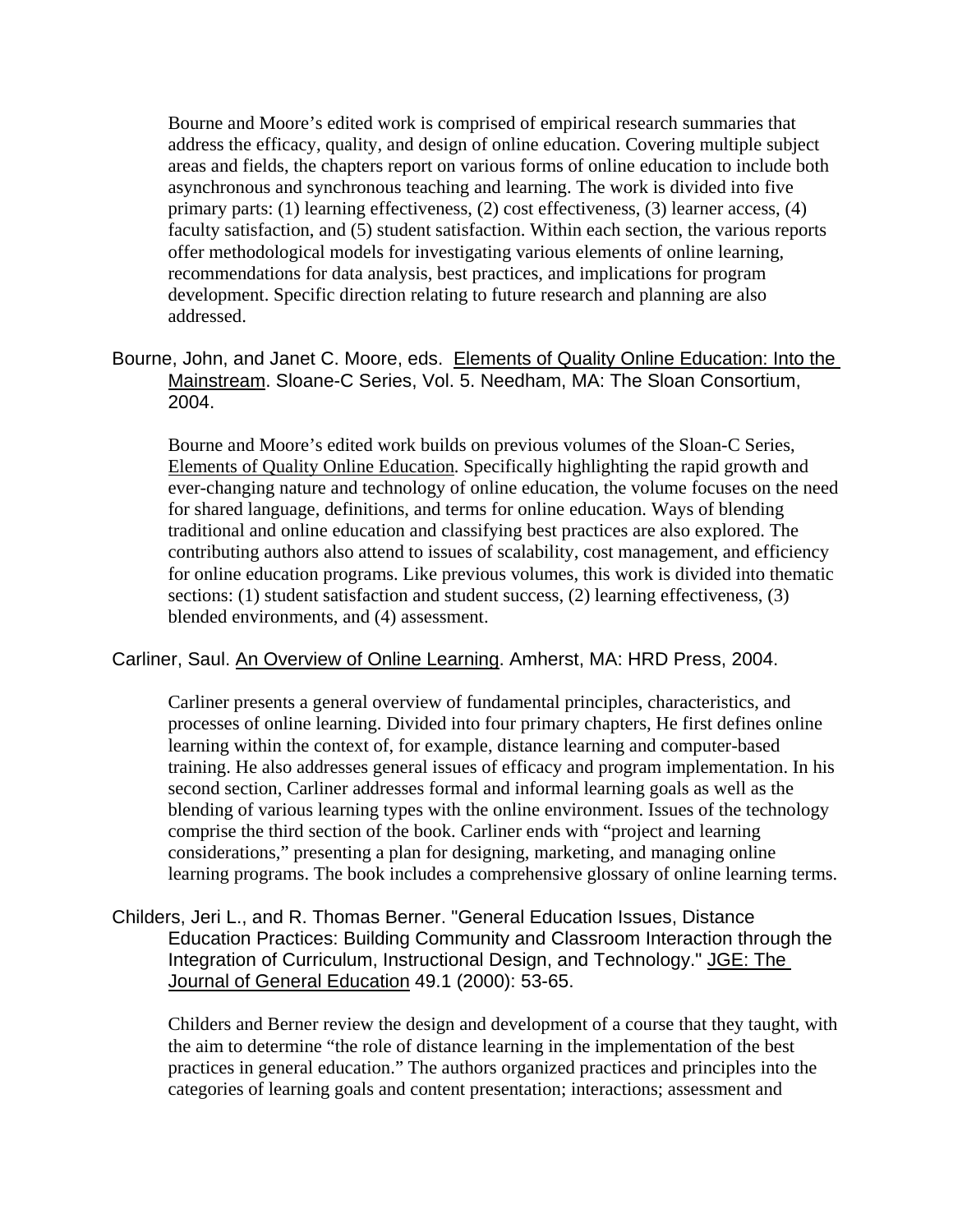measurement; instructional media and tools; and learner support systems and devices. To these categories, Childers and Berner connect a set of twelve best practices for undergraduate education: (1) "create high expectations"; (2) "[p]rovide coherent, progressive learning and … reasonable and clear course goals and assignments"; (3) "[c]reate synthesizing experiences"; (4) "[i]ntegrate education and experience"; (5) "[c]reate active learning experiences"; (6) "[r]equire ongoing practice skills"; (7) "[a]ssess learning and give prompt feedback"; (8) "[p]lan collaborative learning experiences"; (9) "[p]rovide considerable time on task"; (10) "[r]espect diverse talents and ways of knowing"; (11) "[i]ncrease informal contact with students"; and (12) "[g]ive special attention to the early years."

Clark, Ruth Colvin, and Richard E. Mayer. E-Learning and the Science of Instruction: Proven Guidelines for Consumers and Designers of Multimedia Learning. San Francisco, CA: Pfeiffer, 2008.

Clark and Mayer's work is grounded in learning science theory as it applies to adults, and it serves as a comprehensive guide for designers and participants in e-learning. It addresses both asynchronous and synchronous instructional settings within corporations, government, and academia. In addition to offering practical advice about, for example, the use of particular technologies, program design strategies, and instructional techniques, Clark and Mayer substantiate claims with various forms of supporting research into multimedia learning. The fifteen chapters in their book address a variety of topics including: the advantages and disadvantages of e-learning, and design principles for multi-media use, contiguity, modality, redundancy, personalization, and segmenting and pre-training. A substantive glossary is also included.

#### Comeaux, Patricia, ed. Communication and Collaboration in the Online Classroom : Examples and Applications. Bolton, Mass: Anker Pub. Co, 2002.

This edited collection addresses a number of important issues for those involved in the design and practice of online education. It is divided into three sections: (1) Program Development for Distance Education; (2) Professional Collaborative Endeavors, and (3) Creating Online Learning Communities. The contributors come from a range of disciplines, and that makes this text useful for thinking about online education generally, but none of the chapters deal specifically with writing instruction. Thus, while an important collection for scholars in distance education, it is of limited value to those particularly interested in OWI.

# CREET. The Centre for Research in Education and Educational Technology. Milton Keynes, UK: The Open University, 2007.

Serving as a research unit within the Open University, UK, the Centre for Research in Education and Education Technology (CREET) focuses on a variety of interdisciplinary areas of investigation associated with e-learning and its implementation. Within the context of computer and Internet-mediated teaching and learning, CREET's research activities include academic literacies, design and evaluation of education learning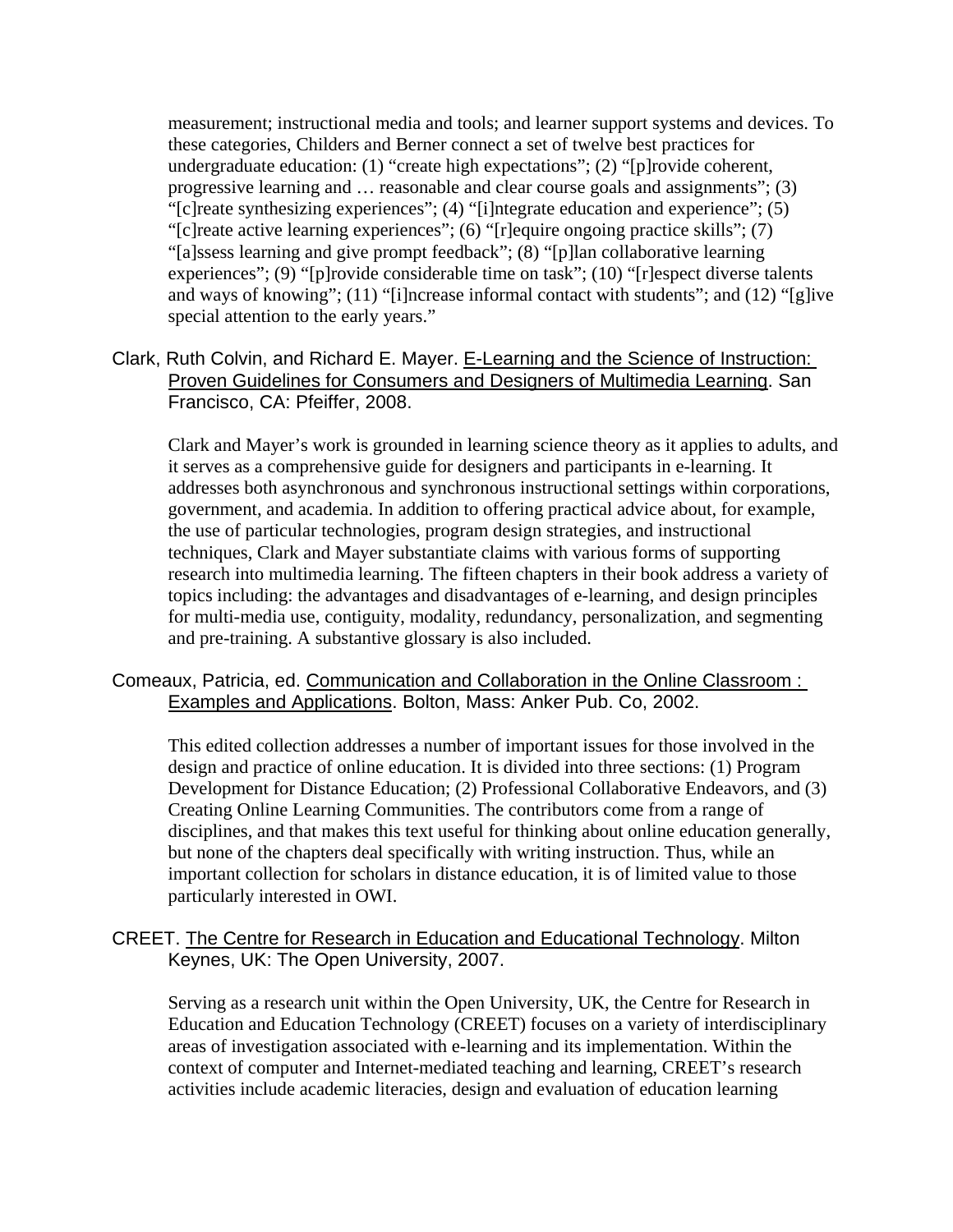technologies, and models of teacher development and training. Best practices regarding online learning from pedagogical, administrative, and policy perspectives are addressed. Research is conducted by both graduate students, full-time faculty and researchers associated with the Open University and other institutions. Ongoing research activities, findings, and relevant articles are highlighted on CREET's website. Although the focus is largely on the UK and European education, recommendations can be meaningful for North American contexts.

#### Dabbagh, Nada, and Brenda Bannan-Ritland. Online Learning: Concepts, Strategies, and Application. Upper Saddle River, NJ: Pearson, 2005.

Set within a largely a social constructivist instructional framework, Dabbagh and Bannan-Ritland present fundamental concepts, overall approaches, and implementation techniques for online learning. In presenting their definition of online learning, they address participant (instructor and student) positions and perspectives. They also devote an entire chapter to presenting relevant examples of published, empirical research on online learning to include work on participant perceptions, interactions analysis, and online learning communities. Subsequent chapters address instructional design issues associated with online learning, the development of "authentic" learning experiences for participants, ways to assess online learning, and authoring tools. The authors provide practical advice when making decisions about the use of course management systems (CMS).

Ehmann Powers, Christa and Beth Hewett. "Building Online Training for Virtual Workplaces." Handbook of Research on Virtual Workplaces and the New Nature of Business Practices. Ed. Pavel Zemliansky and Kirk St. Amant. Hershey, PA: Idea Group, Inc., 2007. 257-271.

Ehmann Powers and Hewett document strategies and solutions for employers who are designing and implementing online professional development and training programs for their employees. The recommendations put forth are grounded in educational principles that have been used in a variety of fields. The work provides: (i) a rationale for leveraging the Internet for human adaptive training; (ii) a theoretical framework for practice; and (iii) a model for the deployment of scalable and efficient training activities. The rationale and recommendations offered can inform OWI practices to include teaching and learning activities for students, and training and on-going professional development for instructors.

# European Commission. E-Europe 2005. Brussels: Commission of the European Communities, 2005.

Funded by the European Union's European Commission on Information Society, eEurope 2005 was a multi-year initiative that focused primarily on e-learning and elearning's impact on education, government, and society for EU member states. The website serves as a historical reference of agendas, updates, conference proceedings, and relevant outcomes-based information of the project. Documented topics are categorized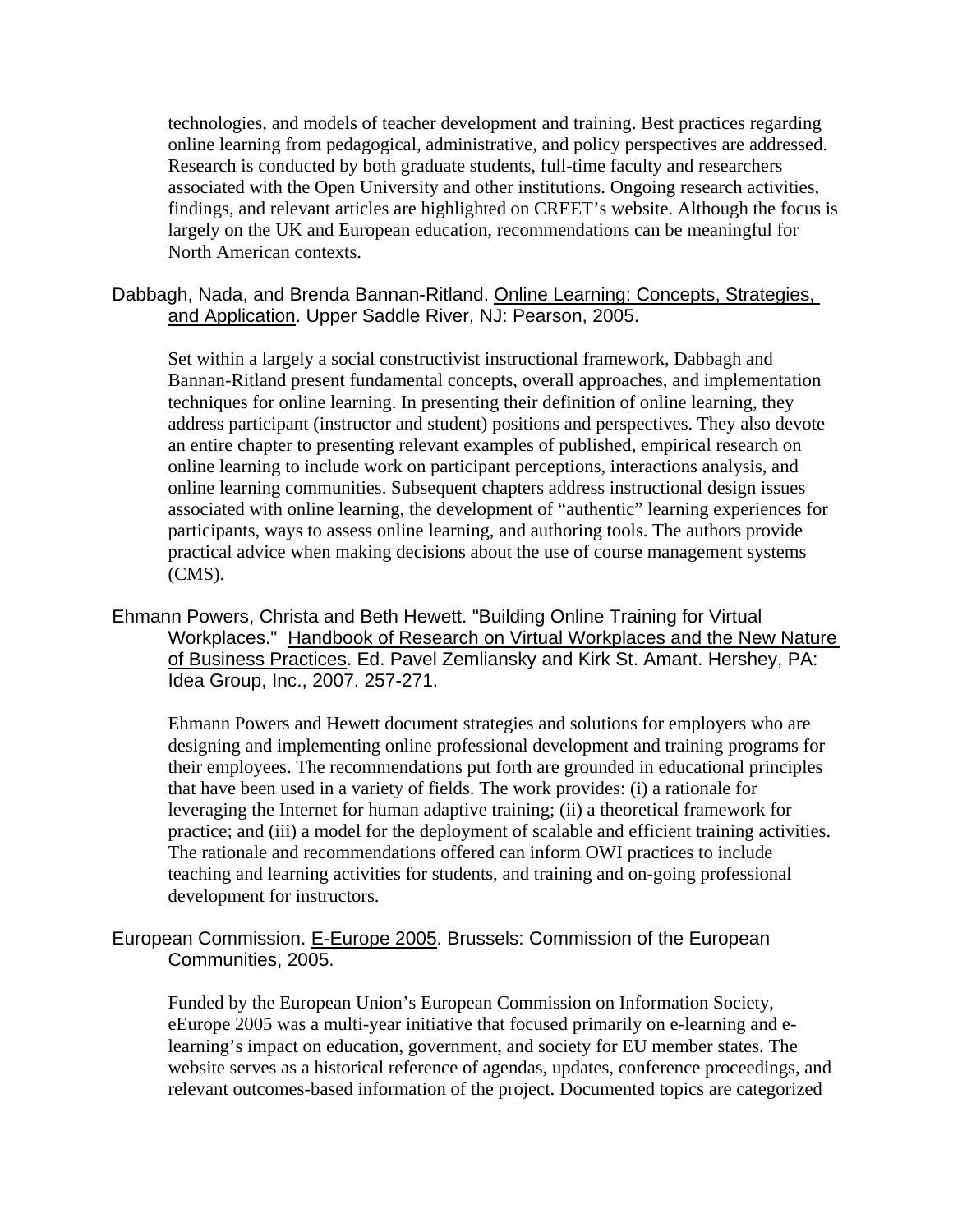into one of the following main sections: (1) e-learning: People and Technology; (2) European Targets and Initiatives; and (3) Further Reading, and Results from the e-Learning Conference 2005. The material presented on this website provides a valuable snap shot of the nature of e-learning practice and policy within the EU. Such experiences shed light on best practices and commonalities and differences with e-learning in US contexts.

#### European Commission. I-2010 Initiative. Brussels: Commission of the European Communities, 2007.

Building on the eEurope 2005 initiative, i2010 is a five-year European Union funded program that addresses information and communication technologies (ICT) as they affect various aspects of society, to include ICT in education and life long learning. Three priorities dominate i2010's activities; they are: (1) the creation of a "Single European Information Space" to foster a market for "information society and media services"; (2) the support and growth ICT research and development; and (3) the accessibility and gains in quality of life via ICT advances. Education-related topics include digital literacy, digital libraries, e-Inclusion, e-Accessibility, and e-Skills. As with eEurope 2005, the material presented on this website provides a valuable up-to-date record of the nature of e-learning practice and policy within the EU. Such experiences shed light on best practices and commonalities and differences in US-based e-learning contexts.

European Commission. Prolearn. Brussels: Commission of European Communities, 2007.

Funded by the Information Society Technology (IST) of the European Commission, PROLEARN is labeled a "Network of Excellence." The group specifically deals with the investigation and support of technology-enhanced professional learning. The primary goal is to develop relationships between research groups (who focus on adult learning, professional development, and training) and various industry and business partners. PROLEARN brings together research from numerous fields and entities, to include higher educational institutions, training and professional development programs, and proven business programs. It is committed to narrowing the "theory vs. practice" divide, thereby furthering an understanding of the implications that technology has on activities within the workplace. As with i2010, the material presented on this website provides a valuable current record of the nature of e-learning practice and policy within the EU. Such experiences shed light on best practices and commonalities and differences with elearning in US contexts.

Fernando, Alonso, Genoveva López, Daniel Manrique, and José M. Viñes. "An Instructional Model for Web-Based E-Learning Education with a Blended Learning Process Approach." British Journal of Educational Technology 36 (2005): 217-235.

Few studies have addressed the instructional processes involved when working with elearning technologies; however, this article attempts to address the knowledge gap.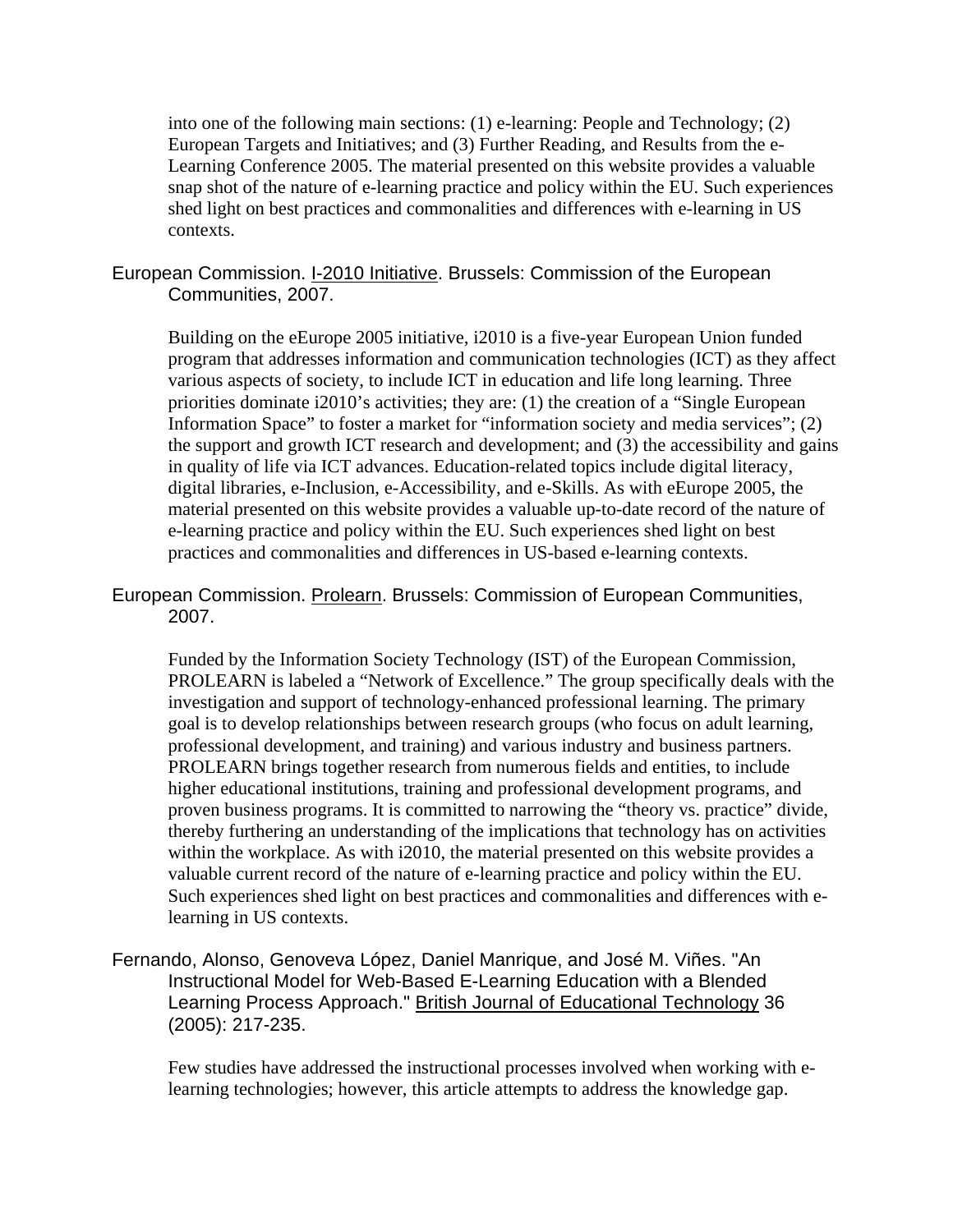Borrowing methods from cognitive psychology, the authors outline a model for effective and personalized instruction using e-learning. By outlining six stages of learning in conjunction with specific educational objectives, the study recommends a blended approach that combines e-learning with a self-paced strategy coupled with face-to-face classroom interaction.

# Garrison, D. R., and Terry Anderson. E-Learning in the 21st Century: A Framework for Research and Practice. New York: Routledge Falmer, 2003.

Garrison and Anderson's work investigates the impact of e-learning on various aspects of education to include technological, instructional, and institutional effects. Within this context, they concentrate primarily on principles of education that drive e-learning technology, rather than on specific technology advances and platforms. In Part 1, they present a conceptual framework which explores the theoretical foundations of e-learning as well as social, instructional, and cognitive perspectives. Part 2 addresses the application of their conceptual framework. It provides practical recommendations and models for implementation, strategic management and positioning, and on-going evaluation within an academic context.

# Ghaoui, Claude, ed. E-Education Applications: Human Factors and Innovative Approaches. Hershey, PA: Idea Group, Inc, 2004.

Drawing on perspectives from individuals representing twelve different countries, Ghaoui stresses the need for learner-centric technology to dominate "e-education" and online learning initiatives. The cross-disciplinary case studies and examples presented throughout the book report on the opportunities and challenges of deploying online programs for both participants and individuals. In doing so, the contributing authors highlight best practices, technology deployment suggestions, and design recommendations for online learning. The first section of the book broadly focuses on the architecture and instructional design of various programs. The second section of the book primarily explores the learner experience and socialization within online learning environments.

# Gignac, Francine. Building Successful Virtual Teams. Boston: Artech House, 2005.

Gignac's work offers a comprehensive, detailed guide for designing and deploying virtual human resource teams. The facilitation of collaborative work and group interaction in a virtual environment is a focus throughout the book. Gignac addresses affective dimensions and issues of motivation for individuals and groups as a whole. Mechanisms for program assessment and performance measurement are also recommended. Although the book is designed for the development of online teams in corporate settings, Gignac's recommendations can have applicability to best practices for the training of online writing instructors, general implementation in OWI programs, and implementation of collaborative learning activities in online classes and programs.

Gillani, Bijan. Learning Theories and the Design of E-Learning Environments. Lanham,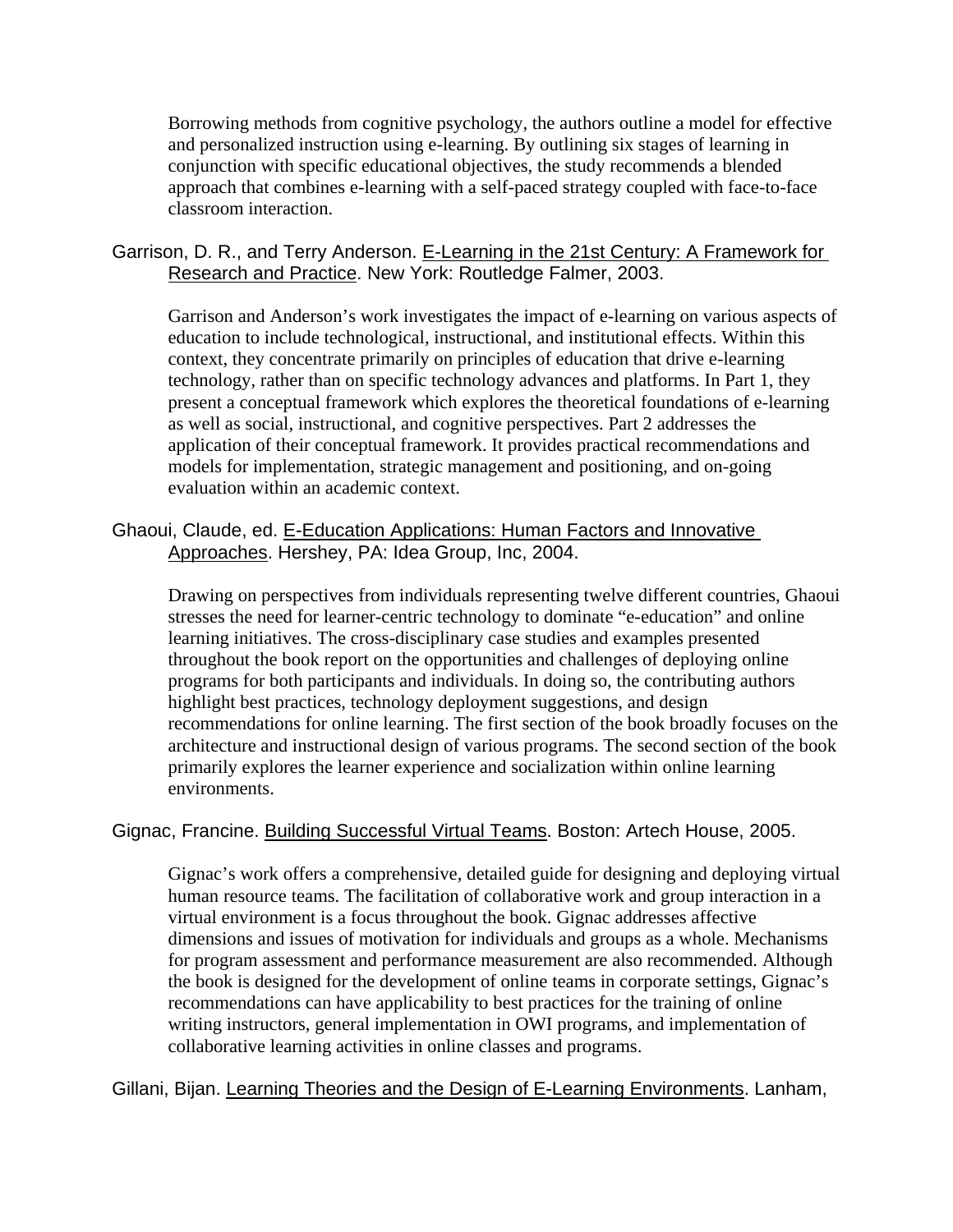#### MD: University Press of America, 2003.

Serving as both a theoretical and practical guide for e-learning implementation, Gillani's work presents key concepts and learning theories for Internet-based and computer mediated instruction. Given this conceptual foundation, Gillani explores strategies for content presentation and design that promote interactive learning. After presenting the challenges of e-learning, Gillani's work is divided into three primary sections. The first section addresses specific learning theories that draw on behavioral cognitive, social, and psychological fields. He then addresses key ideas for visual design, such as text, color, animation, and page layout. The last section offers practical advice about the actual design and implementation process for e-learning programs.

# Hiltz, Starr Roxanne, and Ricki Goldman, eds. Learning Together Online: Research on Asynchronous Learning Networks. Mahwah, NJ: Lawrence Erlbaum Associates, 2005.

Hiltz and Goldman and their contributing authors provide a focused overview of asynchronous web-based learning that focuses on presenting research findings about the efficacy of online learning (or "learning networks"). The book introduces basic definitions and a theoretical framework (the "Online Integrated Learning Model") for learning networks, as well as suggestions for research design, data collection and data analysis. The second part of the book presents findings from completed research that addresses faculty roles and satisfaction, collaborative learning online, and student experiences in the online classroom. Within this investigative context, Hiltz and Goldman highlight key areas and components of online learning that warrant further exploration.

# Horton, William. Designing Web-Based Training : How to Teach Anyone Anything Anywhere Anytime. New York: John Wiley & Sons, 2000.

Horton addresses design and implementation components of web-based training (WBT) in this practitioner-oriented book. He defines the parameters of WBT, offers a framework for choosing and evaluating a particular training approach, and provides guidance on organizing learning sequences for training. Within this structure, Horton then presents practical advice on the promotion and maintenance of motivation, active learning and collaboration amongst participants. Issues associated with overcoming technical challenges, administering WBT on global, international levels, and accommodating new developments (technological and pedagogical) in WBT are addressed. Throughout his work, Horton highlights ways the Internet can be leveraged to attend to unique learner needs across a variety of fields and subjects.

# Horton, William. "Quick (and Not Too Dirty) Fix for Online Documentation." Technical Communication 40 (1993): 517-521.

Horton argues that the most essential ingredient for success in online documentation is access; students and scholars, he points out, must be able to "readily find the one morsel of information they need." The first of Horton's two main themes is his argument for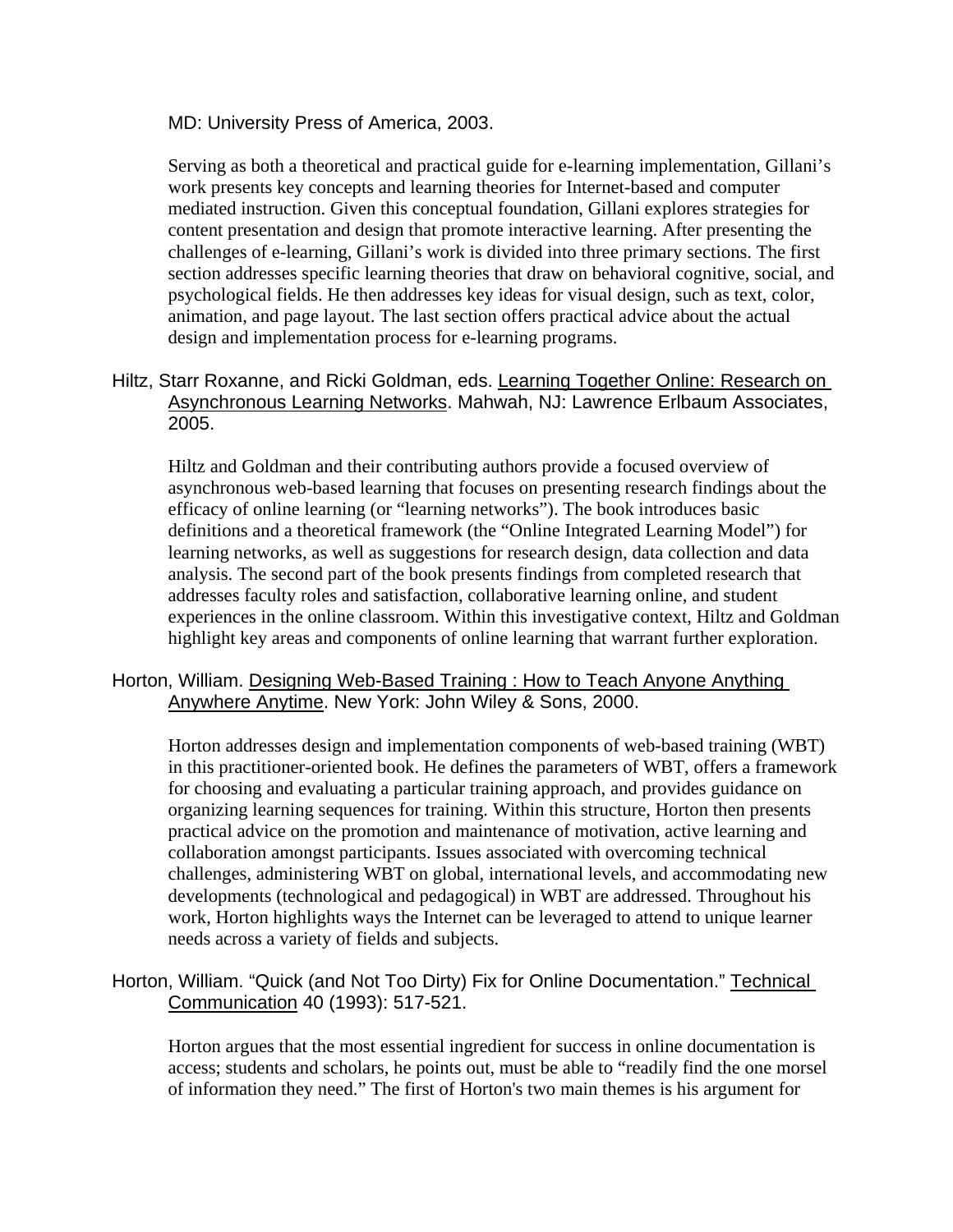indexing manually; he claims the automated indexers cannot properly anticipate user's needs, they don't deal well with graphical information, and they cannot handle technical jargon. Horton's second theme is an explanation of how to properly index texts manually; he covers standard questions, argues for user testing, and explains a need to broaden terminology. Horton concedes that the need for manual indexing may decrease as auto indexers improve, but he maintains that the philosophy of indexing is still important for those writing syllabi and other course documents for online consumption.

#### Horton, William, and Katherine Horton. E-Learning Tools and Technologies. Indianapolis, Indiana: Wiley, 2003.

Horton and Horton's work is a practical guide about e-learning technology. It is written for consumers such as educators, trainers, and instructional designers who make purchasing decisions for their e-learning tools. Within a principled decision-making framework, Horton and Horton provide recommendations for choosing and combining various e-learning tools and product solutions. Categorized into seven primary sections, Horton and Horton provide a basic overview of tools, technologies, hardware and networks. They also offer suggestions about aligning technology decisions with overarching programmatic and end-user needs. A final section addresses trends and the move towards standards-based delivery of e-learning.

# Illegems, Viviane, and Alain Verbeke. Moving Towards the Virtual Workplace: Managerial and Societal Perspectives on Telework. Cheltenham, HK: Edward Elgar, 2003.

Illegems and Verbeke present findings related to a series of empirical research studies on telecommuting (telework) and online work in the workplace. From employer, employee, and societal perspectives, they explore both the advantages and disadvantages of telework; the implementation of telework; and the support of telework. Using survey data from a variety of respondent cohorts, they empirically assess the challenges and opportunities of telework and offer policy level and implementation level recommendations for the practice. Although this research is not set within the academic online classroom, the emergent findings may shed light on key online learner characteristics and preferences important to participants and designers of OWI.

#### Johnstone, Sally M. "Signs of the Times: Change Is Coming for E-Learning." EDUCAUSE Review 37.6 (2002): 15-24.

Johnstone claims that "we need to rethink some of our fundamental [e-learning] practices and we need to consider the most critical roles of e-learning in the mission of the U.S. educational system." She argues that an entire institution must be involved in strategic planning for a technologized approach, so that good course design is complemented with "good design of non-course specific support systems." After examining various approaches to this planning, Johnstone closes with the identification of three trends in higher education: (1) the increasing concern being paid to quality assurance and fiscal accountability in e-learning; (2) campus leaders are beginning to sort out the complexities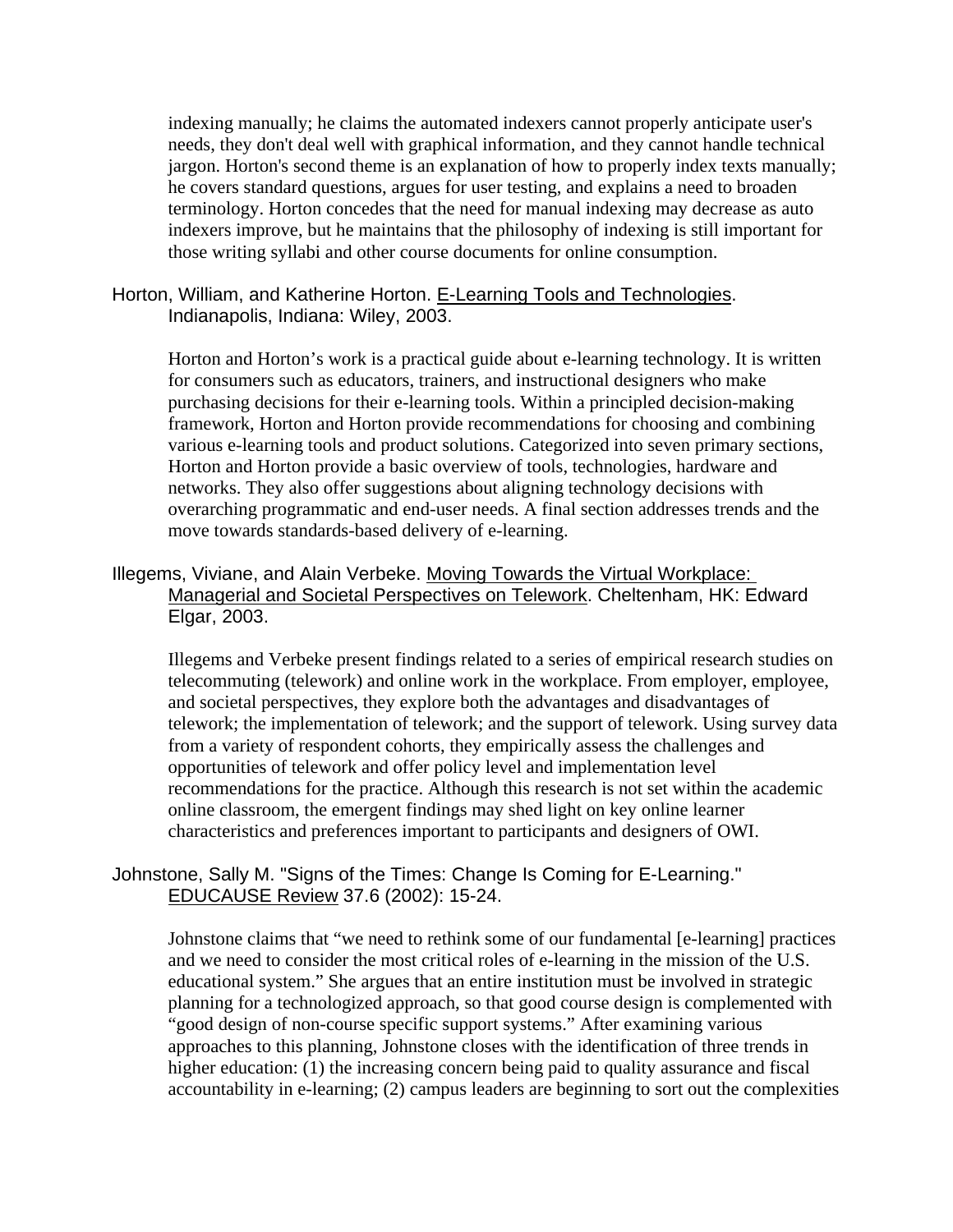of using Web tools and the attendant support structure required; and (3) the growing interest in finding ways to share online academic materials among institutions.

# Juwah, Charles, ed. Interactions in Online Education: Implications for Theory and Practice. New York: Routledge, 2006.

Juwah presents a collection built on the premise that individuality is the core of successful learning, whether it manifests in encounters between and among students, or between students and faculty. As such the book advocates "open and flexible learning" and seeks to show "how interactions enhance learning, consolidate students' knowledge, and improve reflection, questioning, and deeper understanding." With an international array of contributors, the chapters are organized around pedagogy, design, and the learning environment; implications for practice; and professional development.

# Lehmann, Kay J. How to Be a Great Online Teacher. Lanham, MD: Scarecrow Education, 2004.

Lehmann draws from the domains of both training and experience to "supplement and extend" existing models to address "the knowledge base and communication skills necessary for quality online instruction." She stresses that communication is primarily what distinguishes genuine distance learning from mere Web-based tutorials, and she advocates the creation of a class environment where "participants feel valued and safe in developing themselves as online learners." For this to occur, Lehmann states, instructors must be teachers as well as facilitators, and she therefore provides a number of specific techniques for positive and cooperative interactions in a distance setting.

#### Maeroff, Gene I. A Classroom of One. New York, NY: Palgrave MacMillan, 2003.

Maeroff provides a comprehensive assessment of online education in the U.S. today. In doing so, he highlights fundamental issues for administrators and developers to consider as they contemplate engaging in and/or expanding their own online learning initiatives. Maeroff sets the foundations of his work by offering a brief history of distance education and defining current parameters for e-learning. He also addresses financial and operational aspects of online education, as well as standards for accreditation and oversight bodies. In further exploring the impact of e-learning on education, Maeroff examines both the research and programs supporting the accessibility and efficacy of online learning. Although Maeroff's work does not focus on specific design strategies and techniques for online learning and training, his perspectives on online education provide scholarly context for any stakeholders involved with online learning and OWI.

# Mason, Robin, and Frank Rennie. E-learning: The Key Concepts. New York: Routledge, 2006.

Mason and Rennie provide a comprehensive list of the basic terms, topics, and concepts associated with online learning. Referenced in alphabetical order, the authors provide short synopses and explanations about, for example, accessibility, activity-based learning,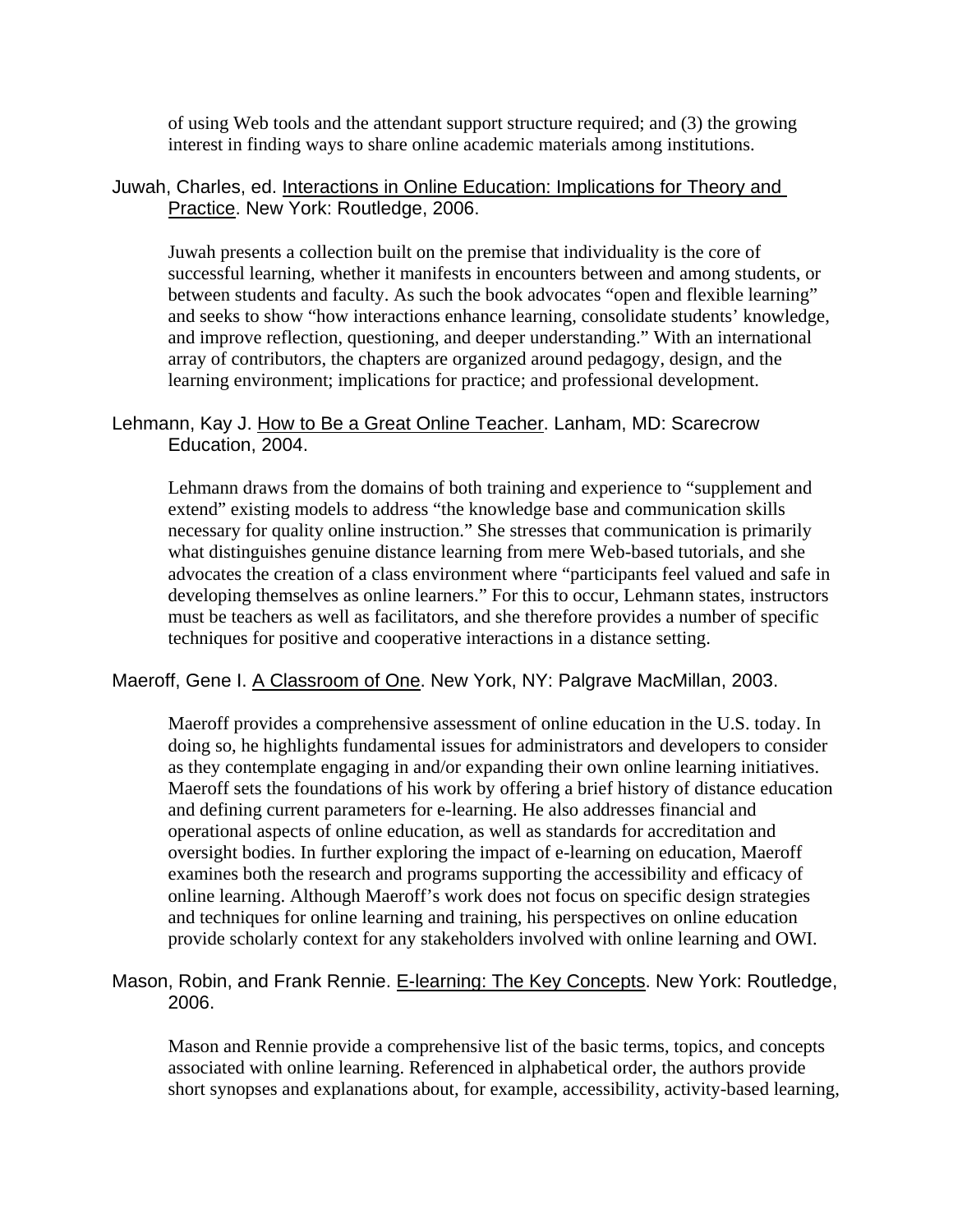asynchronous learning, open learning, podcasting, tutoring, and virtual learning environments. Within each section, research and relevant resources are highlighted. The authors also provide a recommended reading list which points to relevant scholarship, manuals, and web resources about online learning.

#### McConnell, David. E-Learning Groups and Communities of Practice. Maidenhead, England: Open University Press, 2006.

McConnell focuses on the development of e-learning groups and communities within a particular course. With its emphasis on communities of practice, the book's main premise is that online students learn best when organized into collaborative groups. Divided into eight chapters, McConnell addresses design principles for e-learning courses as well as participant experiences and perceptions of group activities and collaboration within elearning contexts. Further, McConnell highlights the importance of on-going research into e-learning and provides recommendations about problem solving and action research within programs for practitioners. A final section addresses technologies that are particularly appropriate for e-learning situations.

# Moore, Michael Grahame. Handbook of Distance Education. 2<sup>nd</sup> ed. Mahwah, NJ: Lawrence Erlbaum Associates, 2007.

Moore provides an extensive review of relevant research in distance education to include essential facets of e-learning, web-based instruction, and computer mediated communication. The work, divided into six primary sections, first provides an historical context for distance education. Attention to the participant learner in relation to adult learning theory and research dominates the second section of the work. Parts Three and Four report on instructional design and matters of implementation (policy, administration and management). Part Five addresses the participants ("consumers" and "suppliers" of distance learning) such as secondary and post-secondary institutions, and for-profit, corporate entities. With its main emphasis on education and education providers in North America, the Handbook concludes with a section on "Global Perspectives" which addresses issues relevant to an international audience.

# Murphy, David, Rob Walker, and Graham Webb, eds. Online Learning and Teaching with Technology: Case Studies, Experience, and Practice. London: Kogan Page, 2001.

Murphy, Walker, and Webb offer a frank discussion about the challenges of teaching and learning within online contexts and provide practical suggestions for addressing those challenges. The nineteen chapters are categorized into the four sections: (1) student interaction issues, (2) teaching and assessment issues, (3) planning and development issues, and (4) policy issues. Specific chapters include reports on a variety of pedagogical, technological and administrative issues such as fostering group participation, encouraging students to use new technologies, assisting academic staff with the transition to online environments, and institutional transition and culture issues. The work ends with a section on relevant recommended reading in the field.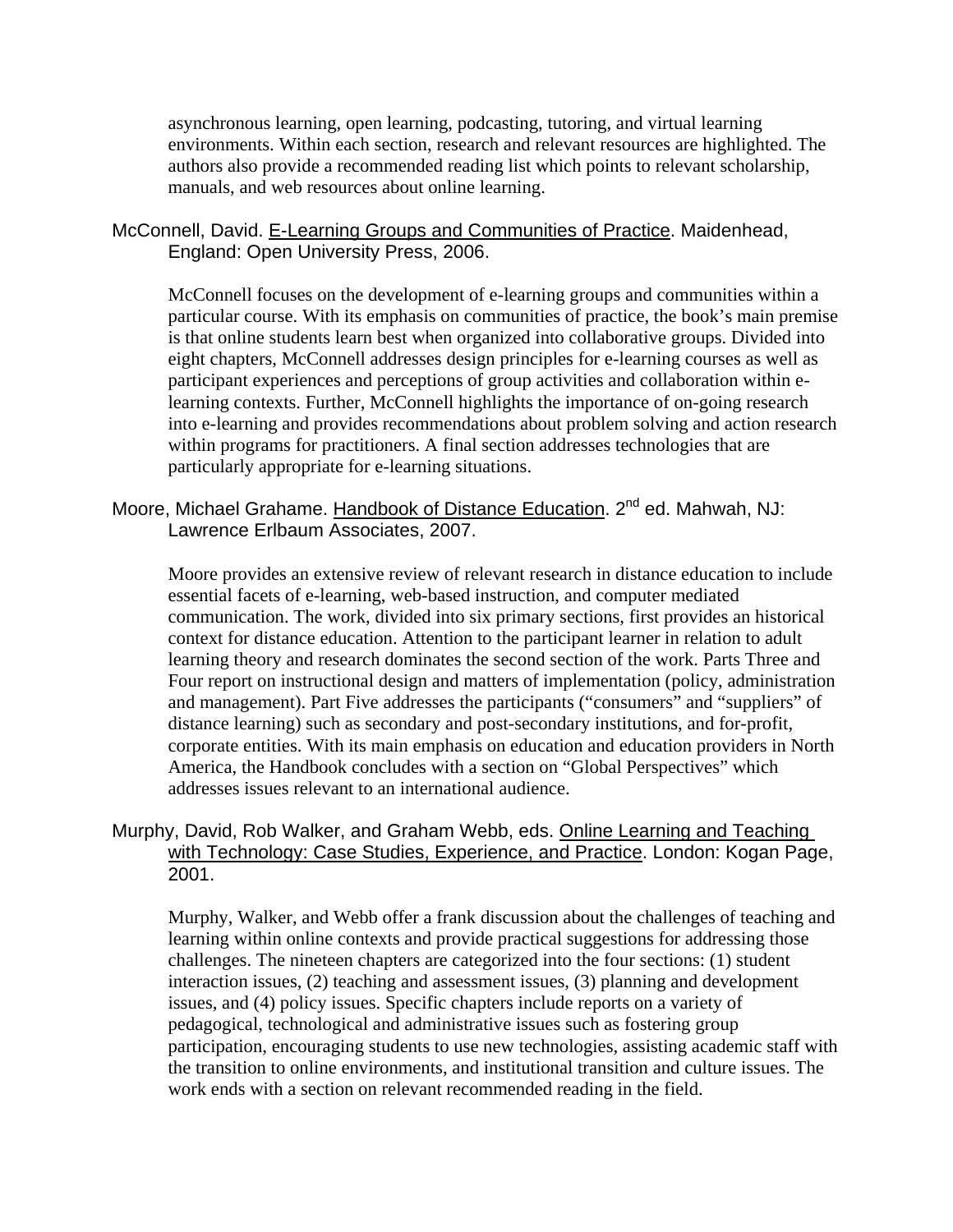Nicolay, John. "Group Assessment in the Online Learning Environment." New Directions for Teaching and Learning 2002.91 (2002): 43-52.

Nicolay examines assessment in online learning and suggests online instructors pay attention to four components and five principles of assessment. The four components of assessment are: (1) term projects produced by the individual student; (2) periodic participation within the course through electronic conversations or individually submitted reports; (3) examinations; and (4) group experience. The five principles for assessment (based on instructor surveys) are: (1) thoroughly structure the assignment; (2) construct the groups and match membership; (3) monitor and communicate effectively; (4) evaluate consistently; and (5) evaluate the many as one. This is a helpful overview of assessment that will allow online instructors to gain a valuable and sometimes overlooked perspective.

#### Noble, David. Digital Diploma Mills: The Automation of Higher Education. New York: Monthly Review Press, 2002.

Noble argues that the "automation" of the academy, including the emergence of online instruction, is part of what he calls the "commercialization and corporatization of higher education." According to Noble, in this environment technology is "a vehicle of, and cover for, political agendas" that have serious negative implications for faculty and students alike. This trend presents a threat to the integrity of academe, Noble believes, and his book first explores precursors in the pre-digital age, then turns to the arrival of online universities, and finally examines the struggles over intellectual property rights in an online academic setting.

# Oblinger, Diana, and Jill Kidwell. "Distance Learning: Are We Being Realistic?" EDUCAUSE Review 35.3 (2000): 30-39.

Oblinger and Kidwell describe the ubiquity of the networked world and its implications for the academy, including the widely held view of distance learning as a market. They then enumerate four rationales for distance learning  $("1)$  to expand access;  $(2)$  to alleviate capacity constraints; (3) to capitalize on emerging market opportunities; (4) to serve as a catalyst for institutional transformation"), which, though alluring, should be acted on only after institutions calculate their "readiness quotient." The authors then consider the options of partnering or operating alone, and they point out the importance of identifying an institution's underlying assumptions about distance education. In closing, Oblinger and Kidwell observe that digital technologies alter the paradigm of academe, and "with distance education, many of our long-held notions are turned upside down."

Rockbridge Associates. 2005/2006 National Technology Readiness Survey: Summary Report. Great Falls, VA: The Center for Excellence in Service, Robert H. Smith School of Business, University of Maryland, 2006.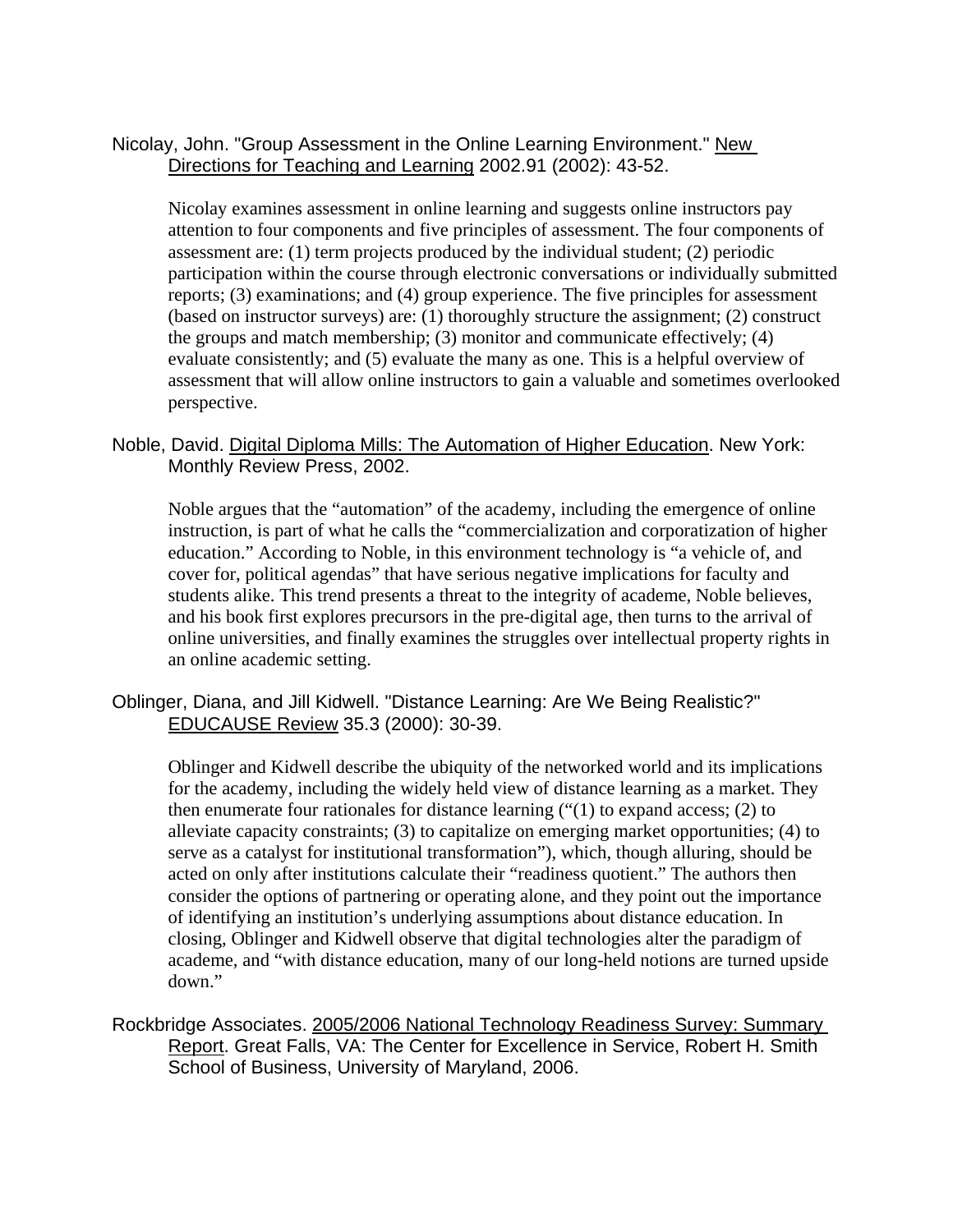The National Technology Readiness Survey (NTRS) reports on attitudes and actions regarding technology, the Internet, and "e-services." Focused on consumer interests, the survey gauges individuals' "technology readiness" and determines societal and commercial developments and movements related to technology. The survey reports on the following five areas: (1) consumer awareness and interest in 3G technology; (2) telecommuting; (3) e-government; (4) e-services; and (5) e-health. Although the survey does not focus on online learning within an education context, its findings highlight important characteristics and behaviors of consumers in general. These findings can be used to inform a learner-centered approach to design and implementation of programs that involve OWI.

Russell, Thomas L. The No Significant Difference Phenomenon: A Comparative Research Annotated Bibliography on Technology for Distance Education. Montgomery, AL: The International Distance Education Certification Center, 2001.

Russell provides a thorough annotated research bibliography, comprised of 355 research papers and reports. The papers in the book evidence the "no significant different (NSD)" phenomenon in which students demonstrate comparable learning outcomes in face-toface and alternative, distance learning situations. Russell's companion website, http://nosignificantdifference.wcet.info/index.asp, provides access to articles, studies, and findings not identified in the aforementioned published bibliography. Articles are grouped by year and cover work from 1928 through 2006. Within this research context, both the book and the companion website offer practical suggestions about best practices for e-learning in academic settings.

#### Salmon, Gilly. E-Tivities: The Key to Active Online Learning. London: Kogan Page, 2002.

Salmon examines the distinctiveness of online learning as an activity in its own right and explores the skills that participants (both teachers and learners) need to navigate and be successful in an online learning environment. Dividing the book into two main sections, Salmon first addresses "Concepts and Cases" in which she identifies characteristics that are unique to online teaching and learning, highlighting numerous ways in which instructors and students can respond to those characteristics. In the second main section, she offers a comprehensive list of practical pedagogical suggestions that can be used by both new and experienced practitioners of online learning. Grounding her advice within a usable framework, Salmon also presents a five stage model of teaching and learning online.

# Schank, Roger. Designing World-Class E-Learning: How IBM, GE, Harvard Business School, and Columbia University Are Succeeding at E-Learning. New York: McGraw-Hill, 2002.

Schank investigates ways in which the Internet can be leveraged within employee training programs. He stresses the importance of computer simulated practice and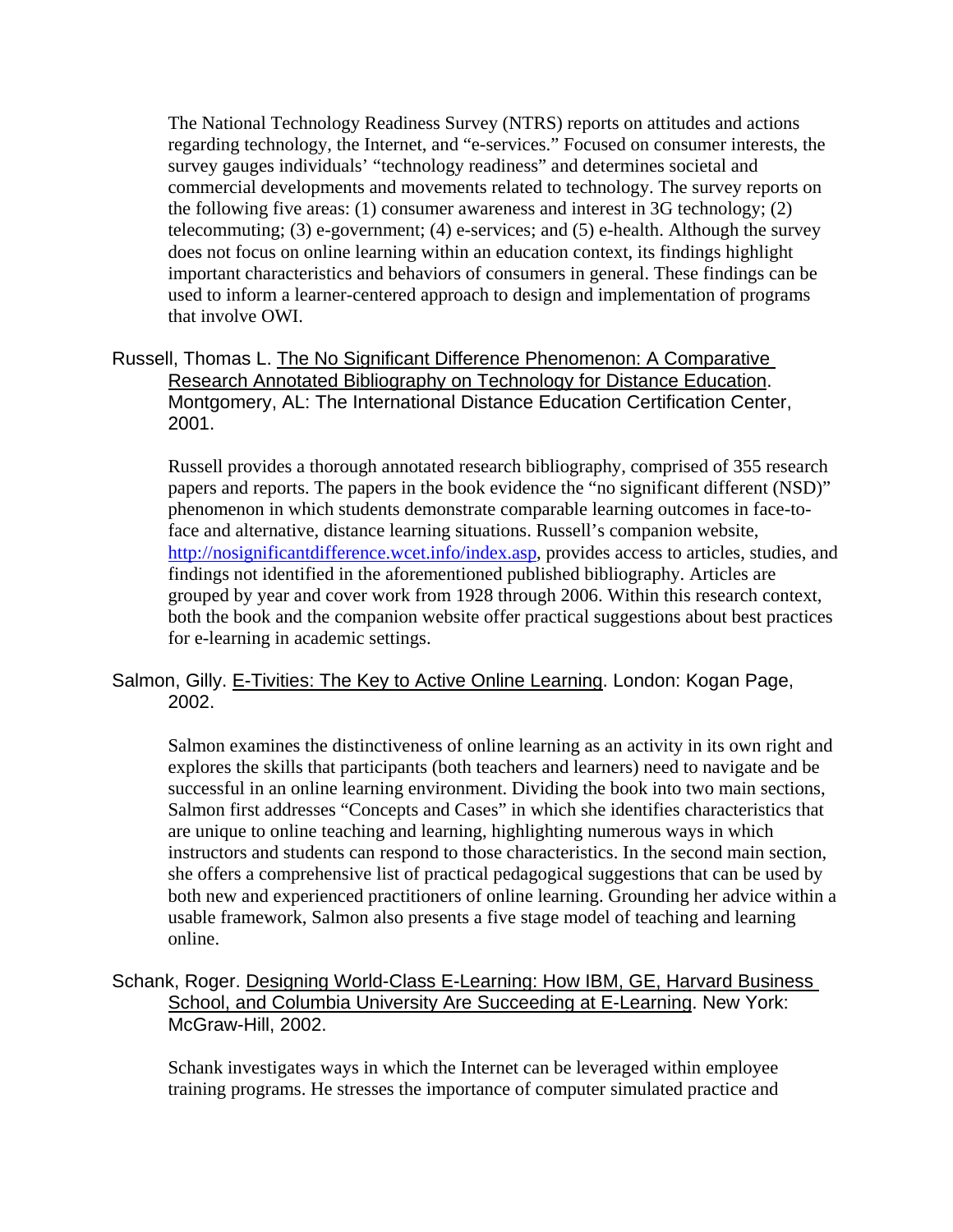experiment activities that afford trainees opportunities for skill mastery in a low stakes, high support setting. The book is divided into four parts that explore (1) a problem-based approach to e-learning, (2) instructional design principles, (3) real-life examples of elearning training programs, and (4) mechanisms for evaluating and measuring e-learning. Although his work focuses on self-paced, content-based, human-to-computer simulations rather than human-to-human online interaction, the methods discussed can be applied to certain dimensions or components of an OWI context.

#### Schank, Roger. Lessons in Learning, E-Learning, and Training: Perspectives and Guidance for the Enlightened Teacher. San Francisco: Pfeiffer, 2005.

Schank highlights common obstacles encountered by instructional designers and trainers in the field of e-learning. Each essay provides insight into the experience of training individuals online. In doing so, Schank focuses on three primary areas: (1) expectations about teaching and learning; (2) adult learning and ways that learners assimilate information and skills, and (3) the optimal uses and limitations of technology. Schank's work is divided into nineteen chapters, each including practical examples and recommendations for practitioners. Although the work uses primarily corporate examples, his implementation principles can be applied to academics as well.

#### Seale, Jane. E-Learning and Disability in Higher Education: Accessibility Research and Practice. New York: Routledge, 2006.

Seale examines "the social, educational and political background behind making elearning accessible in higher and further education," as she "considers the role of, and provides advice for, the key stakeholders involved in e-learning." Among Seale's topics are the opportunities afforded by e-learning for students with disabilities; accessibility legislation and its impact; current e-learning practices and their guidelines and standards; the reliability and validity of evaluation instruments for accessibility related assessment; and best practices for delivering accessible e-learning. Looking ahead, the author offers a "tentative framework for exploring and understanding future accessible e-learning practice."

#### Shank, Patti. The Online Learning Idea Book: 95 Proven Ways to Enhance Technology-Based and Blended Learning. San Francisco: Pfeiffer, 2007.

Shank provides extremely practical, proven recommendations for improving Internetbased and computer mediated instruction and learning. Her work offers a comprehensive list of activities, approaches, techniques, and strategies for online learning. The book is divided into two main sections; the first sections cover issues associated with learners, activities, and assessments. The second section covers issues associated with instructional design. Within these main sections, each chapter follows a similar template, providing: (1) a definition of the particular activity or technique; (2) real-life examples of the activity in practice; (3) an explication of learning objectives; and (4) recommendations for how the activity can be deployed in a new context. These recommendations have numerous application to OWI learning environments.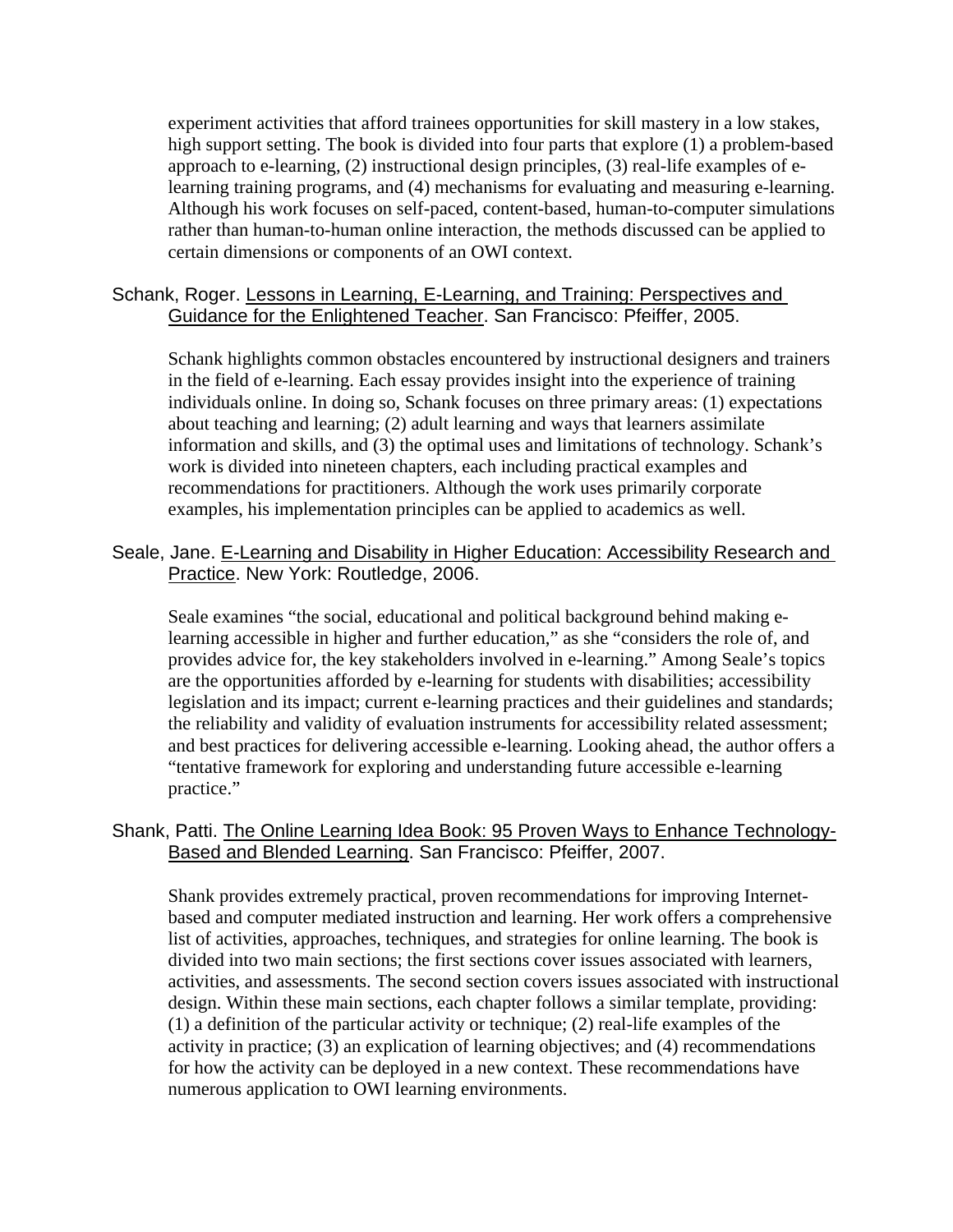Waterhouse, S., and O. Rogers Rodney. "The Importance of Policies in E-Learning Instruction." EDUCAUSE Quarterly 27.3 (2004): 28-39.

Waterhouse and Rogers open by stating that most professionals interested in distance learning, whether wholly online or hybrid, understand the importance of the course site, where announcements, the syllabus, and various learning materials are housed. However, they ask, "how many instructors have thoroughly considered the importance of posting policy documents on a course web site?" This is an omission with serious implications, for Waterhouse and Rogers argue that while students always need a strong awareness of what the instructor expects, as well as what they can expect from the instructor, "this need is more urgent for e-learning students." Included among the policies that instructors might consider posting are those that relate to e-learning, student privacy, e-mail, discussions, software standards, assignments, technical assistance, student code of conduct, and intellectual property rights. Some of these policies, they say, might better be "formulated at the institutional level rather than at the level of individual courses."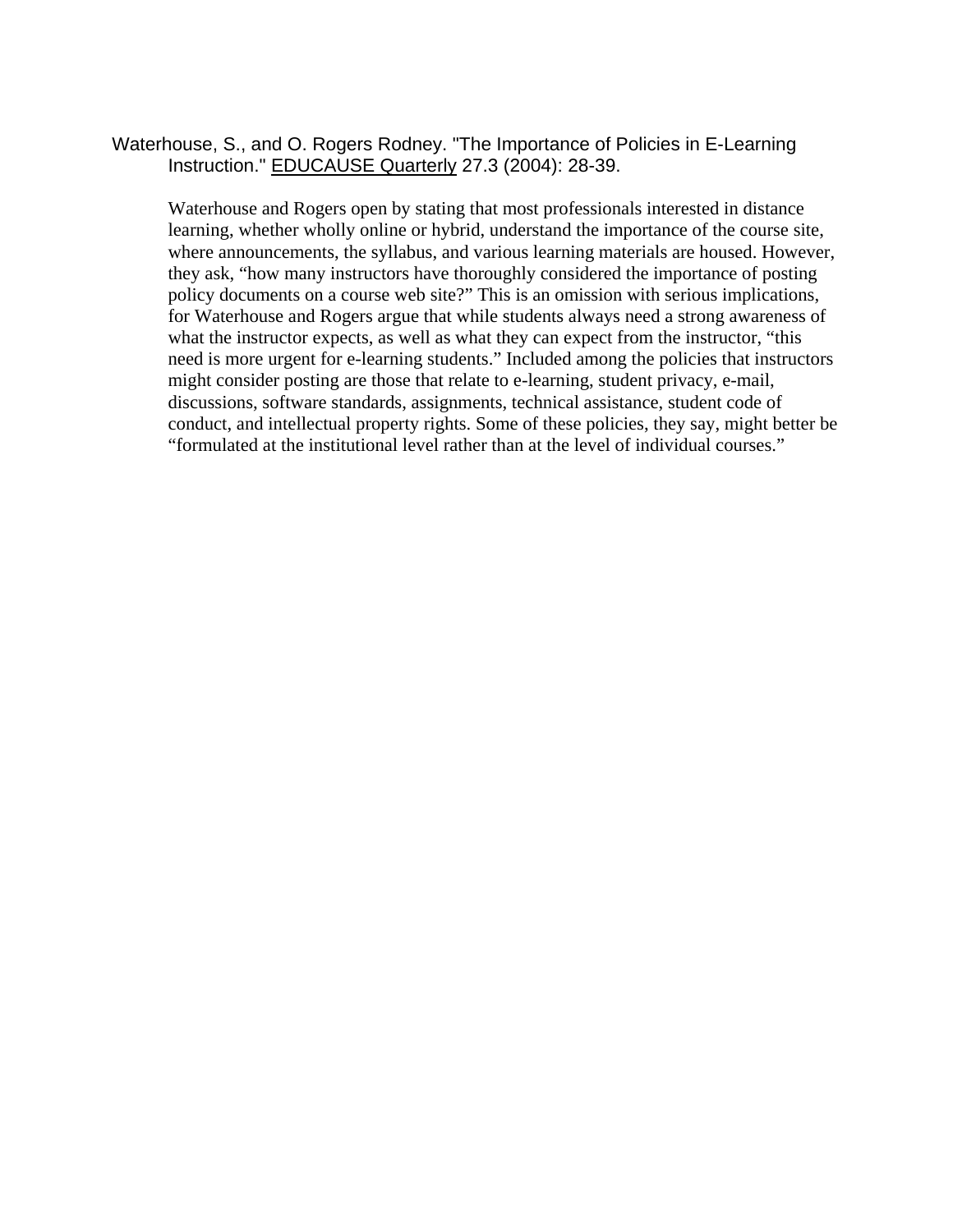# **Online Writing Centers**

Ahrenhoerster, Greg, and Brammer Jon. "What's the Point of Your Owl? Online Tutoring at the University of Wisconsin Colleges." The Writing Lab Newsletter 26.2 (2002): 1-5.

Ahrenhoerster and Brammer argue that writing lab and OWL directors should reexamine why they are implementing OWL services and determine whether they actually are attempting to reach students or simply implementing technology "without purpose." Their own small study of satisfaction surveys suggested that only half of the students (out of 20) expressed satisfaction with their online peer tutoring services, and those were second semester writers; final grades suggested that all students benefited about equally, however. They restructured their program to include more individualization in tutor response and decided to provide more assistance at the sentence level, which is what many first-year students requested.

# Anderson, Dana. "Interfacing E-mail Tutoring: Shaping an Emergent Literate Practice." Computers and Composition 19 (2002): 71-87.

Anderson analyzes the e-mail interface of 29 online writing labs (OWLs) to see how the interface itself constructs writers' expectations and therefore their experiences in this medium. After analyzing the language on these sites, Anderson argues that the process of shaping writers' goals and expectations begins with the interface that enables online communication. Writing center administrators should therefore consider the language and design of e-mail portals a significant site of writing center literacy. Anderson provides a taxonomy based on his observations of sites which provide either: (1) "general prompts that students should answer prior to attaching a question or document to their e-mail message," or (2) webforms "consisting of various files in which students provide specific information." Anderson categorizes the webform prompts as "simple," "intermediate," or "extensive." He also categorizes these sites' representations of tutors as ranging from "functionality to personality of representation."

# Bell, Diana C., and Mike T. Hubler. "The Virtual Writing Center: Developing Ethos." The Writing Center Journal 21.2 (2001): 57-77.

Bell and Hubler argue that writing center listservs constitute a "social medium" and not just a mechanism for communication. The authors rhetorically analyze their writing center listserv postings for two consecutive semesters to see how ethos is generated through individual and collective postings as new tutors merge with returning tutors to constitute a type of new subjectivity that Maurice Charland calls a "people." Isolating exchanges in the listserv when community hierarchies are established through the validation or silencing of individual posts, the authors model a process that other administrators can replicate in order to understand their own virtual communities and the impact of those virtual communities on face-to-face interactions among tutors and writers.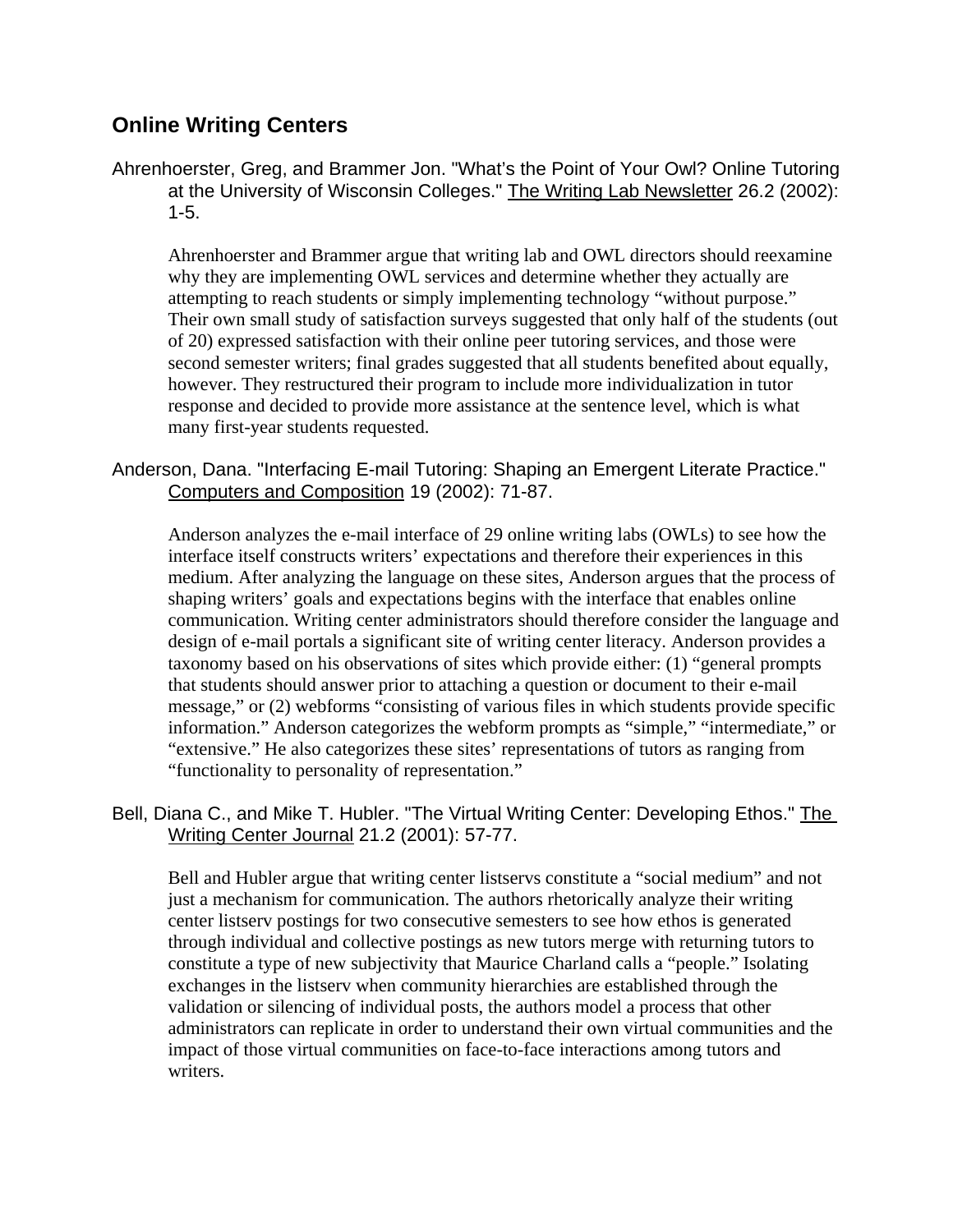Harris, Muriel. "From the (Writing) Center to the Edge: Moving Writers along the Internet." The Clearing House 69.1 (1995): 21-23.

Harris analyzes what were (in 1995) the three most common methods of electronic writing center work: e-mail, Multi-user domain Object Oriented (MOO) environments, and the Internet. E-mail allows students to more easily send writing to tutors, MOOs enable quick conversations, and the Internet provided some mix of each. This is one of the earliest theoretical explorations of OWI in the writing center setting.

Harris, Muriel, and Michael Pemberton. "Online Writing Labs (Owls): A Taxonomy of Options and Issues." Computers and Composition 12 (1995): 145-159.

Harris and Pemberton describe how an increasing number of writing centers are beginning to implement some form of online tutoring. They discuss this transition and offer advice to others in the process. They examine the various technologies being used e-mail, Gopher, Worldwide Web (WWW), newsgroups, synchronous chat systems, and automated file retrieval (AFR) systems—and explore their effective uses. Harris and Pemberton also analyze online tutoring in light of such factors as user access, network security, computer illiteracy, institutional missions, writing center goals, computing center priorities, and computer programmers' attitudes. They argue that successful OWLs would manage technology by focusing on the ultimate pedagogical goals of the lab.

Healy, Dave. "From Place to Space: Perceptual and Administrative Issues in the Online Writing Center." Computers and Composition 12 (1995): 183-193.

Healy explores some of the hidden implications of online writing centers. Rather than focus on technology or even pedagogy, he examines the effects of the decentralization of the center that comes with the move online. He notes that directors have a simpler time scheduling their tutors but a harder time overseeing the conferences. On the other hand, the electronic chats transcripts can be stored in a database, and Healy points out that there are some Big Brother-type issues to be concerned about. He also describes the complicated notion of ethos in an online writing center; when the students can't see their tutors, how will they judge their authority? Again, there are positive and negative aspects to this, and Healy concludes with a reminder that using technology for writing instruction will have many unintended consequences. This is an important reminder for us as writing instruction is much more fully online than it was in the mid-90s.

#### Hewett, Beth L. "Generating New Theory for Online Writing Instruction." Kairos: Rhetoric, Technology, and Pedagogy 6.2 (2001). 17 Feb. 2009 <http:// kairos.technorhetoric.net/6.2/binder.html?features/hewett/index.html>.

Hewett argues that an understanding of OWI supported by small, local, and/or anecdotal studies is insufficient. She calls, instead, for a theory-generating stance to respond to research questions based in practice; such a stance would lead to theory grounded in a "cycle of empirical practice-based research, analysis, synthesis, discussion, and theorizing." This webtext specifically considers online writing labs (OWLs) and CMC as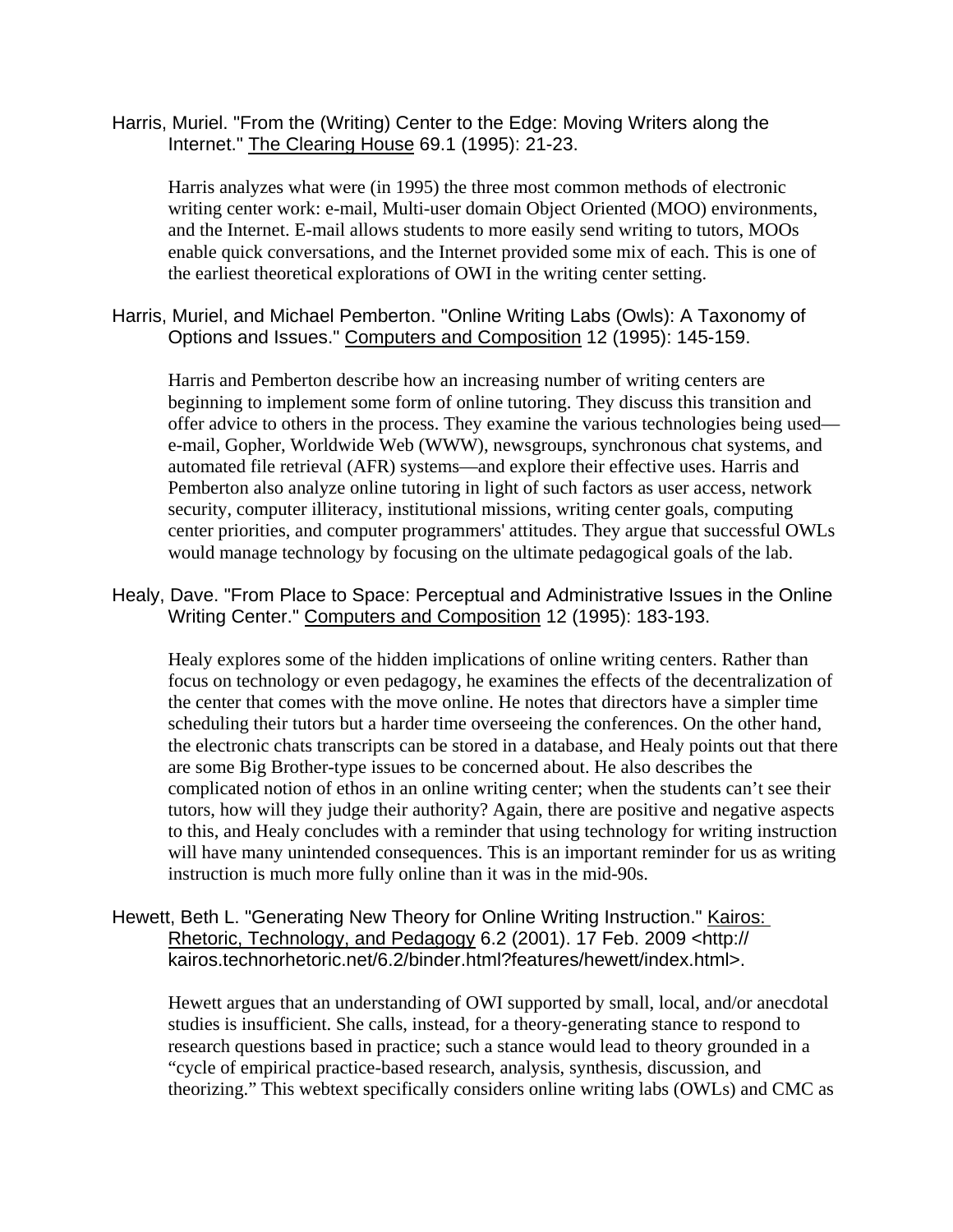examples of online settings where practice-based research is necessary for finding best practices in OWI. Of particular interest, Hewett analyzes example online tutorials and suggests research questions that emerge for further study.

Hewett, Beth L. "Synchronous Online Conference-Based Instruction: A Study of Whiteboard Interactions and Student Writing." Computers and Composition 23 (2006): 4-31.

Hewett describes a small-scale, empirical study of synchronous conference-based OWI using an electronic whiteboard in a Smarthinking, Inc. tutorial setting. Linguistic analysis of participant talk indicates that the interactions were both idea-development focused and task oriented as opposed to socially oriented. While many interactions consist of detailed dialogue in primarily declarative language, nearly half of the talk was oriented toward achieving interpersonal connections, facilitating the interaction, and communicating about the whiteboard's workspace. Textual analysis of the drafted student writing after tutoring indicates that nearly two thirds of the interactions could be connected through iterability or presupposition with the writing and revisions. Most of the traceable writing and revision changes were meaning-preserving and of insignificant to moderate rhetorical force. The study suggests potential "best practices" for online instructor training, for student preparation to use whiteboard platforms, and for future research into synchronous conference-based OWI.

Hewett, Beth L. "Theoretical Underpinnings of Owls." The Owl Construction and Maintenance Guide. Ed. James A. Inman and Clinton Gardner. CD-ROM. IWCA Press, 2002.

Hewett examines online writing labs (OWLs) both theoretically and practically. Theoretically, she finds that OWLs tend to be supportable from the current-traditional, neo-classical, neo-Platonic (expressivist), and social constructive positions. Practically, she finds that OWLs gain their functionality in connection to various theories: static learning materials can be connected to current-traditional thinking, for example, but this connection does not imply a negative utility for student learning even though currenttraditional thinking is typically eschewed. Hewett finds theoretical complexity in both asynchronous and synchronous online tutorials, the former of which is more monologic yet still a dialogue tied both to expressivist and social constructionist thinking. She also considers OWLs through their utility as sites that support student and teacher publication, professional development, community outreach and support, writing across the curriculum (WAC), and inclusive learning support. Finally, Hewett provides a vision of the OWL's place within a writing program.

# Higgison, Carol. Online Tutoring E-Book. Otis E-Workshop. Scottland: Heriot-Watt University, The Robert Gordon University, 2000.

Higgison's work provides practical and accessible information regarding one to one online instruction across a variety of international and disciplinary fields. Based on proceedings from an online conference held in 2000, the book contains nine chapters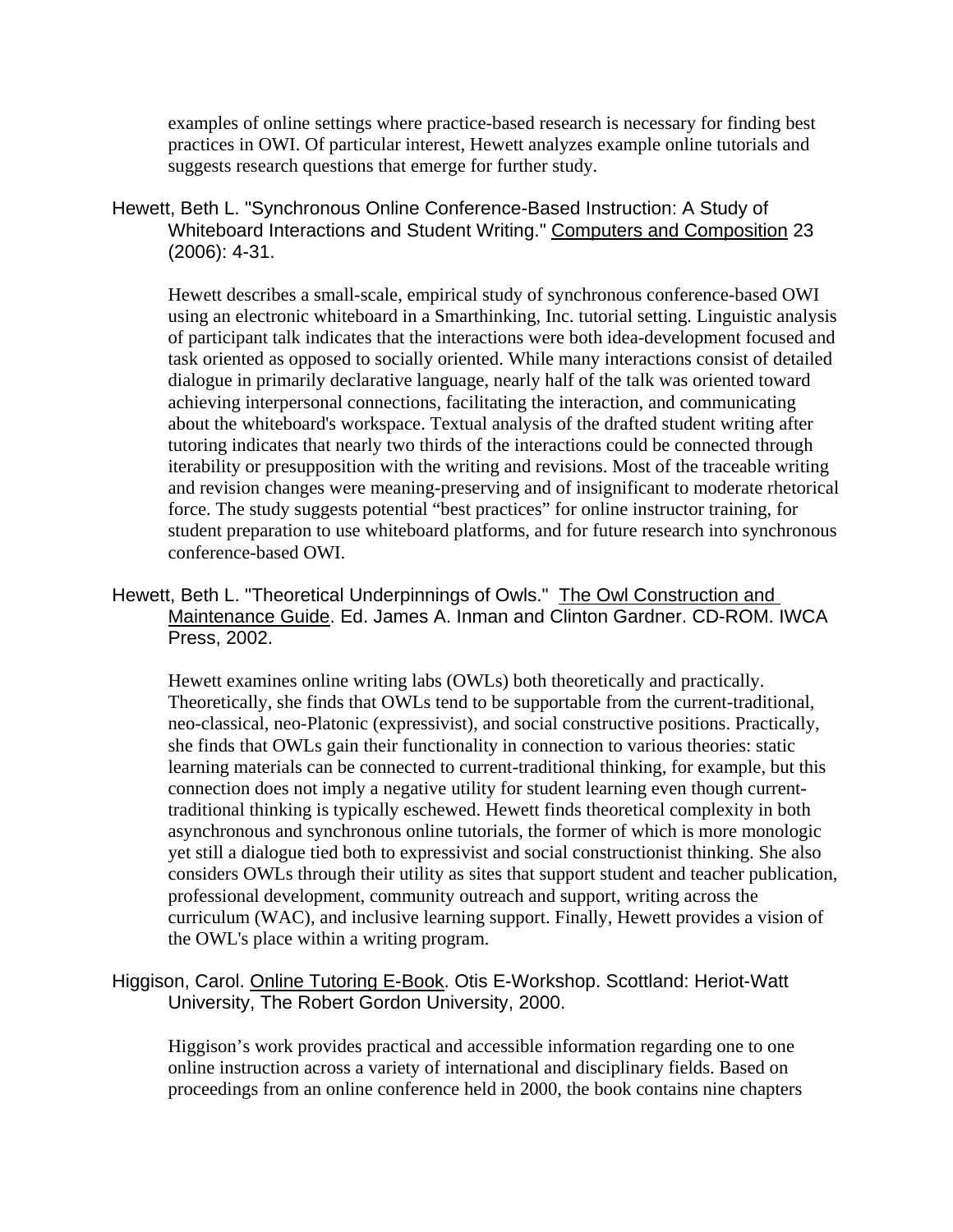from contributing speakers as well as 329 program descriptions and case studies. The chapters cover such issues as the nature of online learning, instructor and tutor roles, developing and facilitating online learning community, assessment and evaluation methods, institutional support, and quality assurance. Although the work is from 2000, it represents early practice and thinking about one to one online learning that is still relevant today.

Hobson, Eric H, ed. Wiring the Writing Center. Logan, UT: Utah State University Press, 1998.

Hobson addresses both the theory and practice of technology in the writing center. Because the writing center is traditionally a face-to-face venue for supplemental learning assistance, OWLs must "straddle" the technology "fence." Contributing authors consider both models and strategies for wired writing centers and their critical assessment, including Barbara Monroe's analysis of an asynchronous OWL tutorial conference to discern how the tutor addressed the student's writing and Rebecca Rickly's discussion of tutor training. Though somewhat dated, the book provides currently useful advice.

Hubler, Mike T., and Diana Calhoun Bell. "Computer-Mediated Humor and Ethos: Exploring Threads of Constitutive Laughter in Online Communities." Computers and Composition 20 (2003): 277-294.

Hubler and Bell describe the rhetorical functions of humor in online communities. They argue that humor serves a critical ethos function in these communities created by mailing lists. They employ humor theory, connecting what is already recognized as a social dimension in joking to the contemporary interpretation of ethos as a constitutive force. Hubler and Bell conclude that humor constitutes a virtual group ethos, and their analysis emphasizes the computer mediation of this ethos, drawing close attention to the threads of constitutive laughter that form in mailing list discourse. They then apply their model to the rhetoric of a university writing center mailing list.

Inman, James A., and Clinton Gardner, eds. The Owl Construction and Maintenance Guide. CD-ROM. IWCA Press, 2002.

Inman and Gardner collect a variety of materials pertaining to OWL construction, maintenance, and bibliographic resources. This guide is unusual in that it is available only as a CD-ROM from the International Writing Centers Association (IWCA); the format enables immediate practical use of the texts in a variety of educational/academic settings. The authors provide both informational and theoretical articles that consider such issues as the history and theory of OWLs, where OWLs exist in some writing programs, OWLs in particular disciplines and specific contexts, planning and managing OWL sites, building the website, acquiring grants, choosing between asynchronous and synchronous tutoring, training tutors, maintaining OWLs, assessing OWLs, and researching and publishing about OWLs. This is a good source for identifying turn-ofthe-century theory and practices in OWLs that likely have continuing application.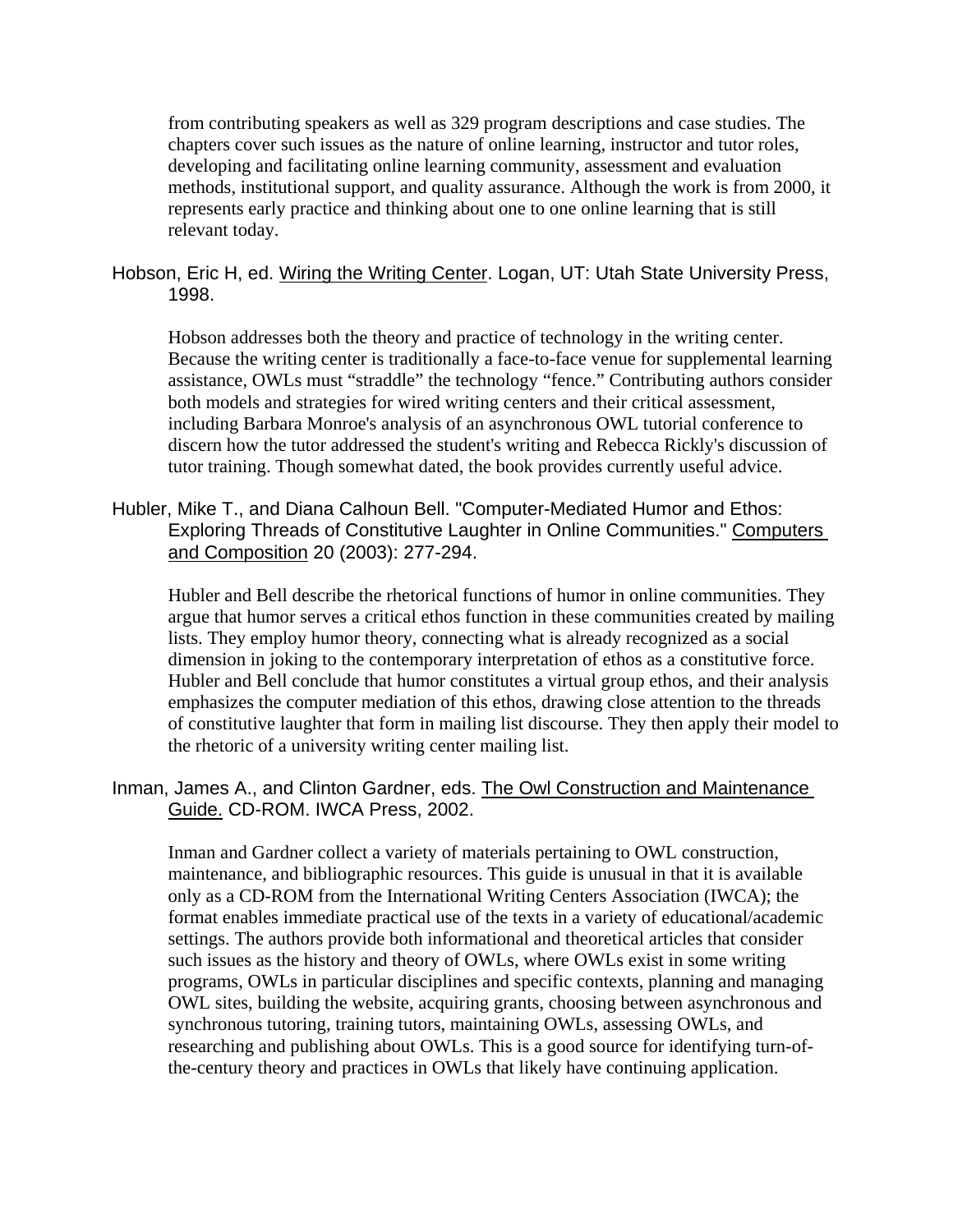Jacobs, Geert, Liesbeth Opdenacker, and Luuk Van Waes. "A Multilanguage Online Writing Center for Professional Communication: Development and Testing." Business Communication Quarterly 68 (2005): 8-22.

Jacobs, Opdenacker, and Van Waes detail the structure and process of the Calliope Online Writing Center started at the University of Antwerp, Belgium, which aims to help students improve their writing skills in any one of five different languages—Dutch, English, French, German, and Spanish. The authors examine the language-specific and context-specific nature of Calliope's modules. By analyzing student scores and comments on student's work, the authors conclude that the implementation of the modules has been successful.

Jones, Rodney H., Angel Garralda, Davis C.S. Li, and Graham Lock. "Interactional Dynamics in on-Line and Face-to-Face Peer-Tutoring Sessions for Second Language Writers." Journal of Second Language Writing 15.1 (2006): 1-23.

Jones, Garralda, Li, and Lock examine two types of peer-tutoring and compare online tutoring interactions with face-to-face tutoring interactions. Using Halliday's functionalsemantic view of dialogue, the logs of online tutoring sessions were coded and compared with those from face-to-face interactions. The results showed that online tutoring fostered greater participation on the part of the student being tutored while face-to-face interaction tended to result in hierarchical structures of communication controlled predominantly by the tutor.

Kastman Breuch, Lee-Ann M., and Sam J. Racine. "Developing Sound Tutor Training for Online Writing Centers: Creating Productive Peer Reviewers." Computers and Composition 17.3 (2000): 245-63.

 Kastman-Breuch and Racine provide an overview of the issues unique to online tutoring programs. Their goal is to help those involved in the training of online tutors—including administrators, developers, and the tutors themselves—build programs that specifically address the challenges of online tutoring. They describe three ways to positively approach online tutoring: (1) appreciating text-only environments, (2) developing procedures for responding online, and (3) creating appropriate roles for online tutors. They discuss methods for training tutors in these approaches, and they claim that a training program that includes these aspects will lead to more productive and more effective online tutors.

Kimball, Sara. "Cybertext/Cyberspeech: Writing Centers and Online Magic." Writing Center Journal 18.1 (1997): 30-48.

Kimball recounts experiences using a MUD, a synchronous technology, in an early iteration of an online writing lab (OWL). Noting the hybrid nature of speech and writing in such an environment, she considers the nature of such a conversation and the "magic of online identity," which can be enabled by online anonymity. She concludes that online communication can unite "writers separated by distance" and can give writing centers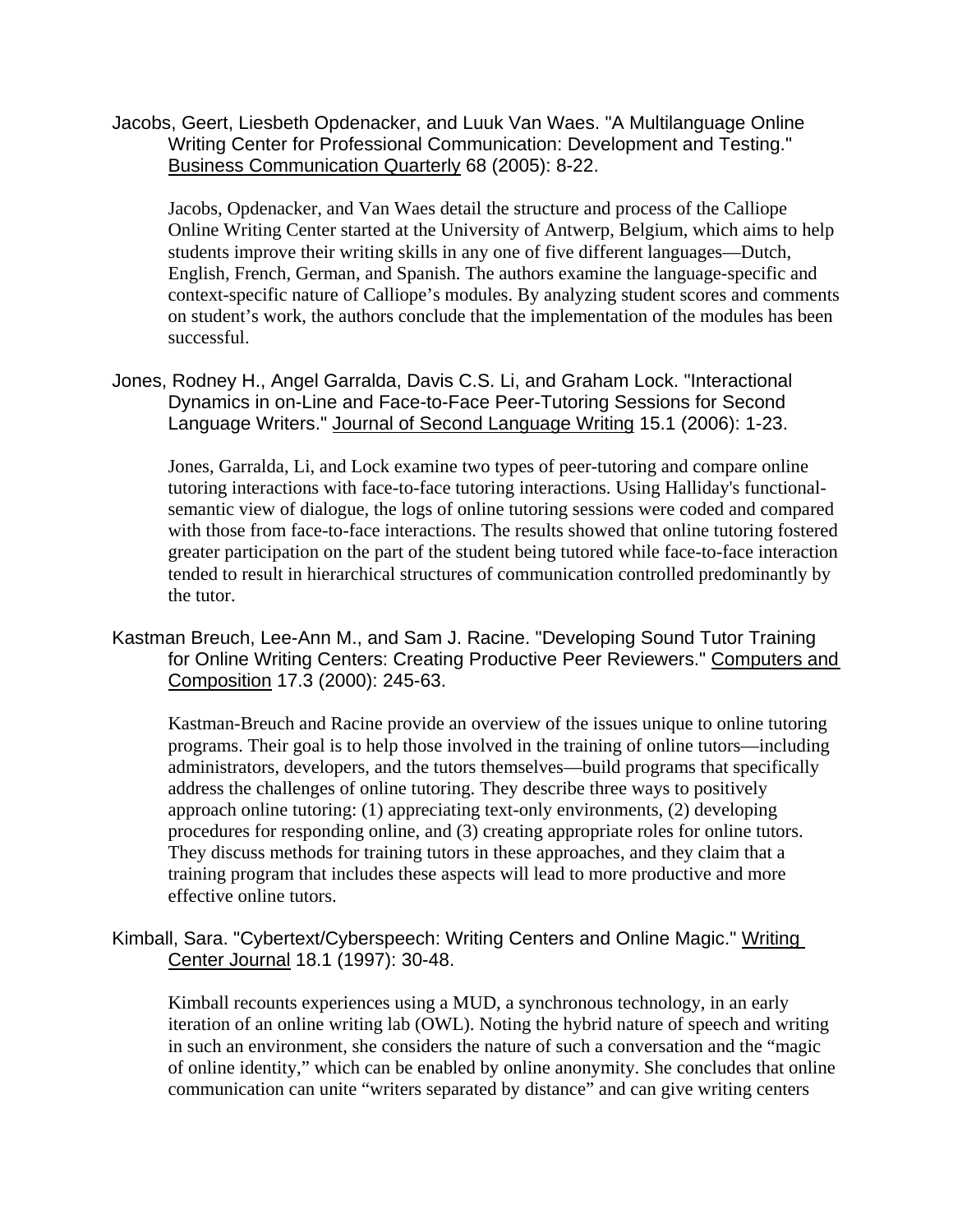new opportunities for communicating with their publics. Kimball suggests studying and understanding the online medium and examining assumptions brought to the experience.

MacDonald, Janet. Blended Learning and Online Tutoring: A Good Practice Guide. Burlington, VT: Gower, 2006.

MacDonald adopts a pragmatic stance on blended learning, "including good practice in both asynchronous and synchronous tutoring," which she does by "situating the use of online media within a well-grounded teaching and learning strategy." The author has divided her book into three parts: (1) current practice in blended learning; (2) practical ways to support students while using online tools; and (3) various approaches to "learning development" for students who will work online as part of a blended course. MacDonald argues that blended learning offers the "flexibility to accommodate the varied requirements of pedagogies, disciplines and levels of course, together with the needs of a wide variety of learners."

Nelson, Jane, and Cynthia A. Wambeam. "Moving Computers into the Writing Center: The Path to Least Resistance." Computers and Composition 12.2 (1995): 135- 43.

Nelson and Wambeam describe the transformation writing centers are undergoing through the increased use of computer technologies. They argue that writing centers should take a leading role in the development and use of computers for writing. To accomplish this, writing centers will need to establish partnerships across campus that are built on trust, commitment, and open communication. Nelson and Wambeam stress the importance of the writing centers in a wider shift to computer-aided instruction through projects like computer writing classrooms and online writing labs.

Opdenacker, Liesbeth, and Luuk Van Waes. "Implementing an Open Process Approach to a Multilingual Online Writing Center." Computers and Composition 24 (2007): 247-265.

Opdenacker and Van Waes describe the use of Calliope, an online writing center developed at the University of Antwerp in Belgium. The writing center was designed to function in a multilingual environment, emphasizing a constructivist approach to processoriented writing that facilitates collaborative writing and peer review. The authors focus on describing the features of Calliope as well as future plans to incorporate an integrated writing environment that will allow students to compose within the application.

# Rubin, Lois. "I Just Think Maybe You Could . . . : Peer Critiquing through Online Conversations." Teaching English in the Two-Year College 29 (2002): 382-392.

Rubin argues that online peer critique is not simply adequate, nor is it only as good as face-to-face review; rather, she claims, "in an online environment, the effectiveness of peer critique is enhanced." She opens with a background of and justification for peer critiquing by computer, and while allowing for potential difficulties with this medium,